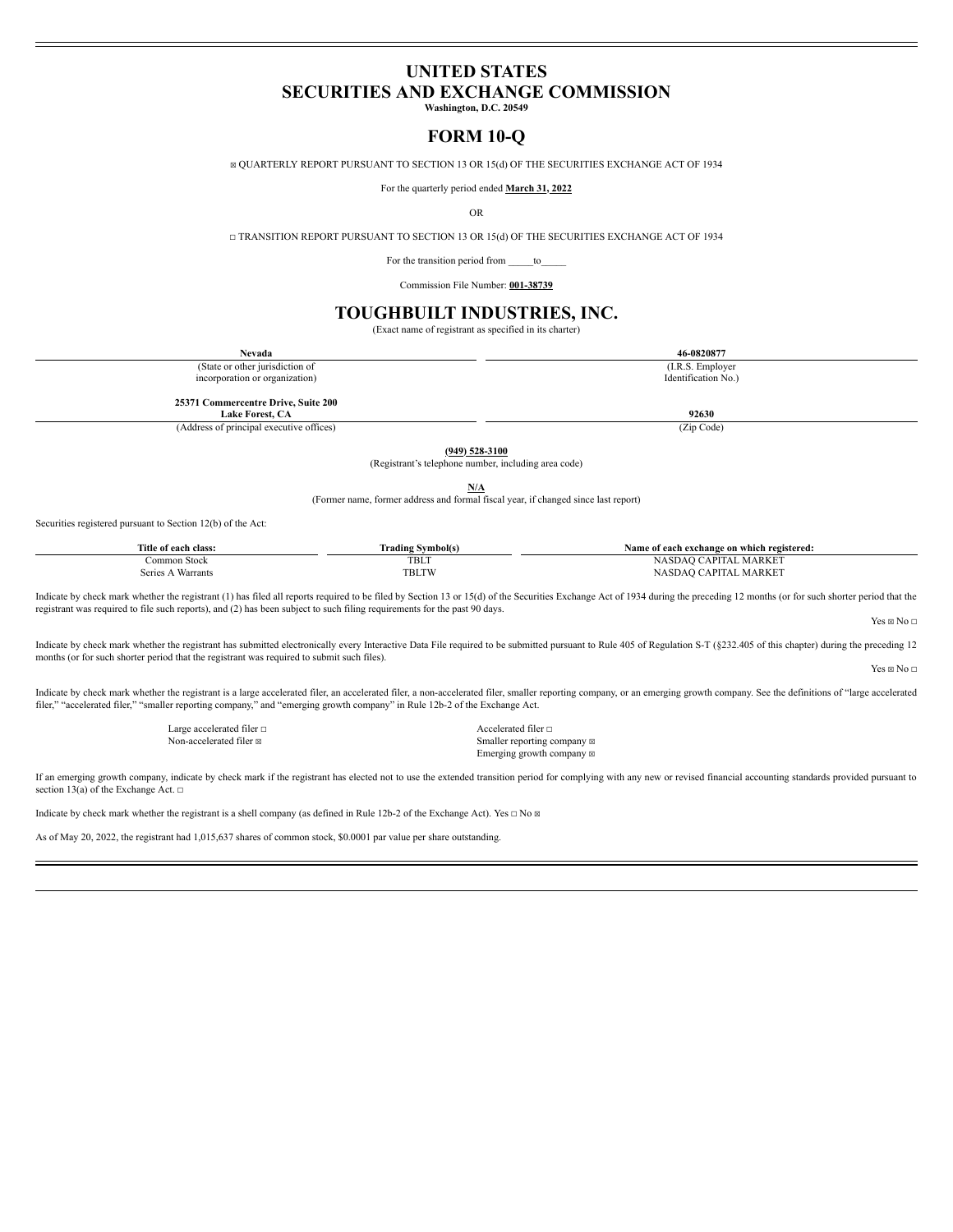# TABLE OF CONTENTS

| PART I.             | <b>FINANCIAL INFORMATION</b>                                                                                                                         | $\overline{3}$   |
|---------------------|------------------------------------------------------------------------------------------------------------------------------------------------------|------------------|
| ITEM 1.             | <b>FINANCIAL STATEMENTS</b>                                                                                                                          | $\overline{3}$   |
|                     | CONDENSED CONSOLIDATED BALANCE SHEETS AT MARCH 31, 2022 (UNAUDITED) AND DECEMBER 31, 2021                                                            | 3                |
|                     | CONDENSED CONSOLIDATED STATEMENTS OF OPERATIONS FOR THE THREE MONTH PERIODS ENDED MARCH 31, 2022 AND 2021 (UNAUDITED)                                | 4                |
|                     | CONDENSED CONSOLIDATED STATEMENTS OF CHANGES IN STOCKHOLDERS' EQUITY FOR THE THREE MONTH PERIODS ENDED MARCH 31, 2022<br><b>AND 2021 (UNAUDITED)</b> | $\overline{2}$   |
|                     | CONDENSED CONSOLIDATED STATEMENTS OF CASH FLOWS FOR THE THREE MONTH PERIODS ENDED MARCH 31, 2022 AND 2021 (UNAUDITED)                                | $6 \overline{6}$ |
|                     | NOTES TO CONDENSED CONSOLIDATED FINANCIAL STATEMENTS (UNAUDITED)                                                                                     | $7\overline{ }$  |
| ITEM 2.             | MANAGEMENT'S DISCUSSION AND ANALYSIS OF FINANCIAL CONDITION AND RESULTS OF OPERATIONS                                                                | 23               |
| ITEM <sub>3</sub> . | <b>OUANTITATIVE AND QUALITATIVE DISCLOSURES ABOUT MARKET RISK</b>                                                                                    | 35               |
| ITEM 4.             | <b>CONTROLS AND PROCEDURES</b>                                                                                                                       | 35               |
| PART II.            | <b>OTHER INFORMATION</b>                                                                                                                             | 36               |
| ITEM 1.             | <b>LEGAL PROCEEDINGS</b>                                                                                                                             | 36               |
| <b>ITEM 1A.</b>     | <b>RISK FACTORS</b>                                                                                                                                  | 36               |
| ITEM 2.             | UNREGISTERED SALES OF EOUITY SECURITIES AND USE OF PROCEEDS                                                                                          | 36               |
| ITEM 3.             | DEFAULTS UPON SENIOR SECURITIES                                                                                                                      | 36               |
| ITEM 4.             | <b>MINE SAFETY DISCLOSURES</b>                                                                                                                       | 36               |
| ITEM 5.             | <b>OTHER INFORMATION</b>                                                                                                                             | 37               |
| ITEM 6.             | <b>EXHIBITS</b>                                                                                                                                      | 37               |
|                     | <b>SIGNATURES</b>                                                                                                                                    | 38               |
|                     |                                                                                                                                                      |                  |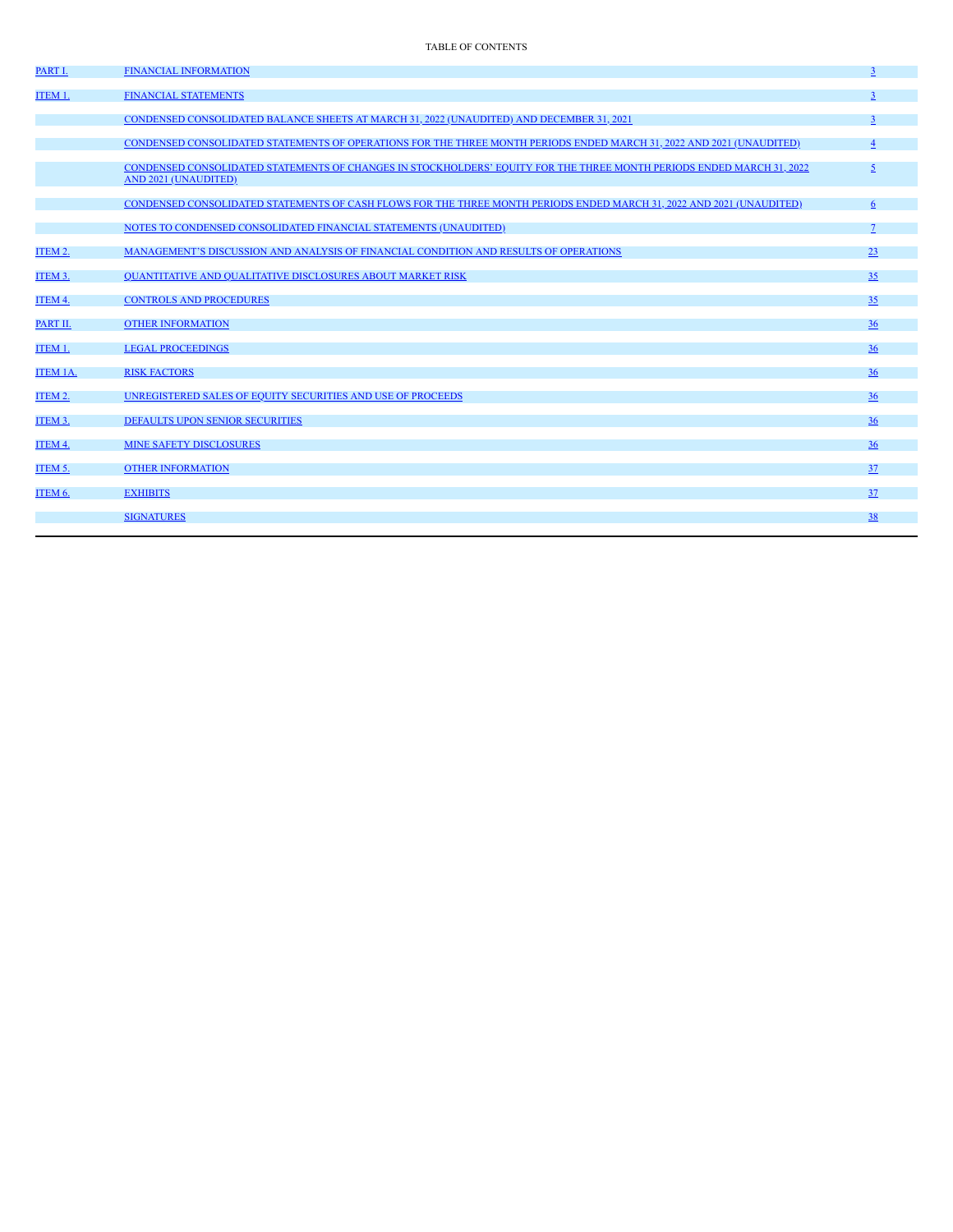# <span id="page-2-0"></span>**PART I. FINANCIAL INFORMATION**

# <span id="page-2-1"></span>**ITEM 1. CONDENSED CONSOLIDATED FINANCIAL STATEMENTS**

# <span id="page-2-2"></span>**TOUGHBUILT INDUSTRIES, INC. CONDENSED CONSOLIDATED BALANCE SHEETS**

|                                                                                                                                                                        |             | March 31,<br>2022 |              | December 31,<br>2021 |
|------------------------------------------------------------------------------------------------------------------------------------------------------------------------|-------------|-------------------|--------------|----------------------|
|                                                                                                                                                                        |             | (UNAUDITED)       |              |                      |
| Assets                                                                                                                                                                 |             |                   |              |                      |
| <b>Current Assets</b>                                                                                                                                                  |             |                   |              |                      |
| Cash                                                                                                                                                                   | $\mathbf S$ | 936.822           | $\mathbf{s}$ | 7,472,224            |
| Accounts receivable, net                                                                                                                                               |             | 15.059.121        |              | 18,179,933           |
| Inventory, net                                                                                                                                                         |             | 41,342,689        |              | 38,432,012           |
| Prepaid and other current assets                                                                                                                                       |             | 1,075,379         |              | 786,036              |
| <b>Total Current Assets</b>                                                                                                                                            |             | 58,414,011        |              | 64,870,205           |
| <b>Other Assets</b>                                                                                                                                                    |             |                   |              |                      |
| Property and equipment, net                                                                                                                                            |             | 15,698,940        |              | 13,341,629           |
| Right-of-use asset                                                                                                                                                     |             | 1,952,984         |              |                      |
| Other assets                                                                                                                                                           |             | 1,398,908         |              | 742,691              |
| <b>Total Assets</b>                                                                                                                                                    | S           | 77,464,843        | S.           | 78,954,525           |
| Liabilities and Stockholders' Equity                                                                                                                                   |             |                   |              |                      |
| <b>Current Liabilities</b>                                                                                                                                             |             |                   |              |                      |
| Accounts payable                                                                                                                                                       | S           | 21,952,919        | S            | 14,440,506           |
| Accrued expenses                                                                                                                                                       |             | 1,999,023         |              | 1,815,567            |
| Lease liability, current maturities                                                                                                                                    |             | 495,964           |              |                      |
| Warrant liabilities                                                                                                                                                    |             | 3,831,904         |              | 4,801,929            |
| <b>Total Current Liabilities</b>                                                                                                                                       |             | 28,279,810        |              | 21,058,002           |
|                                                                                                                                                                        |             |                   |              |                      |
| Lease liability, net of current maturities                                                                                                                             |             | 1,448,042         |              |                      |
| <b>Total Liabilities</b>                                                                                                                                               |             | 29.727.852        |              | 21,058,002           |
| Commitment and Contingencies (Note 5)                                                                                                                                  |             |                   |              |                      |
|                                                                                                                                                                        |             |                   |              |                      |
| Stockholders' Equity                                                                                                                                                   |             |                   |              |                      |
| Series C Preferred Stock, \$0.0001 par value, 4,268 authorized, 0 issued and outstanding at March 31, 2022 and December 31, 2021                                       |             |                   |              |                      |
| Series D Preferred Stock, \$1,000 par value, 5,775 shares authorized, issued, and outstanding at March 31, 2022 and December 31, 2021, respectively                    |             |                   |              |                      |
| Series E Preferred Stock, \$0.0001 par value, 15 authorized, 9 issued and outstanding at March 31, 2022 and December 31, 2021, respectively                            |             |                   |              |                      |
| Series F Preferred Stock, \$0.0001 par value, 2,500 authorized, issued and outstanding at March 31, 2022, 0 authorized, issued and outstanding at December 31,         |             |                   |              |                      |
| 2021                                                                                                                                                                   |             |                   |              |                      |
| Series G Preferred Stock, \$0.0001 par value, 2,500 authorized, issued and outstanding at March 31, 2022, 0 authorized, issued and outstanding at December 31,<br>2021 |             |                   |              |                      |
| Common stock, \$0.0001 par value, 200,000,000 shares authorized, 861,997 and 861,997 shares issued and outstanding at March 31, 2022 and December 31,                  |             |                   |              |                      |
| 2021, respectively                                                                                                                                                     |             | 86                |              | 86                   |
| Additional paid-in capital                                                                                                                                             |             | 158,031,423       |              | 156, 184, 327        |
| Accumulated deficit                                                                                                                                                    |             | (110, 294, 518)   |              | (98, 287, 890)       |
| Total Stockholders' Equity                                                                                                                                             |             | 47,736,991        |              | 57,896,523           |
| Total Liabilities and Stockholders' Equity                                                                                                                             | $\mathbf S$ | 77.464.843        | $\mathbf{s}$ | 78.954.525           |

The accompanying notes are an integral part of these condensed consolidated unaudited financial statements.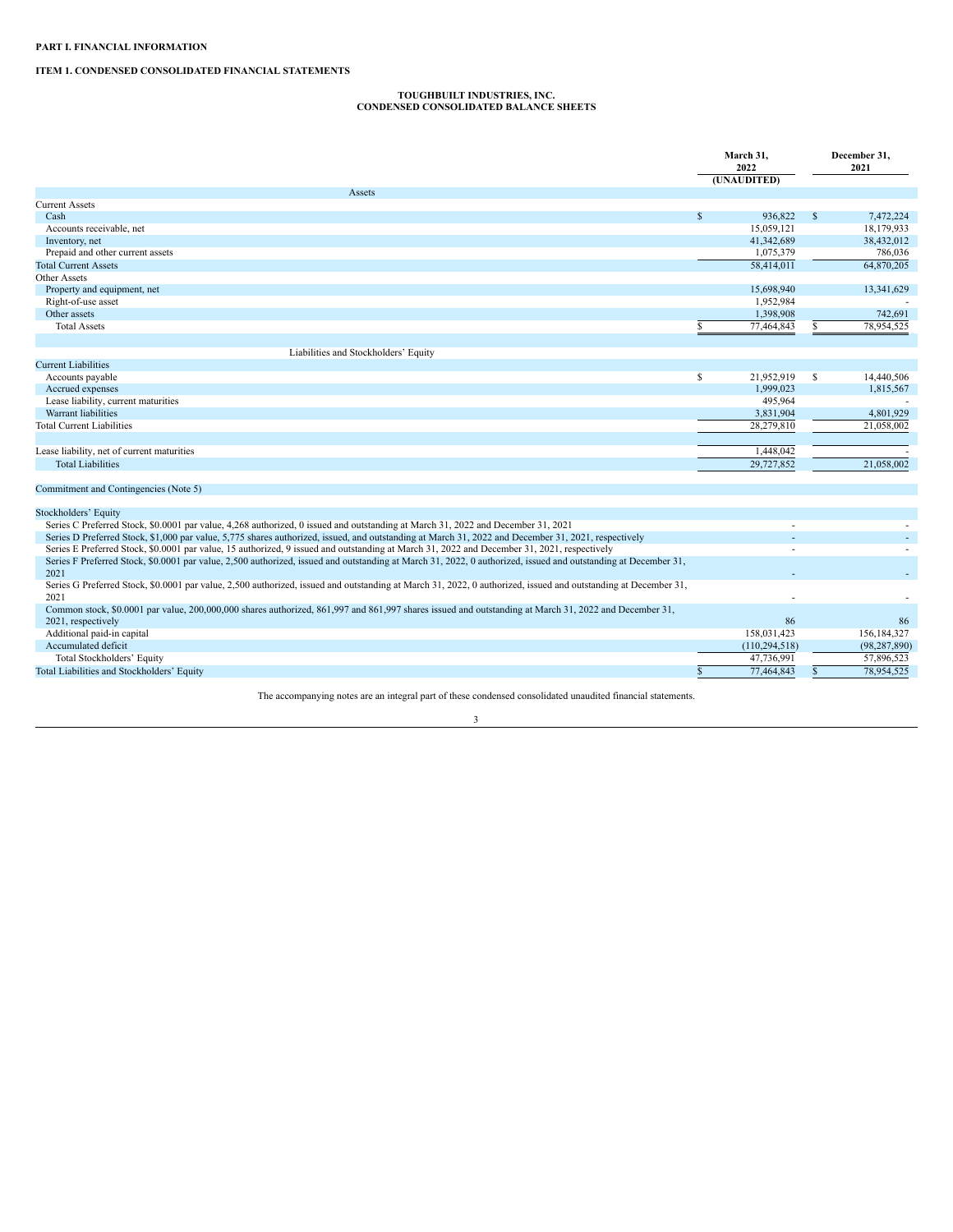# <span id="page-3-0"></span>**TOUGHBUILT INDUSTRIES, INC. CONDENSED CONSOLIDATED STATEMENTS OF OPERATIONS (UNAUDITED)**

|                                                                        |                     | Three Months Ended March 31, |
|------------------------------------------------------------------------|---------------------|------------------------------|
|                                                                        | 2022                | 2021                         |
| Revenues, net of allowances                                            |                     |                              |
| Metal goods                                                            | \$<br>7,868,628     | 4,345,197<br>S               |
| Soft goods                                                             | 8,858,578           | 7,937,058                    |
| Electronic goods                                                       | 493,538             |                              |
| Total revenues, net of allowances                                      | 17,220,744          | 12,282,255                   |
| <b>Cost of Goods Sold</b>                                              |                     |                              |
| Metal goods                                                            | 7,351,882           | 3,328,000                    |
| Soft goods                                                             | 6,385,371           | 5,491,127                    |
| Electronic goods                                                       | 480,364             |                              |
| Total cost of goods sold                                               | 14,217,617          | 8,819,127                    |
| Gross profit                                                           | 3,003,127           | 3,463,128                    |
| Operating expenses:                                                    |                     |                              |
| Selling, general and administrative expenses                           | 15,934,045          | 7,949,783                    |
| Research and development                                               | 2,514,050           | 1,406,385                    |
| Total operating expenses                                               | 18,448,095          | 9,356,168                    |
| Income (loss) from operations                                          | (15, 444, 968)      | (5,893,040)                  |
| Other income (expense)                                                 |                     |                              |
| Warrant issuance costs                                                 | (275, 130)          |                              |
| Change in fair value of warrant liabilities                            | 3,616,160           |                              |
| Interest expense                                                       |                     | (160, 619)                   |
| Total other income (expense)                                           | 3,341,030           | (160, 619)                   |
| Net loss                                                               | (12, 103, 938)<br>S | (6,053,659)<br>S             |
| Basic and diluted net loss per share attributed to common stockholders | S<br>(14.04)        | (13.43)<br>\$.               |
| Basic and diluted weighted average common shares outstanding           | 861,997             | 450,624                      |

The accompanying notes are an integral part of these condensed consolidated unaudited financial statements.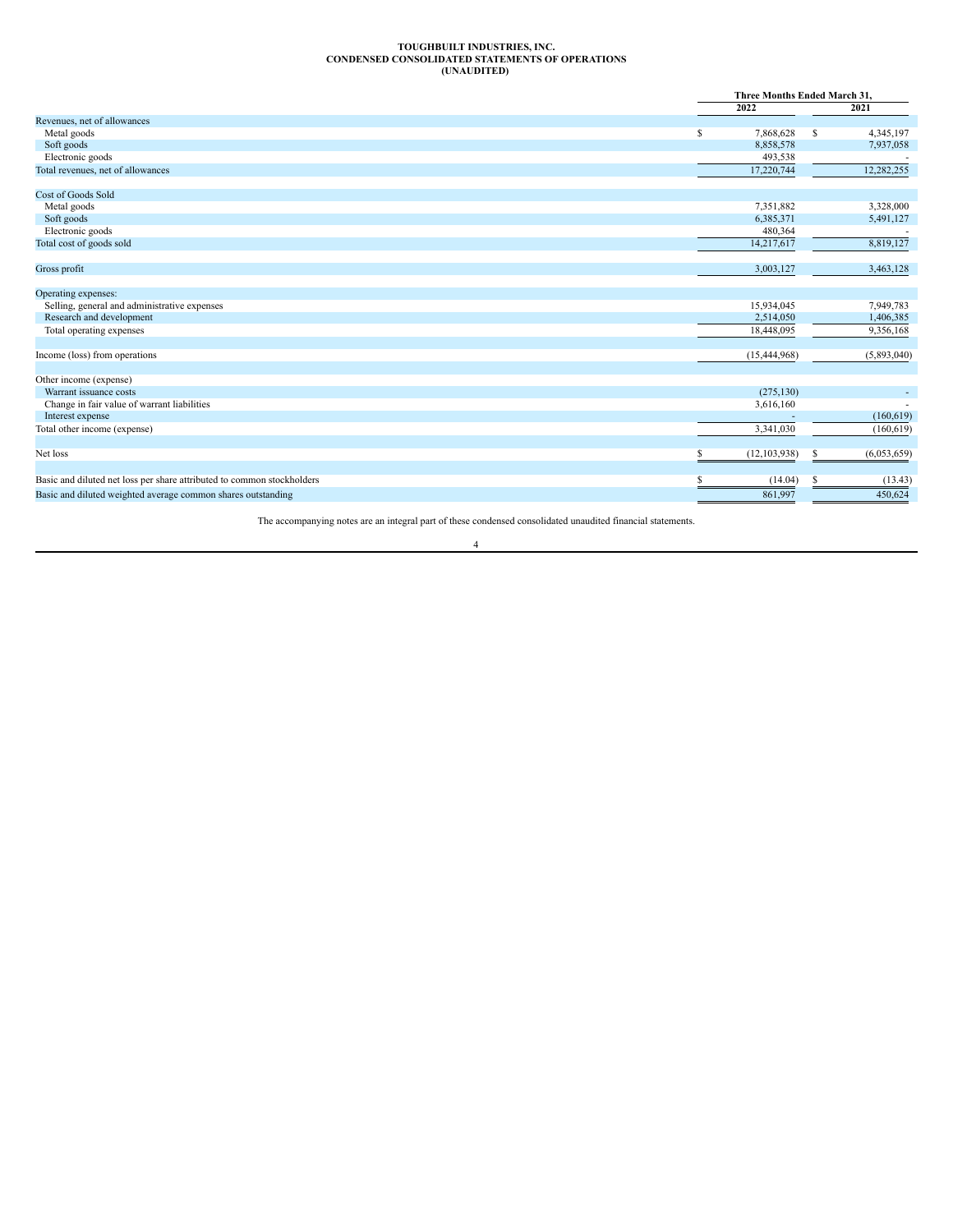# <span id="page-4-0"></span>TOUGHBUILT INDUSTRIES, INC.<br>STATEMENTS OF CHANGES IN STOCKHOLDERS' EQUITY<br>FOR THE THREE MONTHS ENDED March 31, 2022 AND 2021<br>(UNAUDITED)

|                                                                          | Series C<br>Preferred<br><b>Stock</b> |               |               | <b>Series D</b><br>Preferred<br><b>Stock</b> |               | <b>Series E</b><br>Preferred<br><b>Stock</b> | <b>Series F</b><br>Preferred<br><b>Stock</b> |               |               | <b>Series G</b><br>Preferred<br><b>Stock</b> | <b>Common Stock</b> |                | Additional<br>Paid-in | Accumulated       | <b>Total</b><br>Stockholders' |
|--------------------------------------------------------------------------|---------------------------------------|---------------|---------------|----------------------------------------------|---------------|----------------------------------------------|----------------------------------------------|---------------|---------------|----------------------------------------------|---------------------|----------------|-----------------------|-------------------|-------------------------------|
|                                                                          | <b>Shares</b>                         | Amount        | <b>Shares</b> | Amount                                       | <b>Shares</b> | Amount                                       | <b>Shares</b>                                | Amount        | <b>Shares</b> | Amount                                       | <b>Shares</b>       | Amount         | Capital               | <b>Deficit</b>    | <b>Equity</b>                 |
| <b>January 1, 2021</b><br>Issuance of<br>common stock<br>upon conversion |                                       |               |               |                                              |               |                                              |                                              |               |               |                                              | 297,792             | 29             | 80,108,016            | \$ (60, 761, 992) | 19,346,053<br>X.              |
| of warrants                                                              |                                       |               |               |                                              |               |                                              |                                              |               |               |                                              | 36,057              | $\overline{4}$ | 5,408,536             |                   | 5,408,540                     |
| Issuance of<br>common stock for<br>services                              |                                       |               |               |                                              |               |                                              |                                              |               |               |                                              | 1,000               |                | 189,000               | ٠                 | 189,000                       |
| Issuance of                                                              |                                       |               |               |                                              |               |                                              |                                              |               |               |                                              |                     |                |                       |                   |                               |
| common stock                                                             |                                       |               |               |                                              |               |                                              |                                              |               |               |                                              | 214,186             | 21             | 39,074,368            |                   | 39,074,390                    |
| Stock based<br>compensation<br>expense                                   |                                       |               |               |                                              |               |                                              |                                              |               |               |                                              |                     |                | 81,537                |                   | 81,537                        |
| Net loss                                                                 |                                       |               |               |                                              |               |                                              |                                              |               |               |                                              |                     |                |                       | (6,053,659)       | (6,053,659)                   |
| <b>Balance - March</b><br>31, 2021                                       |                                       |               |               |                                              |               |                                              |                                              |               |               |                                              | 544,035             | 54             | \$124,861,457         | \$ (66,815,651)   | 58,045,861<br>\$.             |
| <b>January 1, 2022</b>                                                   |                                       | -S            |               |                                              |               |                                              |                                              |               |               |                                              | 861,997             | 86<br>S.       | \$156,184,327         | (98, 287, 890)    | 57,896,523<br>S               |
| Adoption of lease                                                        |                                       |               |               |                                              |               |                                              |                                              |               |               |                                              |                     |                |                       |                   |                               |
| guidance                                                                 |                                       |               |               |                                              |               |                                              |                                              |               |               |                                              |                     |                |                       | 97,310            | 97,310                        |
| Issuance of                                                              |                                       |               |               |                                              |               |                                              |                                              |               |               |                                              |                     |                |                       |                   |                               |
| preferred stock                                                          |                                       |               |               |                                              |               |                                              | 2,500                                        |               | 2,500         |                                              |                     |                | 1,833,995             |                   | 1,833,995                     |
| <b>Stock based</b><br>compensation                                       |                                       |               |               |                                              |               |                                              |                                              |               |               |                                              |                     |                |                       |                   |                               |
| expense                                                                  |                                       |               |               |                                              |               |                                              |                                              |               |               |                                              |                     |                | 13,101                |                   | 13,101                        |
| Net loss                                                                 |                                       |               |               |                                              |               |                                              |                                              |               |               |                                              |                     |                |                       | (12, 103, 938)    | (12, 103, 938)                |
| <b>March 31, 2022</b>                                                    |                                       | <sup>\$</sup> |               |                                              |               |                                              | 2,500                                        | <sup>\$</sup> | 2,500         |                                              | 861,997             | 86<br>S.       | \$158,031,423         | \$(110, 294, 518) | 47,736,991<br>-S              |

The accompanying notes are an integral part of these condensed consolidated unaudited financial statements.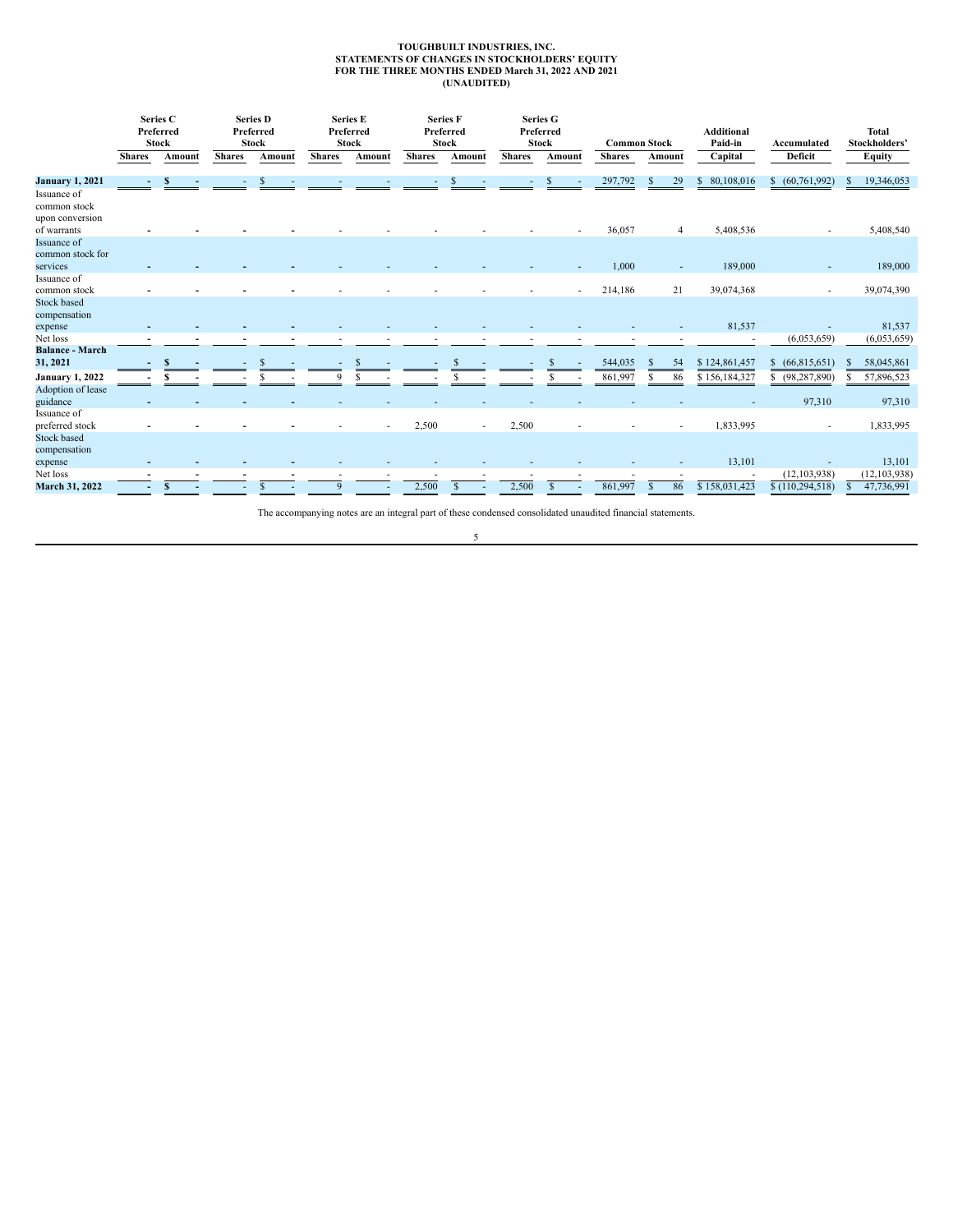# <span id="page-5-0"></span>**TOUGHBUILT INDUSTRIES, INC. CONDENSED CONSOLIDATED STATEMENTS OF CASH FLOWS (UNAUDITED)**

|                                                                                  | <b>Three Months Ended March 31.</b> |                          |
|----------------------------------------------------------------------------------|-------------------------------------|--------------------------|
|                                                                                  | 2022                                | 2021                     |
| Cash flows from operating activities:                                            |                                     |                          |
| Net loss                                                                         | S<br>(12, 103, 938)                 | (6,053,659)<br>-S        |
| Adjustments to reconcile from net loss to net cash used in operating activities: |                                     |                          |
| Depreciation                                                                     | 933,725                             | 296.016                  |
| Stock-based compensation expense                                                 | 13,101                              | 81,537                   |
| Amortization of capitalized contract costs                                       |                                     | 213,353                  |
| Amortization of right-of-use asset                                               | 72.829                              |                          |
| Common stock issued for services                                                 |                                     | 189,000                  |
| Warrant issuance costs                                                           | 275,130                             |                          |
| Loss on sale of property and equipment                                           | 15,806                              | $\overline{\phantom{a}}$ |
| Change in fair value of warrant liabilities                                      | (3,616,160)                         |                          |
| Changes in operating assets and liabilities                                      |                                     |                          |
| Accounts receivable, net                                                         | 3,120,812                           | (3,726,729)              |
| Factor receivables, net                                                          |                                     | (233, 172)               |
| Inventory                                                                        | (2,910,677)                         | (2,752,846)              |
| Prepaid assets                                                                   | (289, 343)                          | (575, 421)               |
| Other assets                                                                     | (656, 217)                          | (241, 225)               |
| Accounts payable                                                                 | 4,883,874                           | (1,242,183)              |
| Accrued expenses                                                                 | 291,006                             | 50,854                   |
| Lease liability                                                                  | (92, 047)                           |                          |
| Net cash used in operating activities                                            | (10,062,099)                        | (13,994,475)             |
| Cash flows from investing activities:                                            |                                     |                          |
| Proceeds from sale of property and equipment                                     | 50,000                              |                          |
| Purchases of property and equipment                                              | (728, 303)                          | (968, 306)               |
| Net cash used in investing activities                                            | (678, 303)                          | (968, 306)               |
|                                                                                  |                                     |                          |
| Cash flows from financing activities:                                            |                                     |                          |
| Proceeds from exercise of warrants                                               |                                     | 5,408,540                |
| Proceeds from issuance of stock, net of costs                                    | 4,205,000                           | 39,911,415               |
| Repayments of factor loan payable                                                |                                     | (54,092)                 |
| Repayments of Series D Preferred Stock                                           |                                     |                          |
| Net cash provided by financing activities                                        | 4.205.000                           | 45,265,863               |
| Net increase (decrease) in cash                                                  | (6, 535, 402)                       | 30,303,082               |
| Cash, beginning of period                                                        | 7,472,224                           | 2,194,850                |
| Cash, end of period                                                              | 936,822<br>S                        | 32,497,932<br>\$         |
|                                                                                  |                                     |                          |
| Supplemental disclosure of cash flow information:                                |                                     |                          |
| Cash paid during the period for:                                                 |                                     |                          |
| Interest                                                                         | $\mathbb{S}$                        | S                        |
| Income taxes                                                                     | $\overline{\mathbf{S}}$             | $\overline{s}$           |
| Supplemental disclosure of non-cash investing and financing activities:          |                                     |                          |
| Purchases of property and equipment in accounts payable                          | $\mathbf S$<br>2,628,539            | 417,645                  |
| Initial value of lease liability                                                 | \$<br>2,036,053                     | S                        |
|                                                                                  | 2,646,135<br>$\mathbf{s}$           |                          |
| Initial fair value of warrants                                                   |                                     | $\mathbf{s}$             |

The accompanying notes are an integral part of these condensed consolidated unaudited financial statements.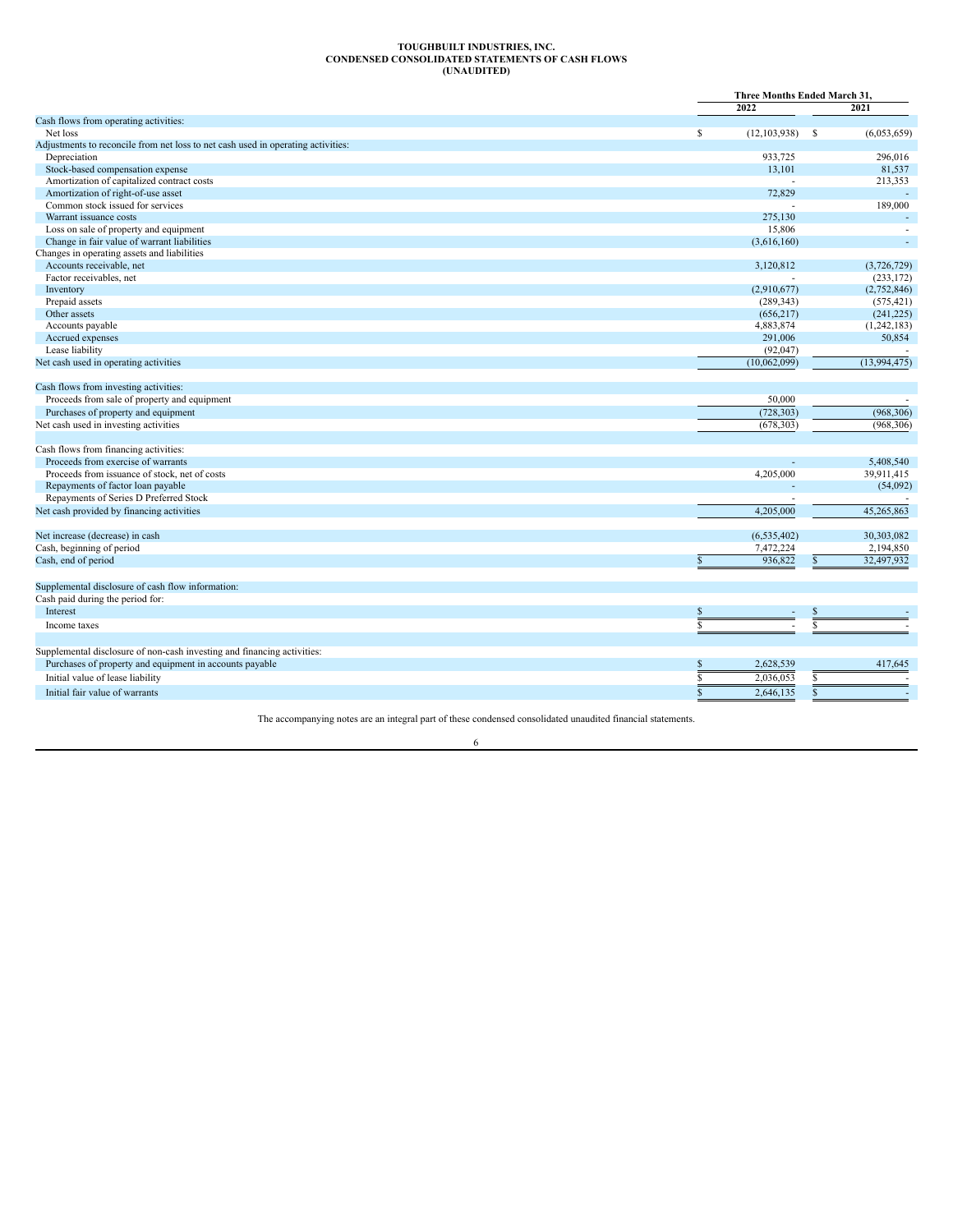#### <span id="page-6-0"></span>**TOUGHBUILT INDUSTRIES, INC. Notes to the Condensed Consolidated Financial Statements March 31, 2022 and 2021 (Unaudited)**

#### **NOTE 1: NATURE OF OPERATIONS AND BASIS OF PRESENTATION**

#### **General**

The unaudited condensed consolidated financial statements of ToughBuilt Industries, Inc. ("ToughBuilt" or the "Company") as of March 31, 2022 and for the three months ended March 31, 2022 and 2021 should be read in conjunction with the financial statements for the year ended December 31, 2021 included in the Company's Annual Report on Form 10-K for the year ended December 31, 2021, which was filed with the Securities Exchange Commission ("SEC") on April 18, 2022 and can also be found on the Company's website (www.toughbuilt.com). ToughBuilt was incorporated under the laws of the State of Nevada on April 9, 2012 under the name Phalanx, Inc., and on December 29, 2015, Phalanx, Inc. changed its name to ToughBuilt Industries, Inc.

On April 15, 2020, the Company effected a 1-for-10 reverse stock split (the "Reverse Split") of its issued and outstanding common stock. As a result of the Reverse Split, each ten shares of issued and outstanding prior to the Reverse Split were converted into one share of common stock, with fractional shares resulting from the Reverse Split rounded up to the nearest whole number.

On April 22, 2022, the Company effected a 1-for-150 reverse stock split (the "2022 Reverse Split") of its issued and outstanding common stock. As a result of the 2022 Reverse Split, each one hundred fifty shares of issued and outstanding prior to the 2022 Reverse Split were converted into one share of common stock. All share and per share numbers in the unaudited condensed consolidated financial statements and notes below have been revised retroactively to reflect the Reverse Split and the 2022 Reverse Split.

#### **Nature of Operations**

In these notes, the terms "we," "our," "ours," "us," "it," "its," "ToughBuilt," and the "Company" refer to ToughBuilt Industries, Inc., a Nevada corporation.

The Company designs and distributes tools and accessories to the home improvement community and the building industry. The Company aspires to augment brand loyalty in part from the enlightened creativity of its end users throughout the global tool market industry. The Company holds exclusive patents and licenses to develop, manufacture, market and distribute various home improvement and construction product lines for both Do-it-Yourself ("DIY") and professional trade markets under the TOUGHBUILT® brand name.

TOUGHBUILT distributes products in the following categories, all designed and engineered in the United States and manufactured by third party vendors in China:

- tool belts, tool bags and other personal tool organizer products;
- complete line of knee pads for various construction applications; and
- job-site tools and material support products consisting of a full line of miter-saws and table saw stands, saw horses/job site tables and roller stands.

#### **Risk and Uncertainty Concerning Covid-19**

In March 2020, the World Health Organization declared the outbreak of a novel coronavirus (COVID-19) as a pandemic which continues to spread throughout the United States and the world. We are currently monitoring the outbreak of COVID-19 and the related business and travel restrictions and changes to behavior intended to reduce its spread. All of our Chinese facilities were temporarily closed for a period of time. Most of these facilities have been reopened. Depending on the progression of the outbreak, our ability to obtain necessary supplies and ship finished products to customers may be partly or completely disrupted globally. Also, our ability to maintain appropriate labor levels could be disrupted. If the coronavirus continues to progress, it could have a material negative impact on our results of operations and cash flow, in addition to the impact on its employees. We have concluded that while it is reasonably possible that the virus could have a negative impact on the results of operations, the specific impact is not readily determinable as of the date of these consolidated financial statements. The consolidated financial statements do not include any adjustments that might result from the outcome of this uncertainty.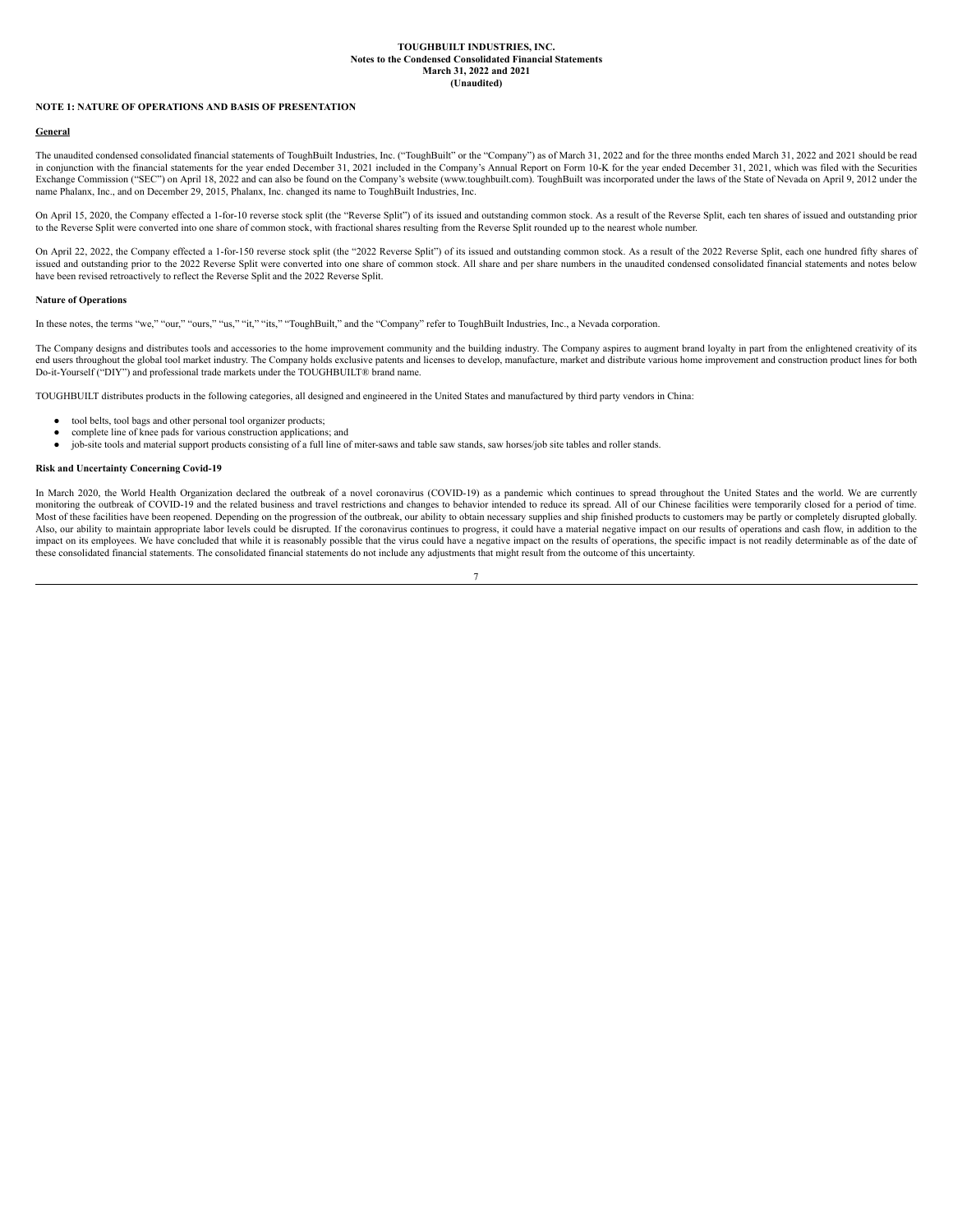#### **Going Concern**

The Company has incurred substantial operating losses since its inception. As reflected in the consolidated financial statements, the Company had an accumulated deficit of approximately \$110.3 million at March 31, 2022, a net loss of approximately \$12.1 million, and approximately \$10 million of net cash used in operating activities for the three months ended March 31, 2022. The accompanying consolidated financial statements have been prepared on a going concern basis, which contemplates the realization of assets and satisfaction of liabilities in the normal course of business. The financial statements do not include any adjustments relating to the recoverability and classification of recorded asset amounts or the amounts and classification of liabilities that might result from the outcome of this uncertainty. The Company anticipates incurring additional losse until such time, if ever, that it can obtain marketing approval to sell, and then generate significant sales, of its technology that is currently in development. As such it is likely that additional financing will be neede the Company to fund its operations and to develop and commercialize its technology. These factors raise substantial doubt about the Company's ability to continue as a going concern. For the next twelve months from issuance of this Quarterly Report on Form 10-Q. The Company will seek to obtain additional capital through the sale of debt or equity financings or other arrangements to fund operations; however, there can be no assurance that the Company will be able to raise needed capital under acceptable terms, if at all. The sale of additional equity may dilute existing stockholders and newly issued shares may contain senior rights and preferences compared to currently outstanding shares of common stock. Issued debt securities may contain covenants and limit the Company's ability to pay dividends or make other distributions to stockholders. If the Company is unable to obtain such additional financing, future operations would need to be scaled back or discontinued. Due to the uncertainty in the Company's ability to raise capital, management believes that there is substantial doubt in the Company's ability to continue as a going concern for twelve months from the issuance of these consolidated financial statements.

#### **Basis of Presentation**

These interim condensed consolidated financial statements are unaudited and were prepared by the Company in accordance with generally accepted accounting principles in the United States of America ("GAAP") and with the Securities and Exchange Commissions' ("SEC") instructions to Form 10-Q and Article 10 of Regulation S-X.

The preparation of interim condensed consolidated financial statements requires management to make assumptions and estimates that impact the amounts reported. These interim consolidated condensed financial statements, reflect all adjustments, consisting of normal recurring accruals, necessary for a fair presentation of the Company's results of operations, financial position and cash flows for the interim periods ended March 31, 2022 and 2021; however, certain information and footnote disclosures normally included in our audited annual financial statements, as included in the Company's interim condensed consolidated financial statements on Form 10-Q, have been condensed or omitted pursuant to such SEC rules and regulations and accounting principles applicable for interim periods. It is important to note that the Company's results of operations and cash flows for interim periods are not necessarily indicative of the results of operations and cash flows to be expected for a full fiscal year or any other interim period. The information included in this Quarterly Report on Form 10-Q should be read in connection with the financial statements and accompanying notes included in the Company's Annual Report on Form 10-K for the fiscal year ended December 31, 2021.

#### **Principles of Consolidation**

The condensed consolidated financial statements include the accounts of the Company and its wholly owned subsidiary, Toughbuilt Industries UK Limited. All intercompany balances and transaction are eliminated. Any foreign currency translation and transactions are de minimis to the consolidated financial statements.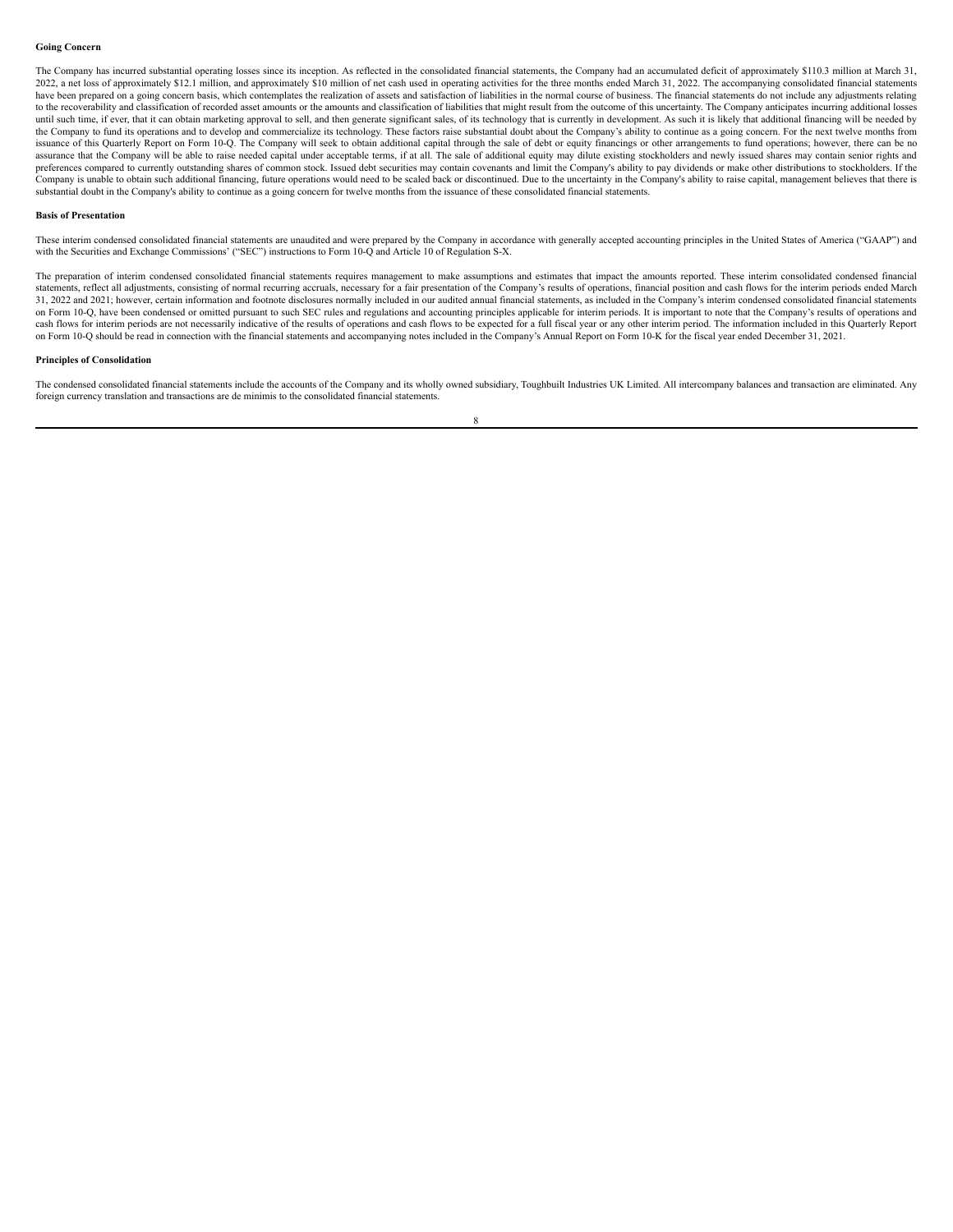#### **NOTE 2: SUMMARY OF SIGNIFICANT ACCOUNTING POLICIES**

#### **Use of Estimates**

The preparation of condensed consolidated financial statements in conformity with GAAP requires management to make estimates and assumptions that affect the reported amounts of assets and liabilities and disclosure of contingent assets and liabilities at the date of the condensed consolidated financial statements and the reported amounts of revenues and expenses during the reporting period. The Company regularly evaluates estimates and assumptions related to the valuation of accounts and factored receivables, valuation of long-lived assets, accrued liabilities, notes payable and deferred income tax asset valuation allowances. The Company bases its estimates and assumptions on current facts, historical experience and various other factors that it believes to be reasonable under the circumstances, the results of which form the basis for making judgments about the carrying values of assets and liabilities and the accrual of costs and expenses that are not readily apparent from other sources. The actual results experienced by the Company may differ materially and adversely from the Company's estimates. To the extent there are material differences between the estimates and the actual results, future results of operations will be affected.

#### **Cash**

The Company considers all highly liquid instruments with maturity of three months or less at the time of issuance to be cash equivalents. The Company did not have any cash equivalents at March 31, 2022 and December 31, 2021.

#### **Accounts Receivable**

Accounts receivable represent income earned from the sale of tools and accessories for which the Company has not vet received payment. Accounts receivable are recorded at the invoiced amount and adjusted for amounts management expects to collect from balances outstanding at period-end. The Company estimates the allowance for doubtful accounts based on an analysis of specific accounts and an assessment of the customer's ability to pay, among other factors. At March 31, 2022 and December 31, 2021, no allowance for doubtful accounts was recorded.

The Company accounts for the transfer of accounts receivable to a third party under a factoring type arrangement in accordance with Accounting Standards Codification ("ASC") 860, "Transfers and Servicing". ASC 860 requires that several conditions be met in order to present the transfer of accounts receivable as a sale. Even though the Company has isolated the transferred (sold) assets and has the legal right to transfer its asse (accounts receivable), it does not meet the third test of effective control since its accounts receivable sales agreement with a third-party factor requires it to be liable in the event of default by one of its customers. Company recorded a sales discount of \$13,000 at March 31, 2022 and December 31, 2021.

The Company also has an agreement with a third party to be able to receive advance payments for certain accounts receivables, for a specified fee. Under this agreement, the respective customer will repay the third party within a predetermined term.

#### **Inventory**

Inventory is valued at the lower of cost or net realizable value using the first-in, first-out method. The reported net value of inventory includes finished saleable products that will be sold or used in future periods. The Company reserves for obsolete and slow-moving inventory. At March 31,2022 and December 31, 2021, there were no reserves for obsolete and slow-moving inventory.

#### **Property and Equipment**

Property and equipment are recorded at cost, less accumulated depreciation. The Company provides for depreciation on a straight-line basis over the estimated useful lives of the assets which are as follows: furniture 5 years, computers 3 years, production equipment 5 years, auto 5 years, tooling and molds 3 years, application development 3 years and website design in progress 4 years. Leasehold improvements are amortized over the shorter of the lease term or the estimated useful life of the related assets when they are placed into service. The Company evaluates property and equipment for impairment periodically to determine if changes in circumstances or the occurrence of events suggest the carrying value of the asset or asset group may not be recoverable. Maintenance and repairs are charged to operations as incurred. Expenditures which substantially increase the useful lives of the related assets are capitalized.

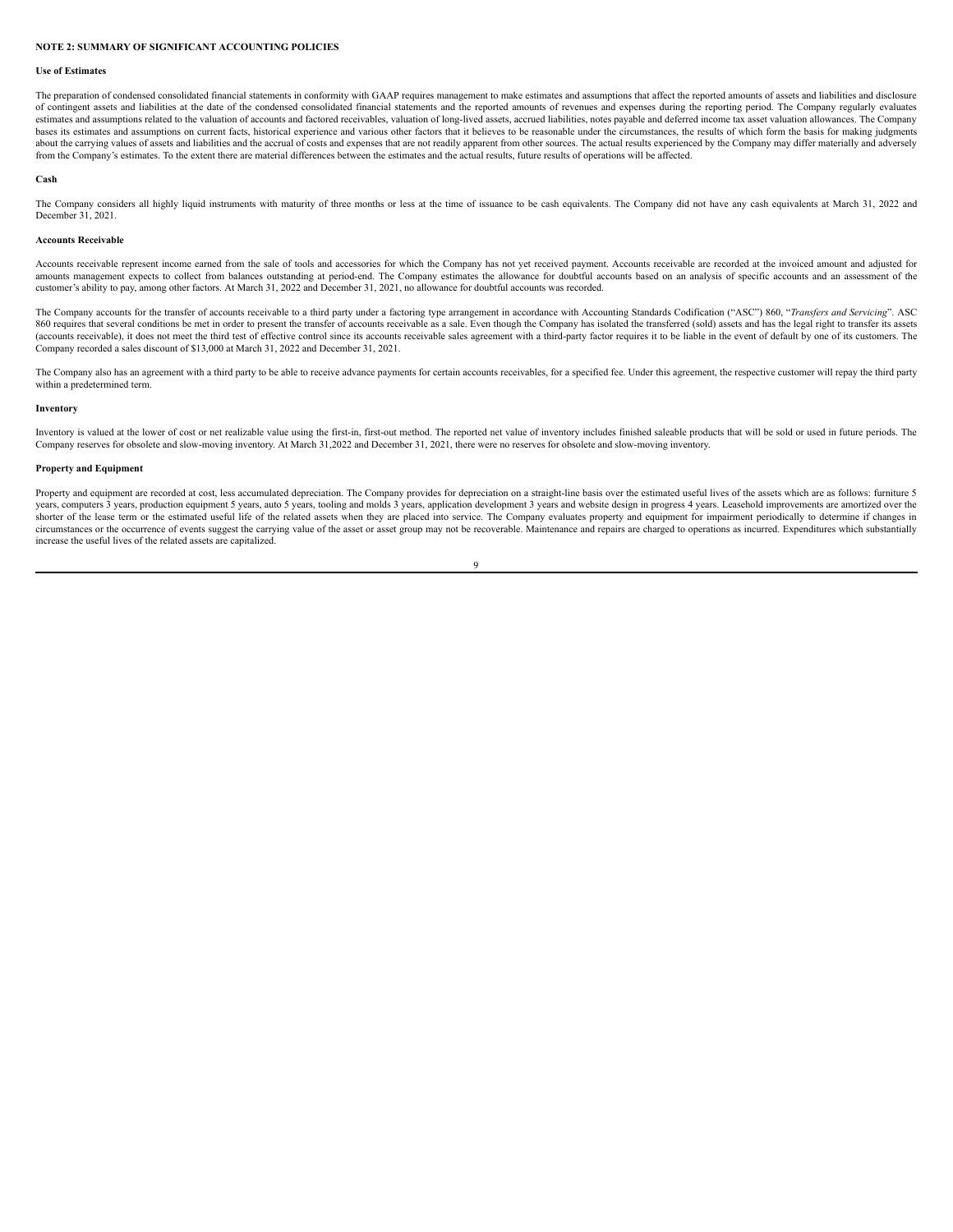#### **Long-lived Assets**

In accordance with ASC 360, "Property, Plant, and Equipment," the Company tests long-lived assets or asset groups for recoverability when events or changes in circumstances indicate that their carrying amount may not be recoverable. Circumstances which could trigger a review include, but are not limited to: significant decreases in the market price of the asset; significant adverse changes in the business climate or legal factors; accumulation of costs significantly in excess of the amount originally expected for the acquisition or construction of the asset; current period cash flow or operating losses combined with a history of losses or a forecast of continuing losses associated with the use of the asset; and current expectation that the asset will more likely than not be sold or disposed of significantly before the end of its estimated useful life. Recoverability is assessed based on the carrying amount of the asset compared to the estimated future undiscounted cash flows expected to result from the use and the eventual disposal of the asset, as well as specific appraisal in certain instances. An impairment loss equal to the excess of the carrying value over the assets fair market value is recognized when the carrying amount exceeds the undiscounted cash flows. The impairment loss is recorded as an expense and a direct write-down of the asset. No impairment loss was recorded during the three months ended March 31, 2022 and 2021.

#### **Common stock purchase warrants**

The Company accounts for the common stock purchase warrants in accordance with the guidance contained in ASC 815-40, under which the Warrants do not meet the criteria for equity treatment and must be recorded as liabilities. Accordingly, the Company classifies the Warrants as liabilities at their fair value and adjusts the Warrants to fair value in respect of each reporting period. This liability is subject to re-measurement at balance sheet date until the Warrants are exercised, and any change in fair value is recognized in the statements of operations.

#### **Fair Value of Financial Instruments and Fair Value Measurements**

The Company adheres to ASC 820, which defines fair value, establishes a framework for measuring fair value, and expands disclosures about fair value measurements. ASC 820 applies to reported balances that are required or permitted to be measured at fair value under existing accounting pronouncements; accordingly, the standard does not require any new fair value measurements of reported balances.

ASC 820 emphasizes that fair value is a market-based measurement, not an entity-specific measurement. Therefore, a fair value measurement should be determined based on the assumptions that market participants would use in pricing the asset or liability. As a basis for considering market participant assumptions in fair value measurements, ASC 820 establishes a fair value hierarchy that distinguishes between market participant assumptions based on market data obtained from sources independent of the reporting entity (observable inputs that are classified within Levels 1 and 2 of the hierarchy) and the reporting entity's own assumptions about market participant assumptions (unobservable inputs classified within Level 3 of the hierarchy).

- Level 1 inputs utilize quoted prices (unadjusted) in active markets for identical assets or liabilities that the Company has the ability to access.
- Level 2 inputs are inputs other than quoted prices included in Level 1 that are observable for the asset or liability, either directly or indirectly. Level 2 inputs may include quoted prices for similar assets and liabilities in active markets, as well as inputs that are observable for the asset or liability (other than quoted prices), such as interest rates, foreign exchange rates, and yield curves that are observable at commonly quoted intervals.
- Level 3 inputs are unobservable inputs for the asset or liability, which is typically based on an entity's own assumptions, as there is little, if any, related market activity.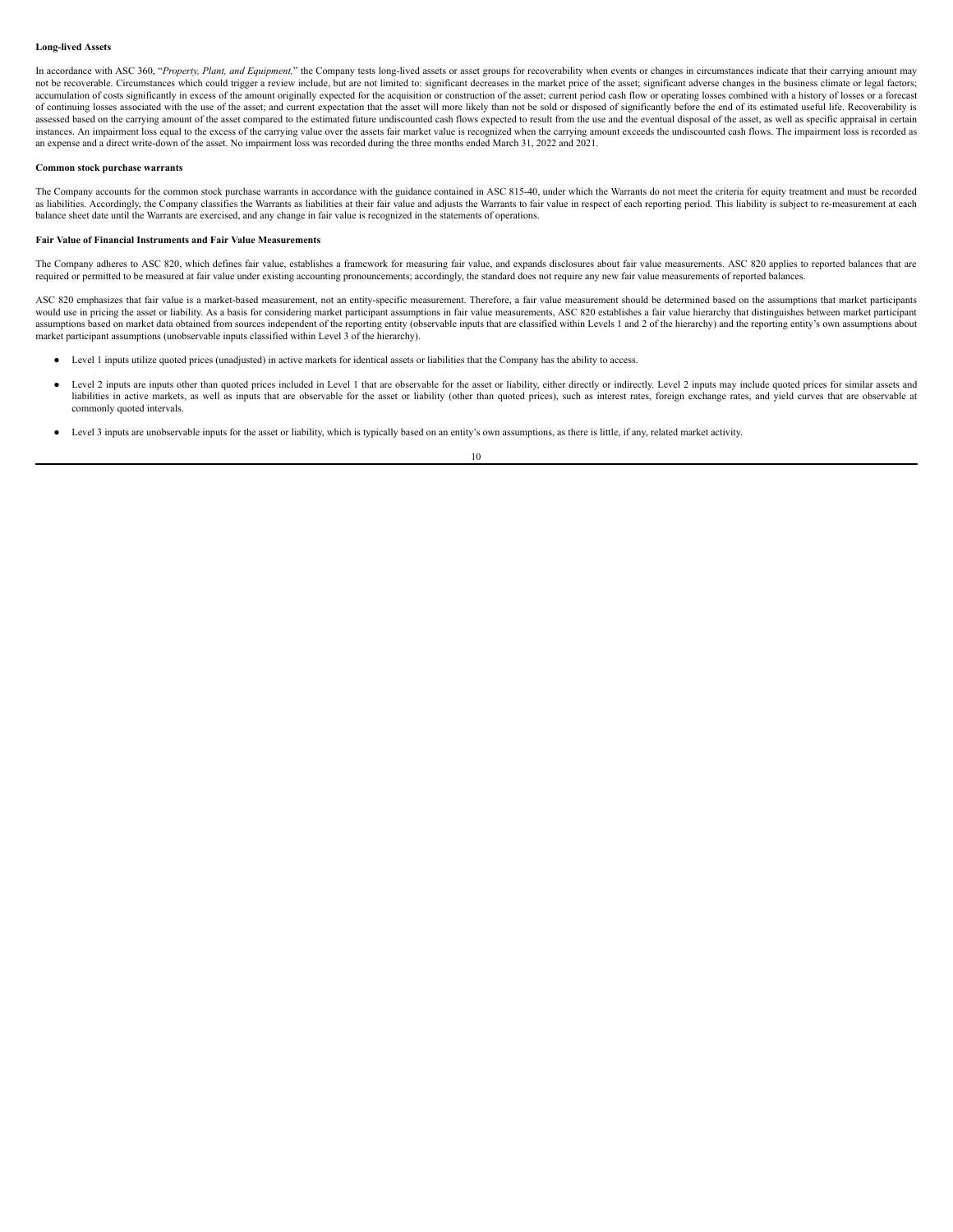In instances where the determination of the fair value measurement is based on inputs from different levels of the fair value hierarchy, the level in the fair value hierarchy within which the entire fair value measurement falls is based on the lowest level input that is significant to the fair value measurement in its entirety. The Company's assessment of the significance of a particular input to the fair value measurement in its entirety requires judgment and considers factors specific to the asset or liability.

The fair value of the Company's warrant liability recorded in the Company's financial statements was determined using a Black-Scholes valuation methodology and the quoted price of the Company's common stock in an active market, a Level 3 measurement. Volatility was based on the actual market activity of the Company for the period in which the Company was public and it's peer group for the remaining period. The expected life was based on the remaining contractual term of the warrants, and the risk-free interest rate was based on the implied yield available on U.S. Treasury Securities with a maturity equivalent to the warrants' expected life.

The Company calculated the estimated fair value of warrants on the date of issuance and at each subsequent reporting date using the following assumptions:

|                            | <b>For the Three Months</b> |                      |
|----------------------------|-----------------------------|----------------------|
|                            | <b>Ended March 31, 2022</b> | At December 31, 2021 |
| Risk-free interest rate    | $1.94\% - 2.44\%$           | $0.81\% - 1.09\%$    |
| Contractual term           | $4.25 - 5$ years            | 4.54 years           |
| <b>Expected volatility</b> | 88%                         | 88%                  |

# *Level 3 Fair Value Sensitivity*

*Warrant liability*

The table below provides a reconciliation of the balances for the warrant liability which is measured at fair value using significant unobservable inputs (Level 3):

| Balance, January 1, 2022                      | 4.801.929   |
|-----------------------------------------------|-------------|
| Fair value of warrant liability at issuance   | 2.646.135   |
| Change in the fair value of warrant liability | (3.616.160) |
| Balance, March 31, 2022                       | 3.831.904   |

#### **Revenue Recognition**

The Company recognizes revenues when product is delivered to the customer, and the ownership is transferred. The Company's revenue recognition policy is based on the revenue recognition criteria established under the Financial Accounting Standards Board - Accounting Standards Codification 606 "Revenue From Contracts With Customers" which has established a five-step process to govern contract revenue and satisfy each element is as follows: (1) Identify the contract(s) with a customer; (2) identify the performance obligations in the contract; (3) determine the transaction price; (4) allocate the transaction price to the performance obligations in the contract; and (5) recognize revenue when or as you satisfy a performance obligation. The Company records the revenue once all the above steps are completed. See Note 7 for further information on revenue recognition.

#### **Advertising**

Advertising costs are expensed as incurred. Advertising expense totaled \$1,742,438 and \$2,151,672 for the three months ended March 31, 2022 and 2021, respectively.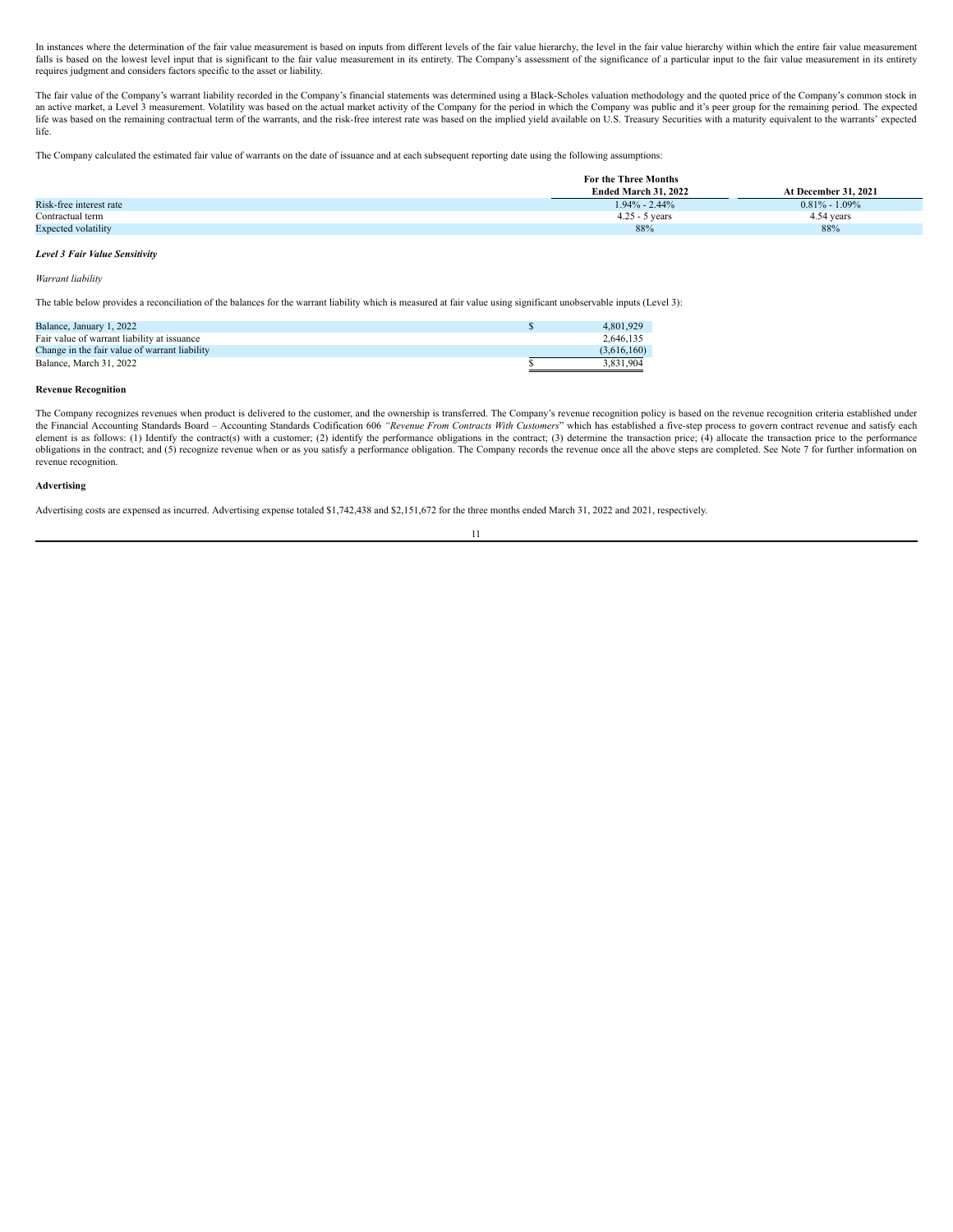#### **Patents**

Legal fees and similar costs incurred relating to patents are capitalized and are amortized over their estimated useful life once determined. Such costs amounted to \$918.722 and \$615.439 as of March 31, 2022 and December 31, 2021, respectively and are included in other assets on the accompanying consolidated balance sheet.

#### **Research and development**

Expenditures for research activities relating to patents and product development are charged to expense as incurred. Such expenditures amounted to \$2,514,050 and \$1,406,385 for the three months ended March 31, 2022 and 2021, respectively.

#### **Income Taxes**

The Company accounts for income taxes following the asset and liability method in accordance with the ASC 740 "Income Taxes." Under such method, deferred tax assets and liabilities are recognized for the future tax consequences attributable to differences between the consolidated financial statement carrying amounts of existing assets and liabilities and their respective tax bases. The Company applies the accounting guidance issued to address the accounting for uncertain tax positions. This guidance clarifies the accounting for income taxes, by prescribing a minimum recognition threshold a tax position is required to meet before being recognized in the financial statements as well as provides guidance on derecognition, measurement, classification, interest and penalties, accounting in interim periods, disclosure and transition. The Company classifies interest and penalty expense related to uncertain tax positions as a component of income tax expense. Deferred tax assets and liabilities are measured using enacted tax rates expected to apply to taxable income in the years that the asset is expected to be recovered or the liability settled. A valuation allowance is provided when it is more likely than not that some portion or all of a deferred tax asset will not be realized. The ultima realization of deferred tax assets depends on the generation of future taxable income during the period in which related temporary differences become deductible. The Company considers the scheduled reversal of deferred tax liabilities, projected future taxable income and tax planning strategies in its assessment of a valuation allowance.

During 2020, the Coronavirus Aid, Relief and Economic Security Act ("CARES Act") was passed, which temporarily removed 80% limitations on net operating loss carryforwards for the years 2019 and 2020.

The Company adopted FASB ASU 2019-12, "Income Taxes (Topic 740): Simplifying the Accounting of Income Taxes," as of January 1, 2021. ASU 2019-12 removes certain exceptions to the general principles in Topic 740 and also clarifies and amends existing guidance to improve consistent application. The adoption of this guidance did not have a material impact on its financial statements.

#### **Stock Based Compensation**

The Company accounts for stock-based compensation in accordance with ASC 718-10, "*Share-Based Payment*," which requires the measurement and recognition of compensation expense for all share-based payment awards made to employees and directors including employee stock options, restricted stock units, and employee stock purchases based on estimated fair values. In addition, as of January 1, 2020, the Company adopted Accounting Standards Update ("ASU") 2018-07, Compensation - Stock Compensation (Topic 718), Improvements to Nonemployee Share-Based Payment Accounting. This ASU simplified aspects of share-based compensation issued to non-employees by making the guidance consistent with accounting for employee share-based compensation. The adoption of this guidance did not have a material impact on the financial statements.

The Company estimates the fair value of stock options granted using the Black-Scholes option-pricing formula. This fair value is then amortized on a straight-line basis over the requisite service periods of the awards, which is generally the vesting period. The Company's determination of fair value using an option-pricing model is affected by the stock price as well as assumptions regarding the number of highly subjective variables.

The Company estimates volatility based upon the historical stock price of the comparable companies and estimates the expected term for employee stock options using the simplified method for employees and directors and the contractual term. The risk-free rate is determined based upon the prevailing rate of United States Treasury securities with similar maturities.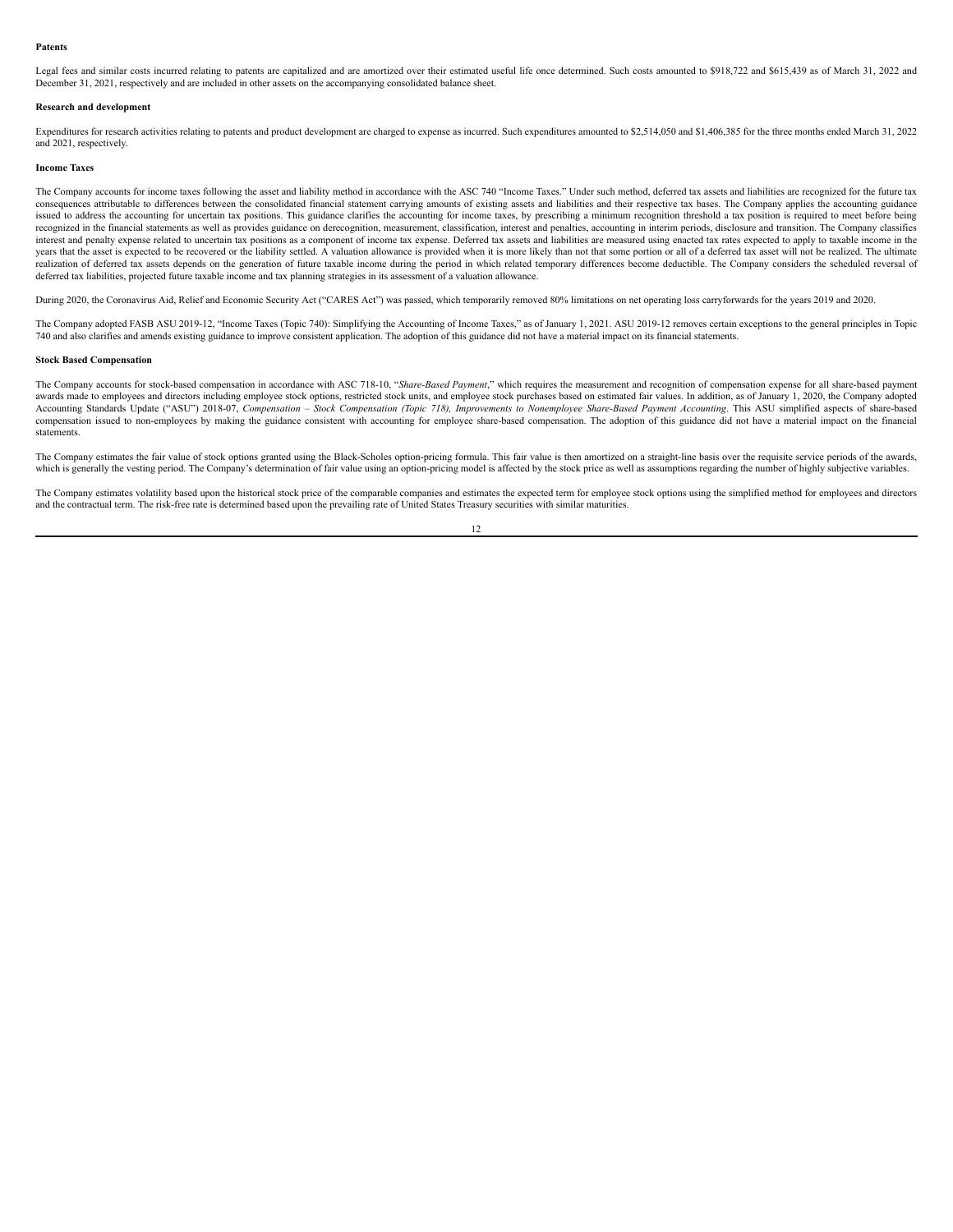The Company recognizes forfeitures as they occur rather than applying a prospective forfeiture rate in advance.

#### **Leases**

The Company accounts for its leases under ASC 842, Leases. Under this guidance, arrangements meeting the definition of a lease are classified as operating or financing leases, and are recorded on the condensed consolidated balance sheet as both a right of use asset and lease lability, calculated by discounting fixed lease payments over the lease term at the rate implicit in the lease or the Company's incremental borrowing rate which is consummate with the respective lease term. Lease liabilities are increased by interest and reduced by payments each period, and the right of use asset is amortized over the lease term. For operating leases, interest on the lease liability and the amortization of the right of use asset result in straight-line rent expense over the lease term.

In calculating the right of use asset and lease liability, the Company elects to combine lease and non-lease components as permitted under ASC 842. The Company excludes short-term leases having initial terms of 12 months or less from the new guidance as an accounting policy election and recognizes rent expense on a straight-line basis over the lease term.

#### **Loss per Share**

The Company computes net loss per share in accordance with ASC 260, "Earnings per Share". ASC 260 requires presentation of both basic and diluted net earnings per share ("EPS") on the face of the statement of operations. Basic EPS is computed by dividing loss available to common shareholders (numerator) by the weighted average number of shares outstanding (denominator) during the period. Diluted EPS gives effect to all dilutive potential common shares outstanding during the period using the treasury stock method and convertible preferred stock using the if-converted method. In computing diluted EPS, the average stock price for the period is used in determining the number of shares assumed to be purchased from the exercise of warrants, convertible preferred stock and convertible debentures. Diluted EPS excludes all dilutive potential shares if their effect is anti-dilutive.

|                                                                      | <b>Three Months Ended</b><br>March 31. |             |
|----------------------------------------------------------------------|----------------------------------------|-------------|
|                                                                      | 2022                                   | 2021        |
| Net loss computation of basic and diluted net loss per common share: |                                        |             |
| Net loss attributable to common stockholders                         | (12, 103, 938)                         | (6,053,659) |
|                                                                      |                                        |             |
| Basic and diluted net loss per share:                                |                                        |             |
| Basic and diluted net loss per common share                          | (14.04)                                | (13.43)     |
| Basic and diluted weighted average common shares outstanding         | 861.997                                | 450.624     |

Potentially dilutive securities that are not included in the calculation of diluted net loss per share because their effect is anti-dilutive are as follows as of March 31, (in common equivalent shares):

|                                             | 2022    | 2021   |
|---------------------------------------------|---------|--------|
| <b>Warrants</b>                             | 416832  | 10.110 |
| Options and restricted stock units          |         | . 354  |
| Total anti-dilutive weighted average shares | 418.186 | 11.465 |

#### **No Segment Reporting**

The Company operates one reportable segment referred to as the tools segment. A single management team that reports to the Chief Executive Officer comprehensively manages the business. Accordingly, the Company does not have separately reportable segments.

#### **Recent Accounting Pronouncements**

As an emerging growth company, the Company has elected to use the extended transition period for complying with any new or revised financial accounting standards pursuant to Section 13(a) of the Securities and Exchange Act of 1934, as amended (the "Exchange Act").

In February 2016, the FASB issued ASU 2016-02, "*Leases* (Topic 842)." The objective of this update is to increase transparency and comparability among organizations by recognizing lease assets and lease liabilities on the balance sheet and disclosing key information about leasing arrangements. This ASU is effective for fiscal years beginning after December 15, 2021, and interim periods within fiscal years beginning after December 15, 2022 and is to be applied utilizing a modified retrospective approach. The Company adopted this guidance as of January 1, 2022 and it did not have a material impact on the Company's stockholders' equity balance as of January 1, 2022. Due to this adoption of this guidance, the Company now recorded a right-of-use asset and lease liability on its consolidated balance sheet. As a result of the adoption of the new lease accounting gui incremental borrowing rate of 4%, and (b) a right-of-use asset of \$1,034,588, which represents the initial lease liability.

In August 2020, the FASB issued "ASU 2020-06, Debt with Conversion and Other Options (Subtopic 470-20) and Derivatives and Hedging—Contracts in Entity's Own Equity (Subtopic 815-40)" ("*ASU 2020-06*") which simplifies the accounting for convertible instruments. The guidance removes certain accounting models which separate the embedded conversion features from the host contract for convertible instruments. Either a modified retrospective method of transition or a fully retrospective method of transition was permissible for the adoption of this standard. Update No. 2020-06 is effective for fiscal years beginning after December 15, 2021, including interim periods within those fiscal years. The Company has adopted ASU 2020-06 as of January 1, 2022, and as a result no longer is required to analyze embedded conversion features for separation from its host contract in convertible instruments.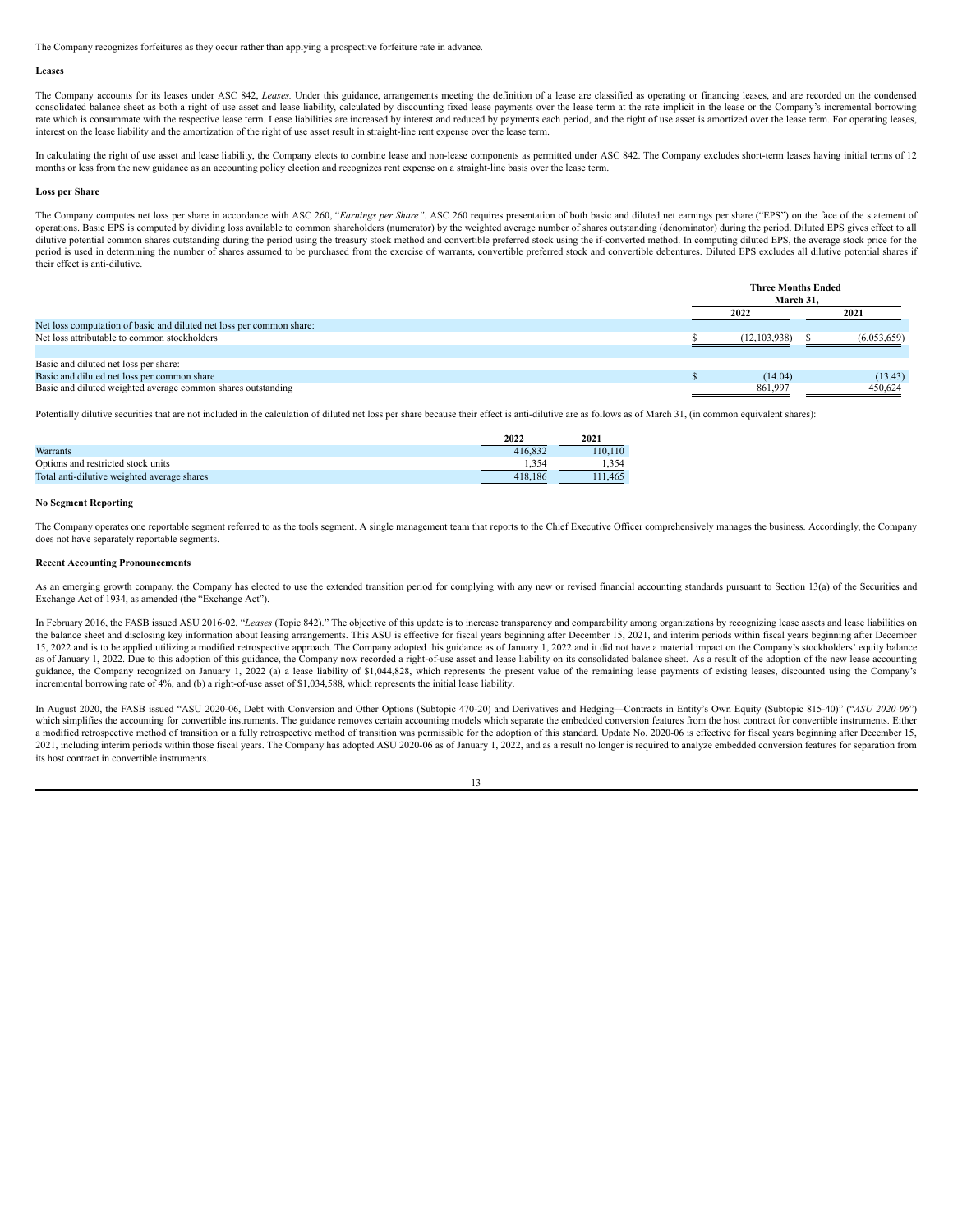# **NOTE 3: PROPERTY AND EQUIPMENT, NET**

Property and equipment consists of the following:

|                                | March 31,<br>2022 | December 31,<br>2021 |
|--------------------------------|-------------------|----------------------|
| Furniture                      | 2,065,548         | 1,066,219            |
| Computers                      | 1,155,606         | 1,038,154            |
| Production equipment           | 80,744            | 245,713              |
| Tooling and molds              | 6,986,780         | 6,390,962            |
| Auto                           | 635,542           | 635,542              |
| Application development        | 2,938,919         | 2,398,919            |
| Website design                 | 915,862           | 814,733              |
| Steelbox                       | 882,000           | 882,000              |
| Leasehold improvements         | 3,990,416         | 2,862,079            |
| Less: accumulated depreciation | (3,952,477)       | (2,992,692)          |
| Property and Equipment, net    | 15,698,940        | 13,341,629           |

Depreciation and capitalized costs with respect thereto consists of the following:

|                      | <b>Three Months Ended</b> |         |
|----------------------|---------------------------|---------|
|                      | March                     |         |
|                      | 2022                      | 2021    |
| Depreciation expense | 933,725                   | 296,016 |

#### **NOTE 4 – LEASES**

On January 3, 2017, the Company executed a non-cancellable operating lease for its principal office with the lease commencing February 1, 2017 for a five (5) year term. The Company paid a security deposit of \$29,297. The lease required the Company to pay its proportionate share of direct costs estimated to be 22.54% of the total property, a fixed monthly direct cost of \$6,201 for each month during the term of the lease, and monthly rental pursuant to the lease terms.

The Company entered into a lease for office space at 8669 Research Drive, in Irvine, CA, which is to replace the current corporate headquarters. The lease commenced on December 1, 2019 with no rent due until April<br>1, 2020. The Company paid an initial amount of \$68,128 comprising the rent for April 2020, a security deposit and the amount due for property taxes, insurance and association fees.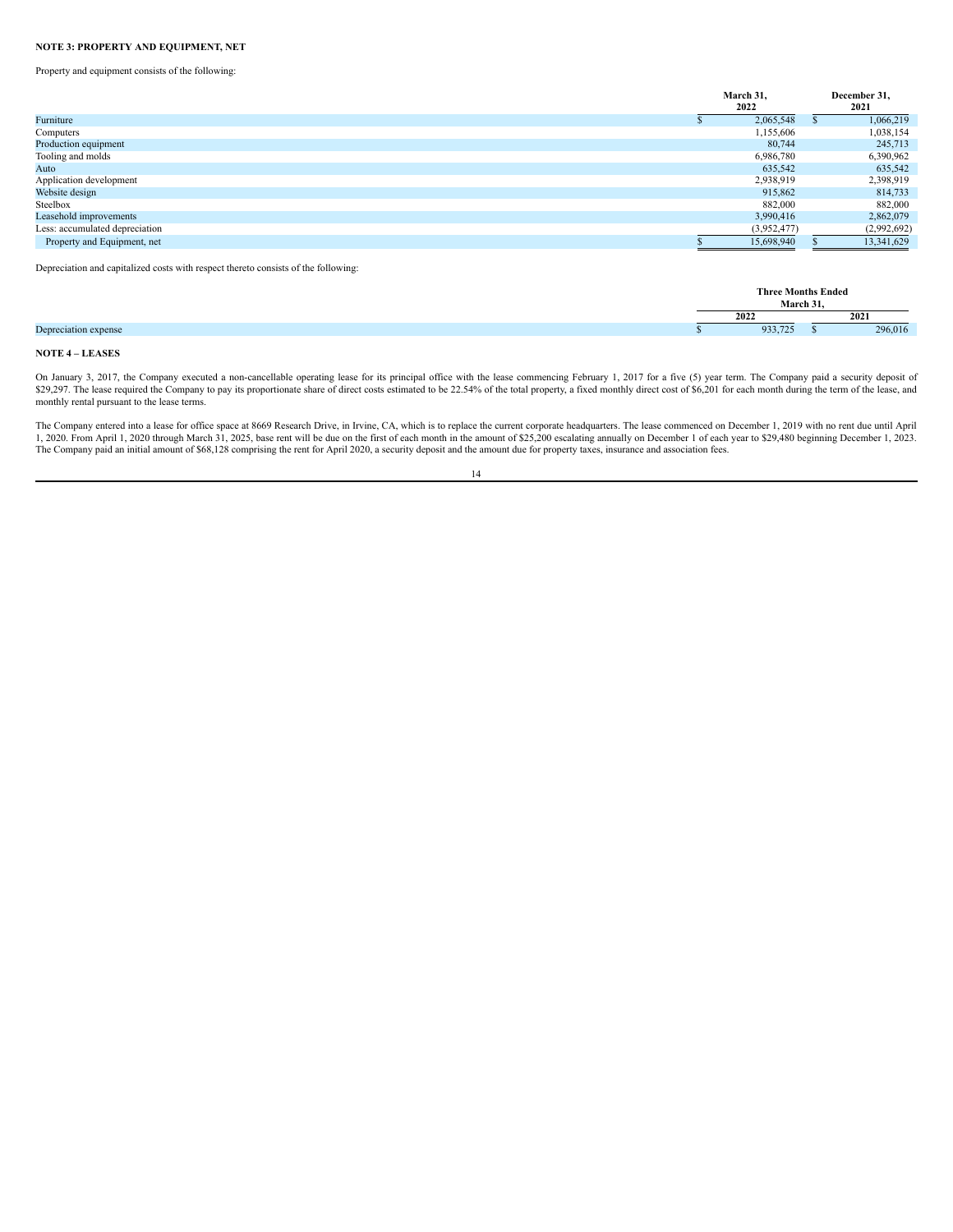The Company entered into a lease for additional space, in Irvine, CA. The lease commenced March 1, 2022. Base rent is initially \$16,250 with escalations contained in the lease through February 28, 2027.

Supplemental balance sheet information related to leases is as follows as of March 31, 2022:

| <b>Operating leases</b>                      |            |
|----------------------------------------------|------------|
| Right-of-use assets, net                     | 1,952,984  |
|                                              |            |
| Current liabilities                          | 495,964    |
| Non-current liabilities                      | 1,448,042  |
| Total operating lease liabilities            | 1,944,006  |
|                                              |            |
| <b>Weighted Average Remaining Lease Term</b> | 3.88 years |
|                                              |            |
| <b>Weighted Average Discount Rate</b>        | 4%         |

As the leases do not provide an implicit rate, the Company used an incremental borrowing rate based on the information available at the lease commencement date in determining the present value of the lease payments, which

Anticipated future lease costs are as follows:

| For the years ending               |                        |
|------------------------------------|------------------------|
| December 31,                       | <b>Building leases</b> |
| 2022 (remaining)                   | 429,515<br>Φ           |
| 2023                               | 544,849                |
| 2024                               | 567,377                |
| 2025                               | 305,092                |
| 2026                               | 222,038                |
| Thereafter                         | 37,187                 |
| Total lease payments               | 2,106,058              |
| Less: imputed interest             | (162, 052)             |
| Present value of lease liabilities | 1,944,006              |

The Company recorded rent expense of \$213,654 and \$216,550 for the three months ended March 31, 2022 and 2021, respectively.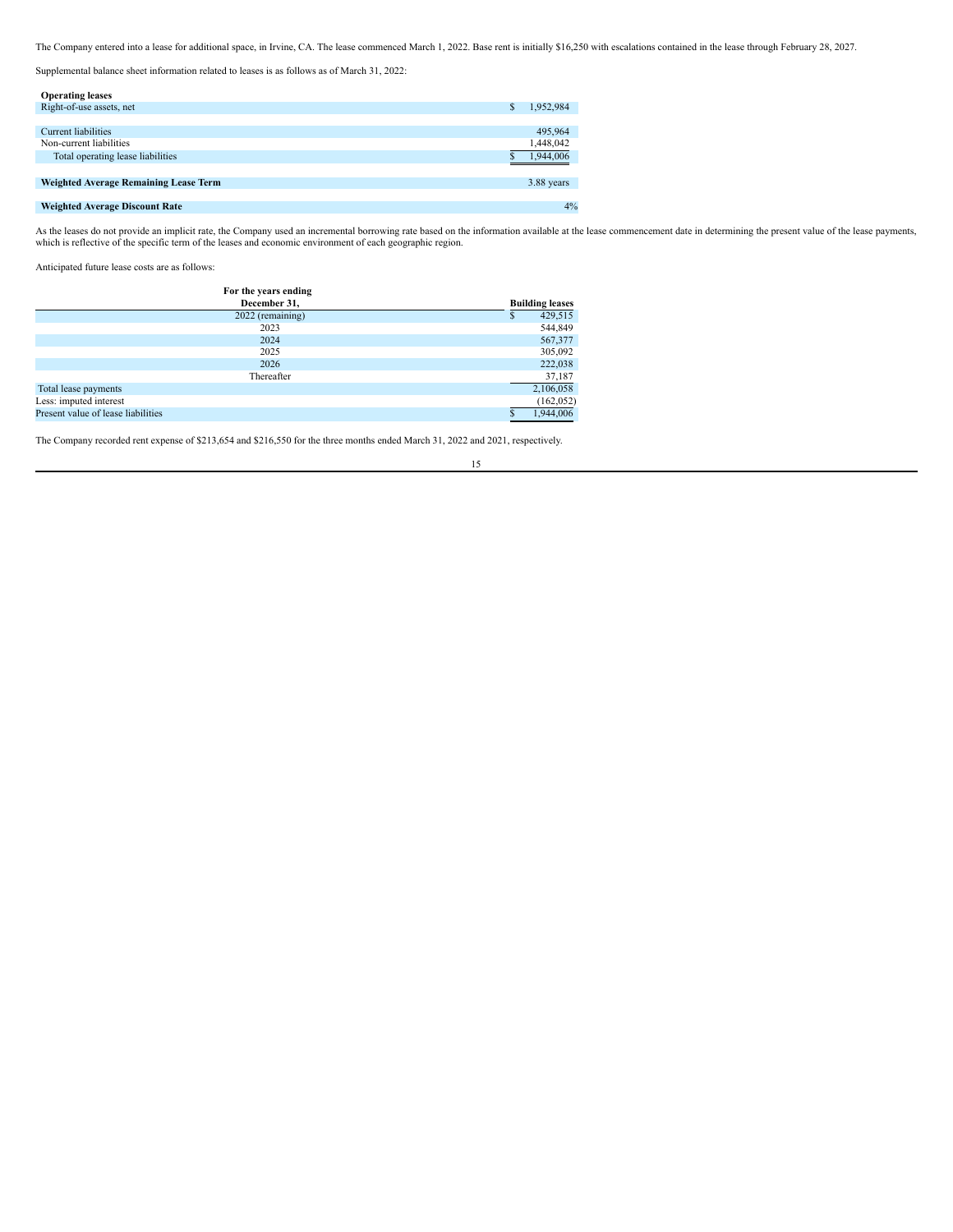#### **NOTE 5 – COMMITMENTS AND CONTINGENCIES**

#### **Employment Agreements with Officers**

On January 3, 2017, the Company entered into an employment agreement with its President and Chief Executive Officer for a five-year term. The officer received a sign-on-bonus of \$50,000 and was entitled to an annual base salary of \$350,000 to increase by 10% each year commencing on January 1, 2018. The officer was also granted a stock option to purchase 833 shares of the Company's common stock at an exercise price of \$1,500 per share.

On January 3, 2017, the Company entered into an employment agreement with its Vice-President of Design and Development for a five-year term. Under the terms of this agreement, the officer received a sign-on-bonus of \$35,000 and is entitled to an annual base salary of \$250,000 beginning on December 1, 2016 to increase by 10% each year commencing on January 1, 2018.

On January 3, 2017, the Company entered into an employment agreement with its Chief Operating Officer and Secretary for a three-year term. Under the terms of this agreement, the officer is entitled to an annual base salary of \$180,000 beginning on January 1, 2017 to increase by 10% each year commencing on January 1, 2018.

Effective July 1, 2020, the Company and the Chief Financial Officer agreed to a salary of \$230,000 per annum.

The employment agreements also entitle the officers to receive, among other benefits, the following compensation: (i) eligibility to receive an annual cash bonus at the sole discretion of the Board and as determined by the Compensation Committee commensurate with the policies and practices applicable to other senior executive officers of the Company; (ii) an opportunity to participate in any stock option, performance share, performance unit or other equity based long-term incentive compensation plan commensurate with the terms and conditions applicable to other senior executive officers and (iii) participation in benefit plans, practices, policies and programs provided by the Company (including, without limitation, medical, prescription, dental, disability, employee life, group life, accidental death and travel accident insurance plans and programs) to the extent available to the Company's other senior executive officers.

#### **Litigation Costs and Contingencies**

From time to time, the Company may become involved in various lawsuits and legal proceedings, which arise in the ordinary course of business. Litigation is subject to inherent uncertainties, and an adverse result in these or other matters may arise from time to time that may harm business. Other than as set forth below, management is currently not aware of any such legal proceedings or claims that could have, individually or in the aggregate, a material adverse effect on our business, financial condition, or operating results.

In the normal course of business, the Company incurs costs to hire and retain external legal counsel to advise it on regulatory, litigation and other matters. The Company expenses these costs as the related services are received. If a loss is considered and the amount can be reasonable estimated, the Company recognizes an expense for the estimated loss.

On August 16, 2016, a plaintiff filed a complaint against Defendants ToughBuilt Industries. Inc. (the "Company") and Michael Panosian in the Superior Court of California, County of Los Angeles, Case No. EC065533. The complaint alleges breach of oral contracts to pay Plaintiff for consulting and finder's fees, and to hire him as an employee. The complaint further alleged claims of fraud and misrepresentation relating to an alleged payment in exchange for stock in the Company. The complaint seeks unspecified monetary damages, declaratory relief, stock in the Company, and other relief according to proof.

On April 12, 2018, the Court entered judgments of default against the Company and Mr. Panosian in the amounts of \$7,080 and \$235,542, plus awarding the plaintiff a 7% ownership interest in the Company (the "Judgments"). The plaintiff served notice of entry of the judgments on April 17, 2018 and the Company and Mr. Panosian received notice of the entry of the default judgments on April 19, 2018.

The Company and Panosian satisfied the judgments on September 14, 2018 by payment of \$252,949 to the plaintiff and by issuing the plaintiff 2,509 shares of common stock of the Company. On October 18, 2018, the Company and Panosian filed a Notice of Appeal from the Order denying their motion for relief from the above-referenced default judgment.

On October 1, 2019, the Second Appellate District of the California Court of Appeal issued its opinion reversing the trial court's order denying ToughBuilt's motion for relief from the default judgment and directing the trial court to grant ToughBuilt's motion for relief, including allowing Toughbuilt to file an Answer and contest the plaintiff's claims.

The plaintiff was seeking damages and stock based on a breach of an alleged oral agreement. This case had concluded during 2022. The plaintiff was awarded \$160,000 which was offset by a prior judgment against the plaintiff.

# **NOTE 6: STOCKHOLDERS' EQUITY**

At March 31, 2022 and December 31, 2021, the Company had 200,000,000 shares of common stock, and 4,268 shares of Series C preferred stock authorized, both with a par value of \$0.0001 per share. At March 31, 2022 and December 31, 2021, the Company had 5,775 shares of Series D preferred stock, and 15 Series E Non-Convertible preferred stock authorized, with a par value of \$1,000 and \$0.0001 per share, respectively. In addition, at March 31, 2022, the Company had 2,500 shares of Series F preferred stock and 2,500 shares of Series G preferred stock authorized, both with a par value of \$0.0001 per share.

#### **Common Stock and Preferred Stock**

On January 19, 2021, the Company filed a prospectus supplement dated January 15, 2021 (the "ATM Prospectus Supplement") to the shelf registration statement Form S-3 (File No. 333-251185) declared effective by the SEC on December 15, 2020 (the "First Form S-3") for the offer and sale shares of common stock having an aggregate value of \$8,721,746 from time to time through H.C. Wainwright & Co., LLC, as sales agent ("Wainwright"), pursuant to At The Market Offering Agreement, dated December 7, 2020 (the "ATM Agreement"), between the Company and Wainwright. During January 2021, the Company has raised approximately \$16,200,000 through the sale of 99,748 shares of the Company's common stock.

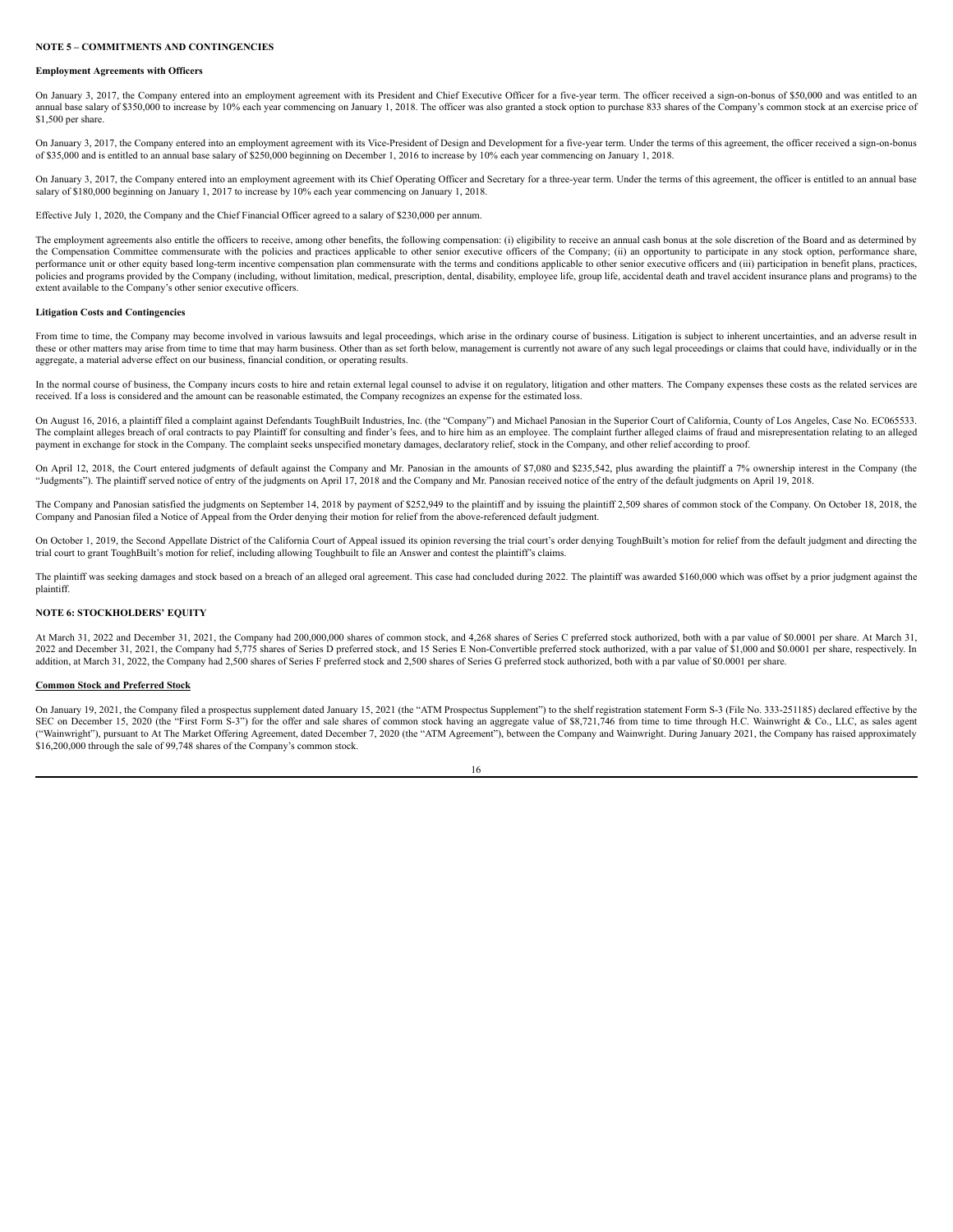On February 2, 2021, the Company filed a second registration statement on Form S-3 (File No. 333-252630) (the "Second Form S-3") containing a base prospectus covering the offering, issuance and sale by us of up to \$100,000,000 of the Company's common stock, preferred stock, warrants and units; and a sales agreement prospectus covering the offering, issuance and sale by us of up to a maximum aggregate offering price of \$100,000,000 (which amount was included in the aggregate offering price set forth in the base prospectus) of the Company's common stock that may be issued and sold under a second At The Market Offering Agreement, dated February 1, 2021, we entered into with Wainwright, as sales agent. The Second Form S-3 was declared effective by the SEC on February 8, 2021.

From February 2021 to July 2021, the Company sold an aggregate of 125,708 shares of common stock through the Wainwright under the Second S-3 with net proceeds of \$24,602,110, after deducting underwriting discounts and expense.

On March 26, 2021, the Company filed with the Nevada Secretary of State a certificate of designation therein establishing the Series E Preferred Stock consisting of fifteen (15) shares, and the Company issued nine (9) shares of such preferred stock to an institutional investor pursuant to an exchange agreement, dated November 20, 2020, between the Company and the investor.

The Series E Preferred Stock have the following rights:

- · Not entitled to dividends;
- Voting rights, as outlined in the Certificate of Designation;
- In the event of an voluntary or involuntary liquidation, dissolution, or winding up of the Company (collectively with a Deemed Liquidation, a "Liquidation"), the holders of Series E Preferred Stock then outstanding shall be entitled to be paid out of the assets of the Company available for distribution to its stockholders, before any payment shall be made to the holders of Junior Securities (as described in the Certification of Designation) by reason of their ownership thereof, an amount in cash equal to the aggregate Liquidation Value of all Series E Preferred Stock held by such holder, plus all unpaid accrued and accumulated dividends on all such Series E Preferred Stock (whether or not declared).

On July 11, 2021, the Company entered into a Securities Purchase Agreement, dated July 11, 2021, with several institutional and accredited investors pursuant to which the Company agreed to issue and sell in a registered direct offering an aggregate of 306,866 shares of common stock and warrants to purchase up to an aggregate of 153,433 shares of common stock at a combined offering price of \$130.35 per share and accompanying warrant, for gross proceeds of approximately \$40 million. The warrants have an exercise price equal to \$121.50 per share and are immediately exercisable until the fifth anniversary of the date of issuance. The net proceeds to the Company from the offering were \$36,259,050, after deducting placement agent fees and expenses payable by the Company. The offering closed on July 14, 2021.

Pursuant to an engagement letter, dated July 10, 2021, with H.C. Wainwright & Co., LLC, as the placement agent, the Company agreed to pay the placement agent a cash fee equal to 7.0% of the gross proceeds received in the offering and a management fee equal to 0.5% of the gross proceeds received in the offering. The Company also agreed to pay the placement agent \$25,000 for non-accountable expenses, up to \$50,000 for fees and expenses of legal counsel and other reasonable and customary out of-pocket expenses, and \$15,950 for clearing fees. Also pursuant to the engagement Letter, the Company, in connection with the offering, issued to the placement agent or its designees warrants to purchase an aggregate of 18,412 shares of its common stock (which represents 6.0% of the shares sold to investors in the offering) at an exercise price equal to 125% of the offering price in the offering, or \$162.94 (the "Placement Agent Warrants"). The Placement Agent Warrants are immediately exercisable until the fifth anniversary of the commencement of sales of the offering.

The shares sold under the Securities Purchase Agreement, the issuance of the warrants and the Placement Agent Warrants, and the shares issuable pursuant to the Warrants and the Placement Agent Warrants were offered and sold by through a prospectus supplement included in the Company's Second Form S-3 (as defined above).

On February 15, 2022, the Company entered into a Securities Purchase Agreement with certain institutional investors named pursuant to which the Company issued, in a registered direct offering an aggregate of \$5,000,000 of Preferred Stock, split evenly among the 2,500 shares of Series F Convertible Preferred Stock, par value \$0.0001 per share ("Series F Preferred Stock"), and 2,500 shares of Series G Convertible Preferred Stock, par value \$0.0001 per share ("Series G Preferred Stock"). The Series F Preferred Stock and Series G Preferred Stock have a stated value of \$1,000 per share and are convertible into common stock at any time after the date of issuance. The conversion rate, subject to adjustment as set forth in the Certificate of Designation, is determined by dividing the stated value of the Series F Preferred Stock and Series G Preferred Stock by \$30 (the "Conversion Price"). The Conversion Price can be adjusted as set forth in the Certificate of Designation for stock dividends and stock splits or the occurrence of a fundamental transaction. The 2,500 shares of Series F Preferred Stock and 2,500 shares of Series G Preferred Stock are each convertible into 83,334 shares of common stock. The Series F Preferred Stock and Series G Preferred Stock and the underlying shares of Common Stock were offered pursuant the Second Form S-3 (as defined above).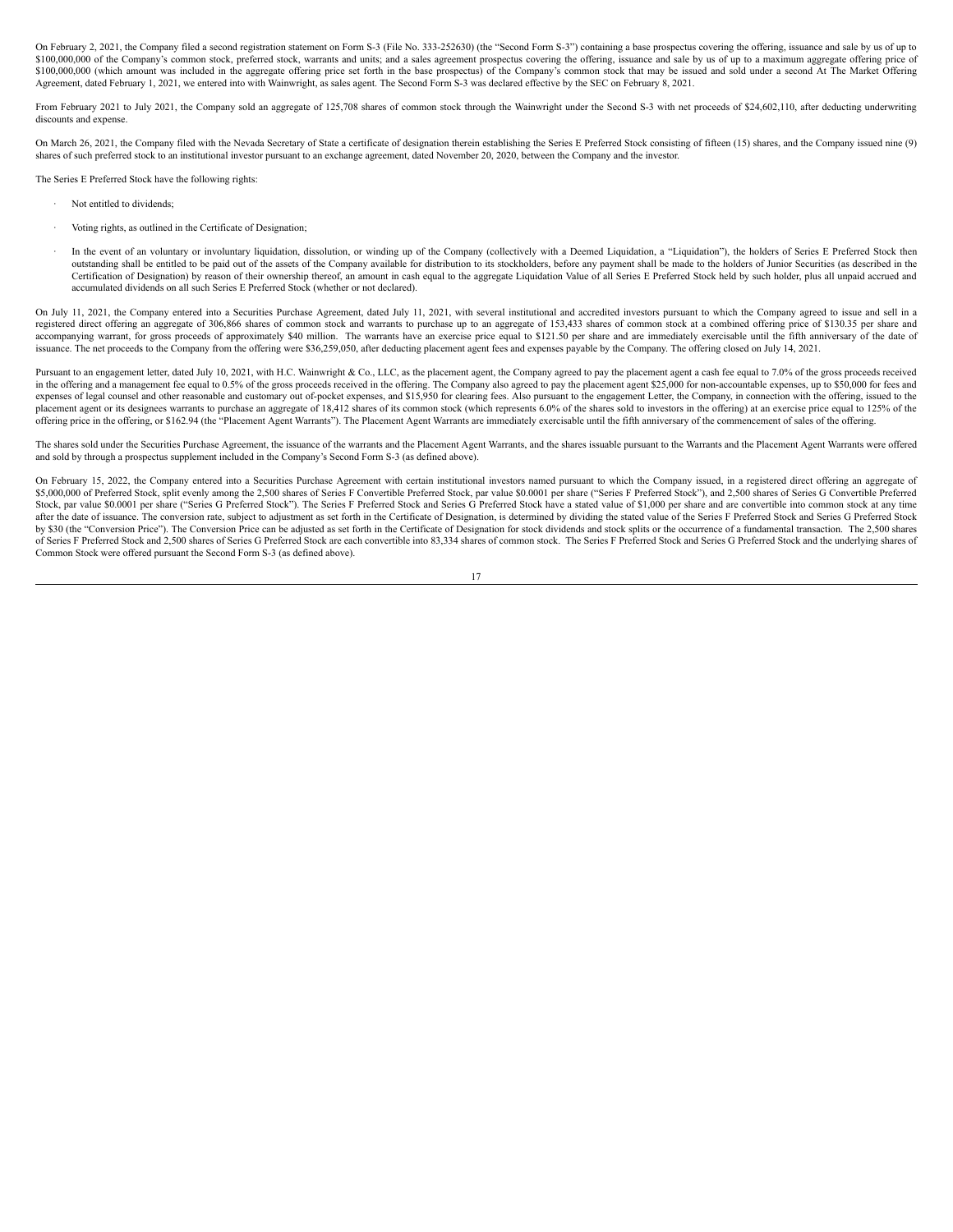In a concurrent private placement, the Company also issued to such investors unregistered warrants to purchase up to an aggregate of 125,000 shares of the Company's common stock, at an exercise price of \$37.65 per share. The warrants are exercisable from April 15, 2022 until the fifth anniversary of the initial exercise date.

As compensation to the placement agent in connection with the offering, the Company paid the placement agent a cash fee of 7% of the aggregate gross proceeds raised in the offering, plus a management fee equal to 0.5% of the gross proceeds raised in the offering and reimbursement of certain expenses and legal fees. The Company also issued to designees of the placement agent warrants to purchase up to 10,000 shares of common stock for \$7.50 per share from April 15, 2022 until February 15, 2027.

The Series F Preferred Stock and Series G Preferred Stock have the following rights:

- · Entitled to dividends, on an as-if converted basis, equal to and in the same form as dividends actually paid on shares of common stock, when and if actually paid,
- · No voting rights, except for rights outlined in the Certificate of Designation;
- Upon any liquidation, dissolution or winding-up of the Company, whether voluntary or involuntary (a "Liquidation), the then holders of the Series F Preferred Stock and Series G Preferred Stock shall be entitled to receive out of the assets, whether capital or surplus, of the Company the same amount that a holder of common stock would receive if the Series F Preferred Stock and Series G Preferred Stock were fully converted (disregarding for such purposes any conversion limitations hereunder) to common stock which amounts shall be paid pari passu with all holders of common stock,
- The Series F Preferred Stock and Series G Preferred Stock is convertible into common stock at any time after the date of issuance. The conversion rate, subject to adjustment as set forth in the Certificate of Designation, is determined by dividing the stated value of the Series F Preferred Stock and Series G Preferred Stock by \$30 (the "Conversion Price"). The Conversion Price can be adjusted as set forth in the Certificate of Designation for stock dividends and stock splits or the occurrence of a fundamental transaction,
- · The Series F Preferred Stock and Series G Preferred Stock can be converted at the option of the holder at any time and from time to time after the date of issuance.

The Company received net proceeds of approximately \$4,205,000 from the offering, after deducting the estimated offering expenses payable by the Company, including the Placement Agent fees. The total issuance costs amounted and have been expensed during the three months ended March 31, 2022.

#### **Warrants**

#### Placement Agent Warrants

The Company has issued an aggregate of 165 warrants to the placement agents to purchase one share of its common stock per warrant at an exercise price of \$18,000 per share for 32 warrants and \$1,500 for 133 warrants. The warrants issued in its October 2016 Private Placement shall expire on October 17, 2021, and the warrants issued in its March 2018 Private Placement, May 2018 Private Placement and August 2018 Financing shall expire on September 4, 2023. The exercise price and number of shares of common stock or other securities issuable on exercise of such warrants are subject to customary adjustment in certain circumstances, including in the event of a stock dividend, recapitalization, reorganization, merger or consolidation of the Company.

As of March 31, 2022 and December 31, 2021, 133 warrants issued to the placement agents at an exercise price of \$1,500 and 9 at an exercise price of \$18,000 are outstanding and are currently exercisable.

#### Class B Warrants

The holders of the Class B Warrants did not exercise any of their warrants during the three months ended March 31, 2022. Class B Warrants have an exercise price of \$18,000 per share and shall expire between October 17, 2021 and May 15, 2023.

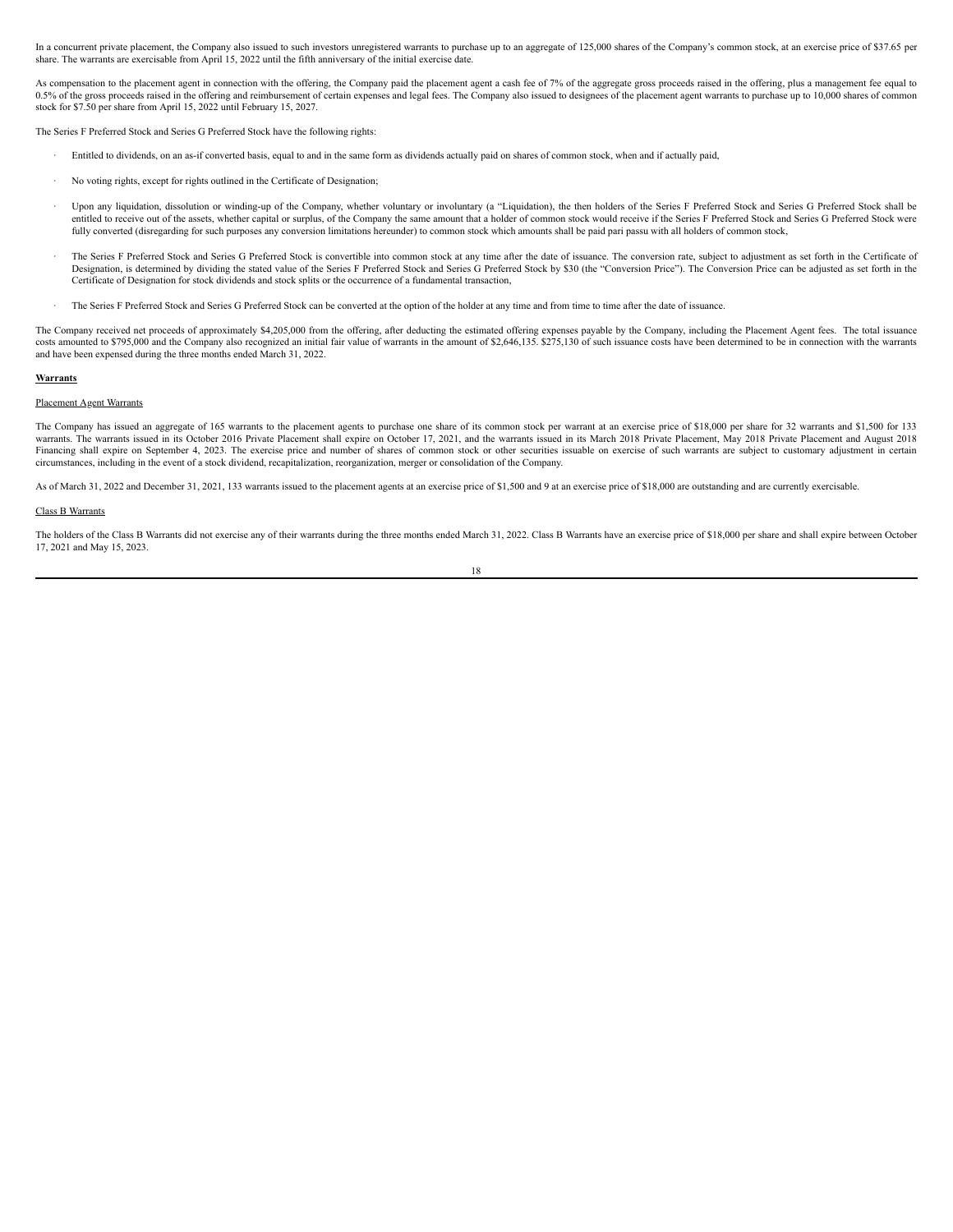As of March 31, 2022 and December 31, 2021, the Company had 177 Class B Warrants issued and outstanding.

#### Series A Warrants and Series B Warrants

On January 24, 2019, the Company entered into an exchange agreement with two institutional investors pursuant to which these investors exercised Series A Warrants to purchase 283 shares of the Company's common stock for total cash proceeds of \$2,172,680 to the Company, net of costs of \$159,958. The two investors also exchanged Series A Warrants to purchase 339 shares of its common stock into 339 shares of its common stock and received new warrants to purchase an aggregate of 6,220 shares of its common stock. These new warrants have terms substantially similar to the terms of the Company's Series A Warrants, except that the per share exercise price of the new warrants is \$5,505, and the warrants are not exercisable until July 24, 2019, the six-month anniversary of the date of issuance. Each warrant expires on the fifth anniversary of the original issuance date.

As of March 31, 2022 and December 31, 2021, the Company had 3,460 Series A Warrants issued and outstanding.

#### 2020 Offering Warrants

In the January 28, 2020 public offering, the Company sold 329,667 warrants (each exercisable into 1/20<sup>th</sup> of a share of common stock for a total of 16,483 shares of common stock). In the June 2, 2020 public offering, the Company sold 138,000 warrants (each exercisable into 1 share of common stock for a total of 138,000 shares of common stock.) Each warrant expires on the fifth anniversary of the original issuance date. During the three months ended March 31, 2022, 0 warrants were converted to common stock.

As of March 31, 2022 and December 31, 2021, the Company had 102,450 2020 Offering Warrants issued and outstanding.

#### 2021 Offering Warrants

In the July 11, 2021 offering, the Company sold 153,433 warrants (each exercisable into 1 share of common stock) at an exercise price equal to \$121.50 per share, and are immediately exercisable until the fifth anniversary of the date of issuance. In connection with the offering the Company issued to the Placement Agent or its designees warrants to purchase an aggregate of 18,412 shares of its common stock at an exercise price equal to 125% of the offering price in the offering, or \$162.94 (the "2021 Placement Agent Warrants"). The 2021 Placement Agent Warrants are immediately exercisable until the fifth anniversary of the commencement of sales of the offering.

As of March 31, 2022 and December 31, 2021, the Company had 153,433 and 18,412, 2021 Offering Warrants and 2021 Placement Agent Warrants issued and outstanding, respectively. The total fair value of such warrants amounted to \$1,589,284 and \$4,801,929 as of March 31,2022 and December 31, 2021, respectively, and is included in warrant liabilities on the accompanying condensed consolidated balance sheets.

#### Exchange

On November 20, 2020, the Company and the investor entered into an exchange agreement and issued a warrant to purchase up to an aggregate of 3,833 shares of the Company's common stock for \$150 per share which expire on August 20, 2024. As of March 31, 2022 and December 31, 2021, such warrant was outstanding.

#### 2022 Offering Warrants

In February 15, 2022 the Company sold 125,000 warrants (each exercisable into 1 share of common stock) at an exercise price equal to \$37.65 per share. The warrants will be exercisable on the date that is the later of (a) the consummation of either a stockholder vote on the proposal to authorize the Company's board of directors to effect a reverse stock split (the "Reverse Stock Split") or increase the authorized shares of the Company's common stock; and (b) six months after the date of issuance and will have a term of 5 years from the initial exercise date. In connection with the offering the Company issued to the Placement Agent or its designees warrants to purchase an aggregate of 10,000 shares of its common stock at an exercise price equal \$7.50 (the "2022 Placement Agent Warrants"). The 2022 Placement Agent Warrants become exercisable on the date that is the later of (a) the consummation of either a stockholder vote on the proposal to authorize the Company's board of directors to effect a Reverse Stock Split or increase the authorized shares of the Company's common stock; and (b) six months after the date of issuance and will expire on February 15, 2027.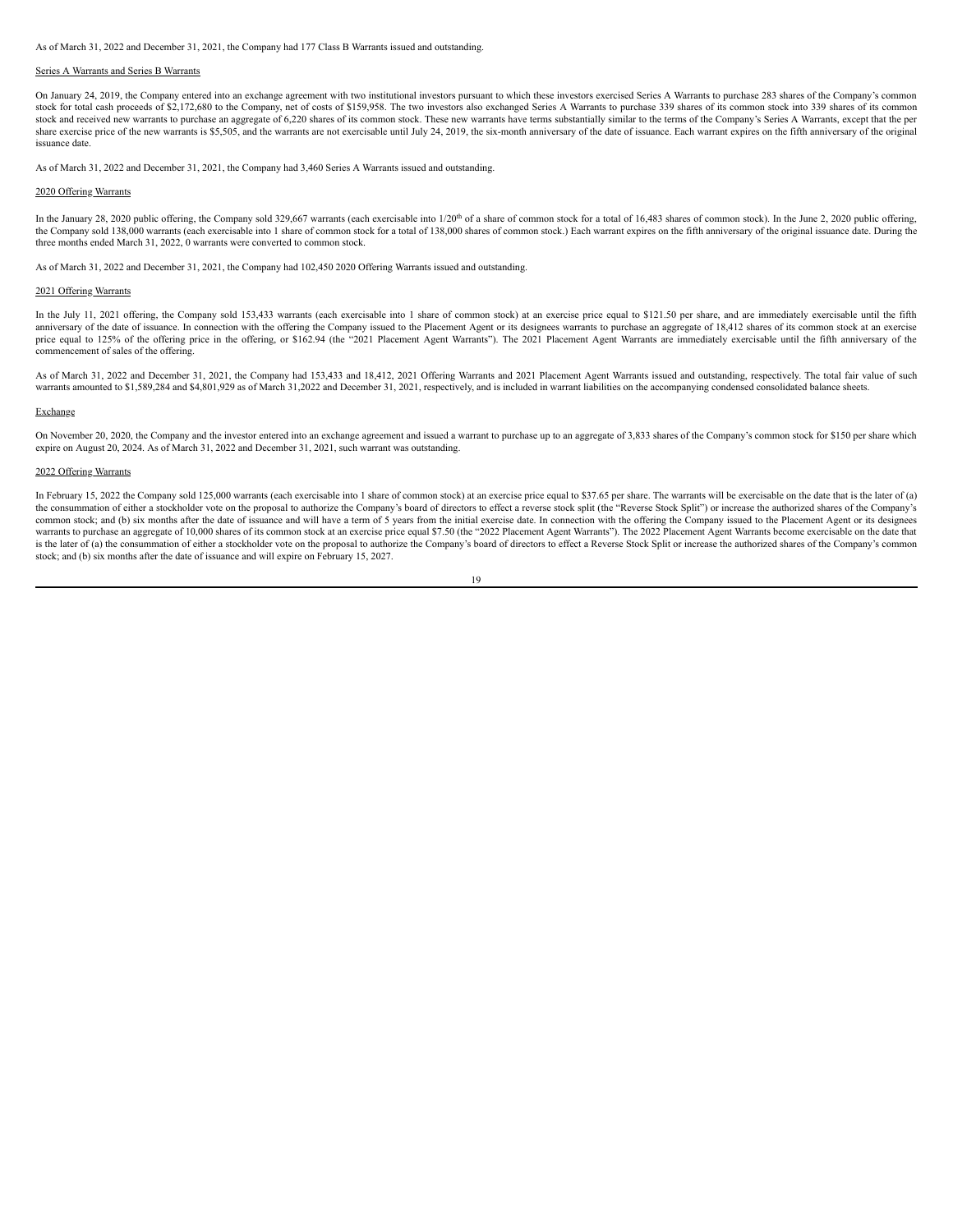As of March 31. 2022. the Company had 125,000 and 10,000, 2022 Offering Warrants and 2022 Placement Agent Warrants issued and outstanding, respectively. The total fair value of such warrants amounted to \$2,646,135 and \$2,242,620 as of the date of issuance and March 31, 2022, respectively, and is included in warrant liabilities on the accompanying condensed consolidated balance sheets.

#### **Equity Incentive Plans**

#### The 2016 Equity Incentive Plan

The 2016 Equity Incentive Plan (the "2016 Plan") was adopted by the Board of Directors and approved by the shareholders on July 6, 2016. The awards per 2016 Plan may be granted through July 5, 2026 to the Company's employees, consultants, directors and non-employee directors provided such consultants, directors and non-employee directors render good faith services not in connection with the offer and sale of securities in a capital-raising transaction. The maximum number of shares of our common stock that may be issued under the 2016 Plan is 83 shares, which amount will be (a) reduced by awards granted under the 2016 Plan, and (b) increased to the extent that awards granted under the 2016 Plan are forfeited, expire or are settled for cash (except as otherwise provided in the 2016 Plan). No employee will be eligible to receive more than 83 shares of common stock in any calendar year under the 2016 Plan pursuant to the grant of awards.

On January 3, 2017, the Board of Directors of the Company approved and granted to the President/Chief Executive Officer of the Company, an option to purchase 83 shares of the Company's Common Stock ("Option") under the Company's 2016 Plan. The Option will have an exercise price that is no less than \$15,000.00 share and will vest over four (4) years, with 25% of the total number of shares subject to the Option vesting on the one (1) year anniversary of the date of grant and, the remainder vesting in equal installments on the last day of each of the thirty-six (36) full calendar months thereafter. Vesting will depend on the Officer's continued service as an employee with the Company and will be subject to the terms and conditions of the 2016 Plan and the written Stock Option Agreement governing the Option. As of March 31, 2022, there was no unrecognized compensation expense.

#### The 2018 Equity Incentive Plan

Effective July 1, 2018, the Board of Directors and the stockholders of the Company approved and adopted the Company's 2018 Equity Incentive Plan (the "2018 Plan"). The 2018 Plan supplements, and does not replace, the existing 2016 Equity Incentive Plan. Awards may be granted under the 2018 Plan through September 30, 2023 to the Company's employees, officers, consultants, and non-employee directors. The maximum number of shares of our common stock that may be issued under the 2018 Plan is 625 shares, which amount will be (a) reduced by awards granted under the 2018 Plan, and (b) increased to the extent that awards granted under the 2018 Plan are forfeited, expire or are settled for cash (except as otherwise provided in the 2018 Plan).

On April 4, 2020, the Company granted 350 restricted stock units to two officers of the Company. These units have the following vesting term: 33% on January 1, 2021, 34% on January 1, 2022 and 33% on January 1, 2023. The fair value of these units as of grant date was \$144,110 based upon the closing price of the Company's stock.

As of March 31, 2022, there was no unrecognized compensation expense.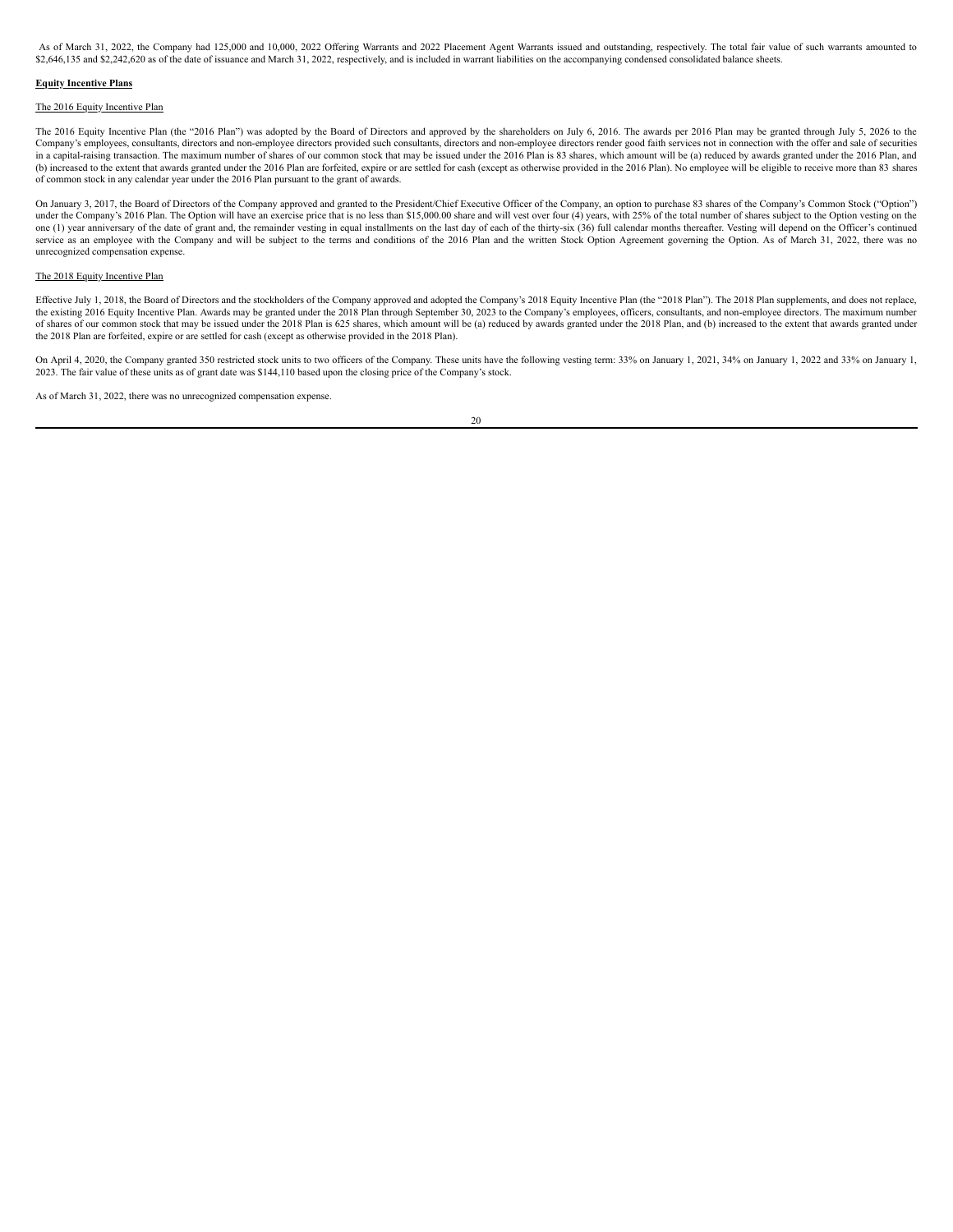#### **NOTE 7: REVENUE RECOGNITION AND RESERVE FOR SALES RETURNS AND ALLOWANCES**

The Company's contracts with customers only include one performance obligation (i.e., sale of the Company's products). Revenue is recognized in the gross amount at a point in time when delivery is completed and control of the promised goods is transferred to the customers. Revenue is measured as the amount of consideration the Company expects to be entitled to in exchange for those goods. The Company's contracts do not involve financing elements as payment terms with customers are less than one year. Further, because revenue is recognized at the point in time goods are sold to customers, there are no contract asset or contract liability balances. The Company does not disclose remaining performance obligations related to contracts with durations of one year or less as allowed by the practical expedient applicable to such contracts.

The Company disaggregates its revenues by major geographic region. See Note 8, Concentrations, Geographic Data, and Sales by Major Customers, for further information.

The Company accounts for fees paid to Amazon for products sold through its Amazon Stores as operating expense.

The Company offers various discounts, pricing concessions, and other allowances to customers, all of which are considered in determining the transaction price. Certain discounts and allowances are fixed and determinable at the time of sale and are recorded at the time of sale as a reduction to revenue. Other discounts and allowances can vary and are determined at management's discretion (variable consideration). Specifically, the Company occasionally grants discretionary credits to facilitate markdowns and sales of slow-moving merchandise, and consequently accrues an allowance based on historic credits and management estimates. Further, the Company allows sales returns, consequently records a sales return allowance based upon historic return amounts and management estimates. These allowances (variable consideration) are estimated using the expected value method and are recorded at the time of sale as a reduction to revenue. The Company adjusts its estimate of variable consideration at least quarterly or when facts and circumstances used in the estimation process may change. The variable consideration is not constrained as the Company has sufficient history on the related estimates and does not believe there is a risk of significant revenue reversal.

The Company also participates in cooperative advertising arrangements with some customers, whereby it allows a discount from invoiced product amounts in exchange for customer purchased advertising that features the Company's products. Generally, these allowances range from 2% to 5% of gross sales and are generally based upon product purchases or specific advertising campaigns. Such allowances are accrued when the related revenue is recognized. These cooperative advertising arrangements provide a distinct benefit and fair value, and are accounted for as direct selling expenses.

Sales commissions are expensed when incurred as the related revenue is recognized at a point in time and therefore, the amortization period is less than one year. As a result, these costs are recorded as direct selling expenses, as incurred.

The Company has also elected to adopt the practical expedient related to shipping and handling fees which allows the Company to account for shipping and handling activities that occur after control of the related good transfers as fulfillment activities instead of assessing such activities as performance obligations. Therefore, shipping and handling activities are considered part of the Company's obligation to transfer the products and therefore are recorded as direct selling expenses, as incurred

During 2020, the Company incurred costs to obtain a contract. Such costs amounted to \$853,412. The Company expects to recover those costs through future revenue during the period of the contract. The Company amortized these costs over one year which is the stated term of the contract.

The Company's reserve for sales returns and allowances amounted to \$13,000 as of March 31, 2022 and December 31, 2021.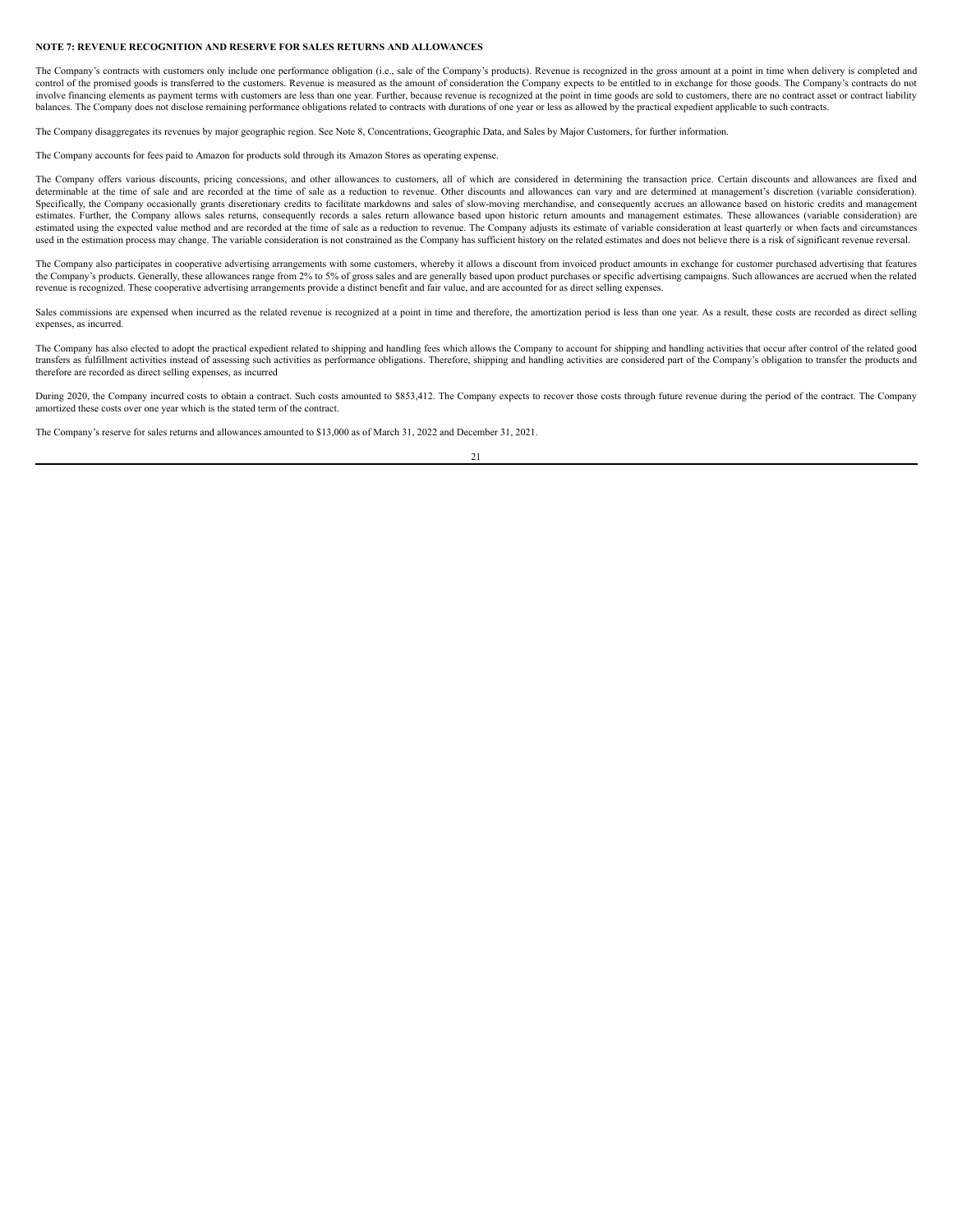# **NOTE 8: CONCENTRATIONS**

# **Concentration of Customers**

For the three months ended March 31, 2022 and 2021, respectively, the Company had the following concentrations of customers:

|            | Percentage of<br>revenues for the<br><b>Three Months Ended</b> |      | Percentage of accounts<br>receivables as of |              |
|------------|----------------------------------------------------------------|------|---------------------------------------------|--------------|
|            | March 31.                                                      |      | March 31.                                   | December 31. |
|            | 2022                                                           | 2021 | 2022                                        | 2021         |
| Customer 1 | 39%                                                            | 37%  | 30%                                         | 34%          |
| Customer 2 | 18%                                                            | 17%  | 6%                                          | 5%           |
| Customer 3 | 10%                                                            | 10%  | 3%                                          | 4%           |

# **Concentration of Suppliers**

For the three months ended March 31, 2022 and 2021, respectively, the Company had the following concentrations of suppliers:

|            | Percentage of<br>purchases for the<br><b>Three Months Ended</b> |       | Percentage of accounts<br>payable as of |              |
|------------|-----------------------------------------------------------------|-------|-----------------------------------------|--------------|
|            | March 31.                                                       |       | March 31,                               | December 31. |
|            | 2022                                                            | 2021  | 2022                                    | 2021         |
| Supplier 1 | 13%                                                             | 21%   | 15%                                     | 16%          |
| Supplier 2 | 11%                                                             | 22%   | 3%                                      | 16%          |
| Supplier 3 | 16%                                                             | 11%   | 9%                                      | 8%           |
| Supplier 4 | 10%                                                             | 16%   | 8%                                      | 12%          |
| Supplier 5 | 10%                                                             | $0\%$ | 6%                                      | 2%           |
| Supplier 6 | 4%                                                              | $0\%$ | 3%                                      | 0%           |

## **Concentration of Credit Risk**

The Company maintains its cash in bank and financial institution deposits that at times may exceed federally insured limits. The Company has not experienced any losses in such accounts through March 31, 2022 and<br>2021. The 31, 2022 and December 31, 2021, by approximately \$338,000 and \$7.2 million, respectively.

# **Geographic Concentration**

For the three a months ended March 31, 2022 and 2021, respectively, the Company had the following geographic concentrations:

|                                 | Percentage of<br>revenues for the<br><b>Three Months Ended</b> |       | Percentage of accounts<br>receivables as of |              |
|---------------------------------|----------------------------------------------------------------|-------|---------------------------------------------|--------------|
|                                 | March 31,                                                      |       | March 31,                                   | December 31, |
|                                 | 2022                                                           | 2021  | 2022                                        | 2021         |
| Canada                          | 3%                                                             | 4%    | 6%                                          | 7%           |
| Europe                          | 13%                                                            | 3%    | 11%                                         | 14%          |
| <b>United States of America</b> | 83%                                                            | 92%   | 76%                                         | 72%          |
| Other                           | $1\%$                                                          | $1\%$ | 7%                                          | 7%           |
|                                 |                                                                | 22    |                                             |              |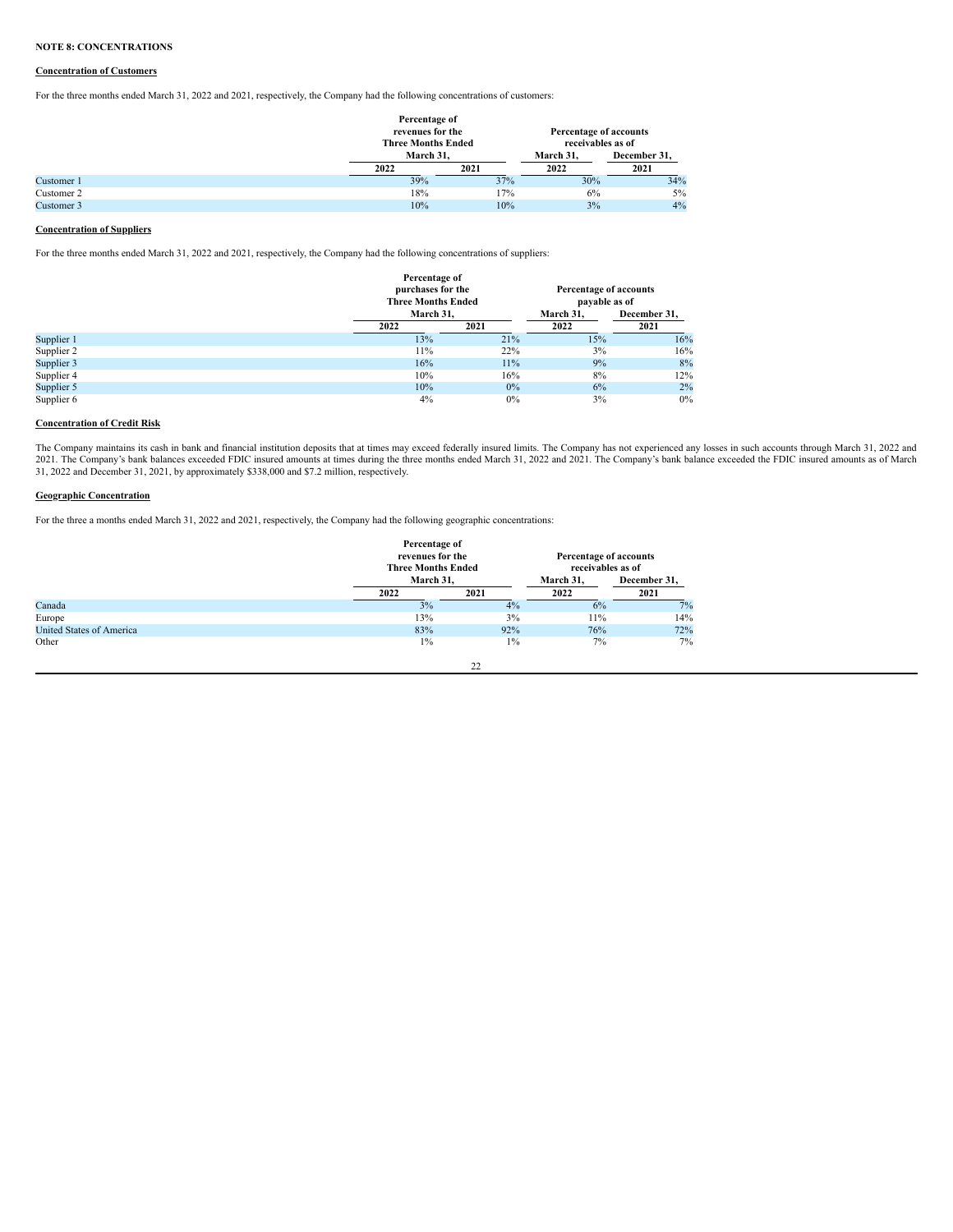# **NOTE 9: SUBSEQUENT EVENTS**

Subsequent to March 31, 2022, 153,640 warrants were exercised and the Company issued 153,640 shares of common stock.

On April 22, 2022, the Company effected a 1-for-150 reverse stock split of its issued and outstanding common stock.

On May 13, 2022, the Company filed a registration statement on Form S-1 (File No: 333-264930) with the SEC therein registering units, each unit consisting of one share of common stock and one warrant to purchase one share of common stock, and pre-funded units available, in lieu of units, for those purchasers, if any, whose purchase of units in the offering would otherwise result in such purchaser, together with its affiliates and certain related parties, beneficially owning more than 4.99% (or, at the election of the purchaser, 9.99%) of the Company's outstanding common stock immediately following the consummation of the offering. Each prefunded unit consists of one pre-funded warrant to purchase one share of common stock and one warrant to purchase one share of common stock. The purchase price of each pre-funded unit will be equal to the price per unit being sold to the public in this offering, minus \$0.0001, and the exercise price of each pre-funded warrant included in the pre-funded units will be \$0.0001 per share. The pre-funded warrants included in the prefunded units will be immediately exercisable and may be exercised at any time until all of the pre-funded warrants are exercised in full. The warrant included in the pre-funded unit is in the same form as the warrant included in the unit. For each pre-funded unit sold in the offering, the number of units offered will be decreased on a one-for-one basis. The Company also registered placement agent warrants to be issued to H.C. Wainwright & Co. as part of its compensation for acting as the placement agent of the offering on a best efforts basis. The registration statement has not been declared effective by the SEC as of the date this Quarterly Report on Form 10-Q has been filed with the SEC.

Management has evaluated subsequent events through the date which the condensed consolidated financial statements were issued noting that there were no items that would impact the accounting for events or transactions in the current period or require additional disclosures.

#### <span id="page-22-0"></span>**ITEM 2. MANAGEMENT'S DISCUSSION AND ANALYSIS OF FINANCIAL CONDITION AND RESULTS OF OPERATIONS**.

The following discussion and analysis is intended to help investors understand our business, financial condition, results of operations, liquidity, and capital resources. You should read this discussion together with our consolidated financial statements and related notes thereto included elsewhere in this Form 10-Q and in conjunction with the Company's Form 10-K for the year ended December 31, 2021 filed with the Securities Exchange Commission ("SEC") on April 18, 2022. All common share and per common share numbers have been retroactively adjusted to reflect the 1-for-10 reverse stock split effected on April 15, 2020 and the 1-for-*150 reverse stock split ef ected on April 25, 2022.*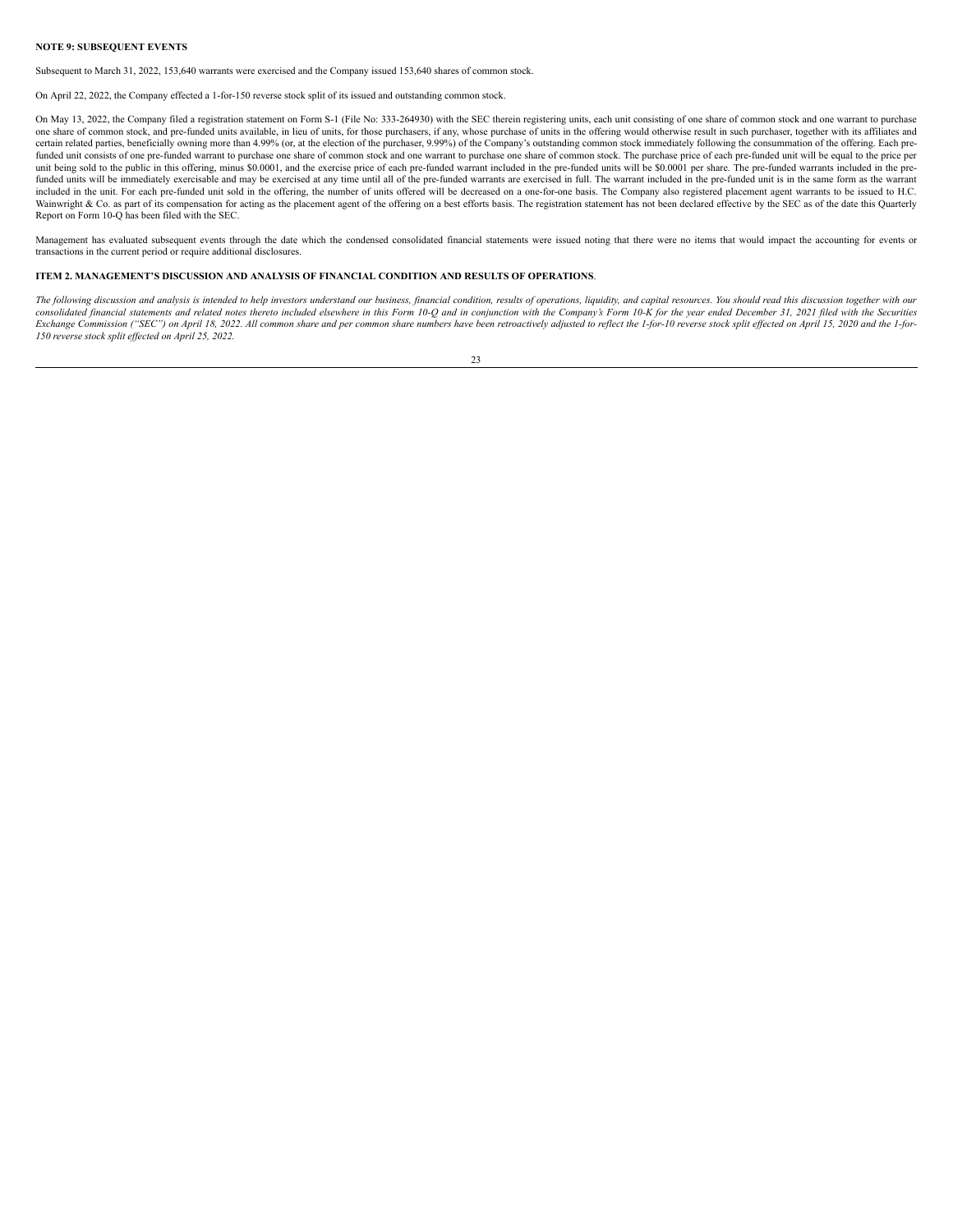#### **FORWARD LOOKING STATEMENTS**

This Quarterly Report on Form 10-Q contains "forward-looking statements," which include information relating to future events, future financial performance, financial projections, strategies, expectations, competitive envi of when such performance or results will be achieved. Forward-looking statements are based on information we have when those statements are made or management's good faith belief as of that time with respect to future events and are subject to significant risks and uncertainties that could cause actual performance or results to differ materially from those expressed in or suggested by the forward-looking statements. Important factors that could cause such differences include, but are not limited to:

- the impact of the worldwide COVID-19 pandemic and government actions, on our business;
- supply chain disruptions;
- our limited operating history;
- our ability to manufacture, market and sell our products;
- our ability to maintain or protect the validity of our U.S. and other patents and other intellectual property;
- our ability to launch and penetrate markets;
- our ability to retain key executive members;
- our ability to internally develop new inventions and intellectual property;
- interpretations of current laws and the passages of future laws; and
- acceptance of our business model by investors.

The foregoing does not represent an exhaustive list of matters that may be covered by the forward-looking statements contained herein or risk factors that we are faced with that may cause our actual results to differ from those anticipated in our forward-looking statements.

Moreover, new risks regularly emerge and it is not possible for our management to predict or articulate all risks we face, nor can we assess the impact of all risks on our business or the extent to which any risk, or combination of risks, may cause actual results to differ from those contained in any forward-looking statements. All forward-looking statements included in this Quarterly Report on Form 10-Q are based on information available to us on the date of this Quarterly Report on Form 10-Q. Except to the extent required by applicable laws or rules, we undertake no obligation to publicly update or revise any forward-looking statement, whether as a result of new information, future events or otherwise. All subsequent written and oral forward-looking statements attributable to us or persons acting on our behalf are expressly qualified in their entirety by the cautionary statements contained above and throughout this Quarterly Report on Form 10-Q.

#### **Business Overview**

Our Company was formed to design, manufacture, and distribute innovative tools and accessories to the building industry. The global tool market industry is a multibillion-dollar business.

ToughBuilt's business is based on development of innovative and state-of-the-art products, primarily in tools and hardware category, with particular focus on building and construction industry with the ultimate goal of making life easier and more productive for the contractors and workers alike.

Our three major categories contain a total of 11 product lines, consisting of (i) Soft Goods, which includes kneepads, tool bags, pouches and tool belts, (ii) Metal Goods, which consists of sawhorses, tool stands and workbench and (iii) Utility Products, which includes utility knives, aviation snips, shears, lasers and levels. The Company also has several additional categories and product lines in various stages of development.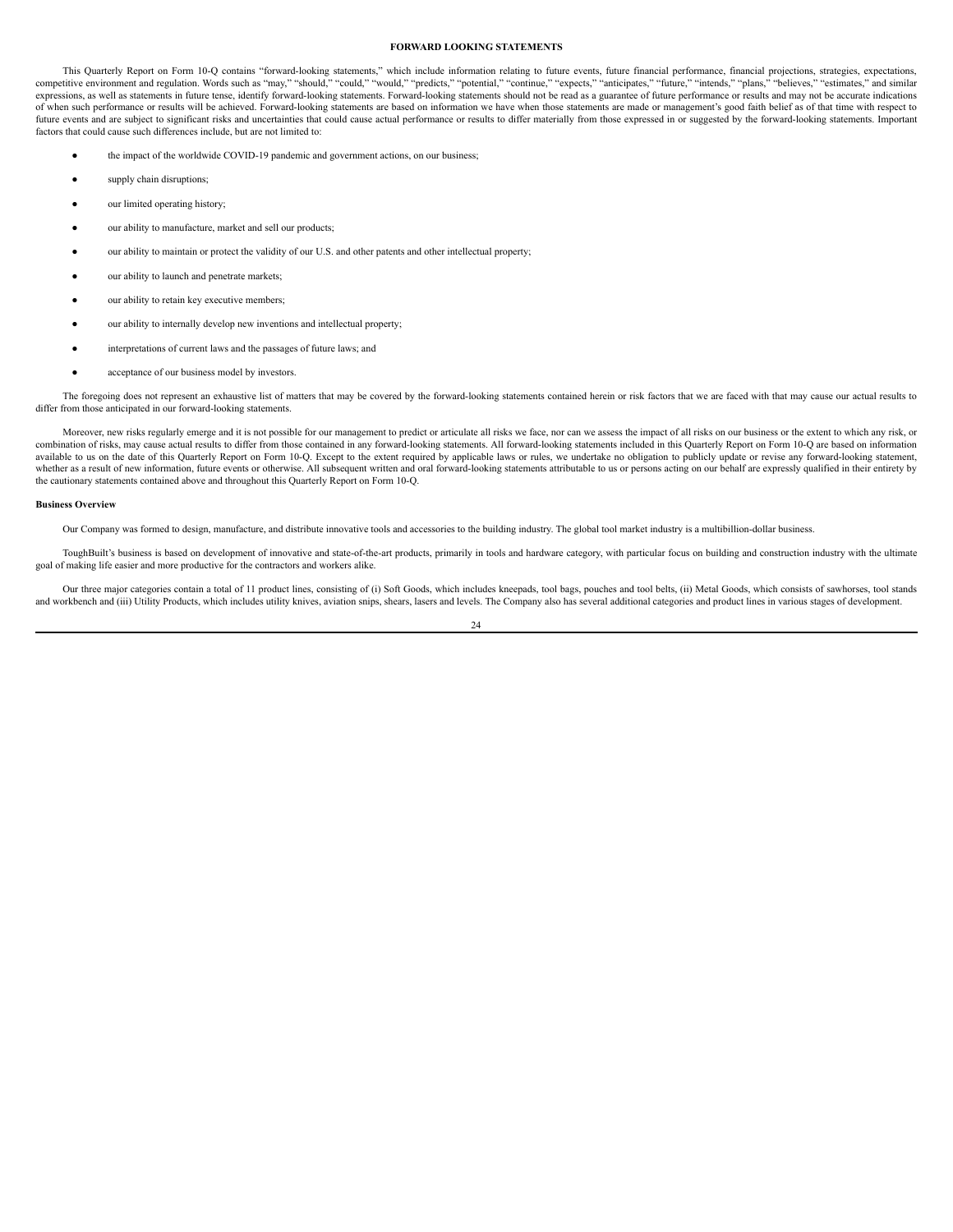We are continuing to focus our efforts on increased marketing campaigns, and distribution programs to strengthen the demand for our products globally. Management anticipates that our capital resources will improve and our products gain wider market recognition and acceptance resulting in increased product sales.

As discussed below, while the Company has faced the impacts of COVID-19 and inflation, we have been able to obtain significant revenue growth. Notwithstanding, we have incurred substantial operating losses since our inception and anticipate incurring additional losses for the foreseeable future until such time, if ever, that we can commercialize our technology currently in development. In their audit report included in the Quarterly Report on Form 10-Q, our auditors have expressed that there is substantial doubt as to our ability to continue as a going concern. To fund our operations and grow our business, we will require to fund our capital requirements through the sale of debt or equity securities or other arrangements to fund operations. There can be no assurances that will be able to obtain additional financing on acceptable terms, if at all. If th Company is unable to obtain such additional financing, future operations would need to be scaled back or discontinued. See "Liquidity and Capital Resources; Going Concern" below and Item 1A. Risk Factors "Going Concern" and "We will require additional capital in order to achieve commercial success and, if necessary, to finance future losses from operations as we endeavor to build revenue, but we do not have any commitments to obtain such capital and we cannot assure you that we will be able to obtain adequate capital as and when required" in the Company's Annual Report on Form 10-K for the year ended December 31, 2021 filed with the SEC on April 18, 2022.

#### **Corporate History**

We were incorporated in the State of Nevada on April 9, 2012, as Phalanx, Inc. We changed our name to ToughBuilt Industries, Inc. on December 29, 2015. On September 18, 2018, we effected a 1-for-2 reverse stock split of our common stock. We consummated our initial public offering pursuant to a registration statement on Form S-1 (File No: 333- 22610) declared effective by the SEC on November 8, 2018, and became an Exchange Act reporting company pursuant to a Form 8-A (File No. 001-38739) on November 8, 2018. On April 15, 2020, we effected a 1-for-10 reverse stock split of our outstanding common stock. On April 25, 2022, we effected a 1-for-150 reverse stock split of our outstanding common stock. All share amounts and dollar amounts have been adjusted for the reverse stock splits.

#### **Business Developments**

The following highlights material business developments in our business during the fiscal year ended December 31, 2021 and during the first quarter ended March 31, 2022:

- On February 17, 2021, we announced that we have grown our business from four stock keeping units (SKUs) to 25 SKUs with Toolstation, a Netherlands based company with over 60 stores in the Netherlands, Belgium and Luxembourg and one of the highly respected single-source suppliers of tools, accessories, and building products for professionals and serious do-it-yourselfers. These SKUs include current ranges of ToughBuilt's steel sawhorse line, soft-sided tool storage, and kneepads and have been slotted for immediate placement in all stores and in Toolstation's catalog;
- · In November 2021, we launched two new product lines, ToughBuilt lasers and levels, and fully integrated with our mobile application, ToughBuilt Connect, allowing professional and DIY builders to quickly measure rooms, seamlessly upload information to a smartphone, and create shareable information with the touch of a button;
- In December 2021, we launched a new product line, the ToughBuilt Workbench, available for purchase across our strategic global partners and buying groups servicing over 14,400 stores worldwide;
- In August 2021, we launched a new product line, the ToughBuilt utility knives;
- In September 2021, we launched ToughBuilt Brazil;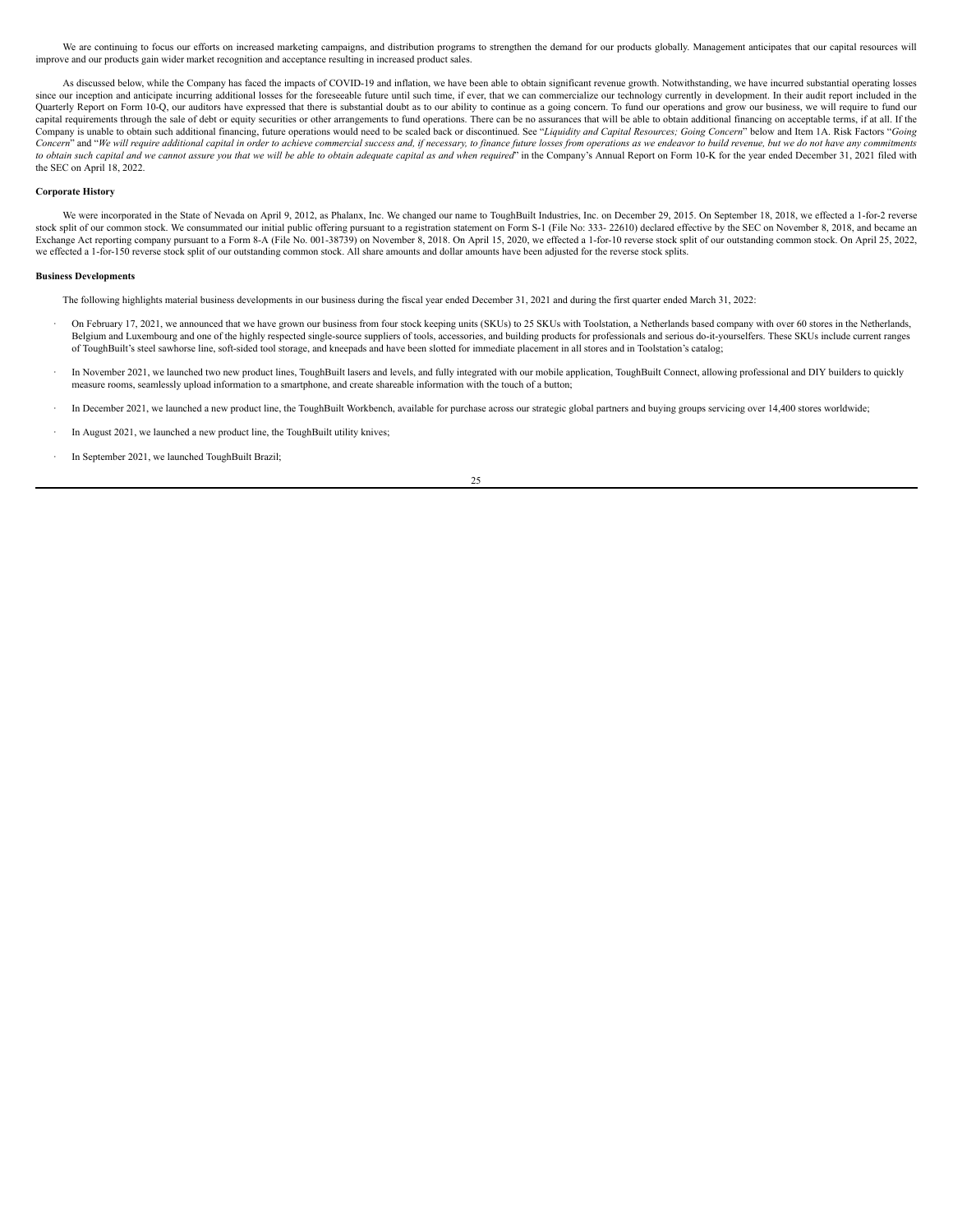- In 2021, our total revenues, net of allowances, totaled approximately \$70.0 million as compared to approximately \$39.4 million in 2020, including a 71% increase in online sales through Amazon com from \$7 million for 2020 to \$12 million for 2021; and
- Since the beginning of 2021, we have raised a total of approximately \$87.5 million in net proceeds in registered equity offerings.

#### **Our Products**

TOUGHBUILT® manufactures and distributes an array of high-quality and rugged toolbelts, tool bags, and other personal tool organizer products. We also manufacture and distribute a complete line of knee pads for various construction applications, and a variety of metal goods, including utility knives, aviation snips, shears, and digital measures such as lasers and levels. Our line of job site tools and material support product consists of a full line of miter saw and table saw stands, sawhorses/job site tables, roller stands, and workbench. All of our products are designed and engineered in the United States and manufactured in China, India, and the Philippines under our quality control supervision. We do not need government approval for any of our products.

#### *Soft Goods*

The flagship of the product line is the soft goods line that consists of over 100 variations of tool pouches, tool rigs, toolbelts and accessories, tool bags, totes, a variety of storage solutions, and office organizers/bags for laptop/tablet/cellphones, etc. Management believes that the breadth of the line is one of the deepest in the industry and has specialized designs to suit professionals from all sectors of the industry including plumbers, electricians, framers, builders, and more.

We have a selection of over 10 models of kneepads, some with unique patented design features that allow the users to interchange components to suit particular conditions of use. Management believes that these kneepads are among the best performing kneepads in the industry. Our "all terrain" knee pad protection with snapshell technology is part of our interchangeable kneepad system which helps to customize the job site needs. They are made with superior quality using multilevel layered construction, heavy-duty webbing, and abrasion-resistant PVC rubber.

#### *Metal Goods*

#### *Sawhorses and Work Support Products*

The second major category consists of Sawhorses and Work Support products with unique designs targeted at the most discerning users in the industry. The innovative designs and construction of the more than 15 products in this category have led to the sawhorses becoming among the best sellers of the category everywhere they are sold. The newest additions in this category include several stands and work support products that are quickly gaining recognition in the industry and are expected to position themselves in the top tier products in a short time. Our sawhorse line, miter saw, table saw & roller stands, and workbench are built to very hig standards. Our sawhorse/job site table is fast to set up, holds 2,400 pounds, has adjustable heights, is made of all-metal construction, and has a compact design. We believe that these lines of products will become the standard in the construction industry.

#### *Electronic Goods*

#### *Digital measures and levels*

TOUGHBUILT's third major product line is the digital measure and levels. These digital measures are targeted toward the PROs for accurate job site measuring, to make sure the job is done right and in time. These digital measures help calculate what amount of construction product is needed to finish the job, such as measures for floors, tile, and paint.

#### **Our Business Strategy**

Our product strategy is to develop product lines in a number of categories rather than focus on a single line of goods. We believe that this approach allows for rapid growth, wider brand recognition, and may ultimately result in increased sales and profits within an accelerated time period. We believe that building brand awareness of our current ToughBuilt lines of products will expand our share of the pertinent markets. Our business strategy includes the following key elements:

· A commitment to technological innovation achieved through consumer insight, creativity, and speed to market;

26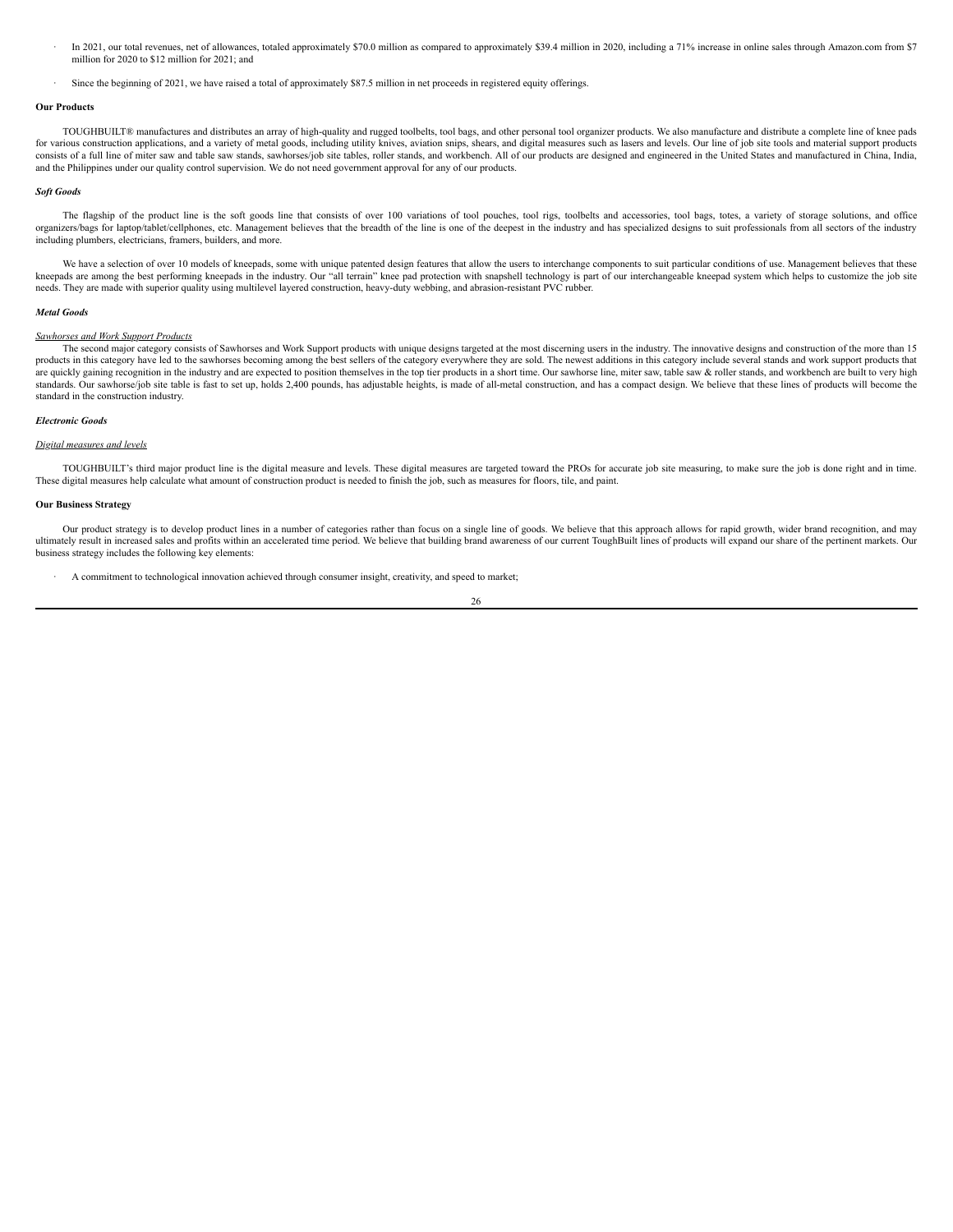- · A broad selection of products in both brand and private labels;
- Prompt response;
- Superior customer service: and
- Value pricing.

We will continue to consider other market opportunities while focusing on our customers' specific requirements to increase sales.

#### **Market**

In addition to the construction market, our products are marketed to the "Do-It-Yourself" and home improvement marketplace. The U.S. housing stock of more than 130 million homes requires regular investment merely to offset normal depreciation. According to Statista.com<sup>1</sup>, in recent years, the U.S. home improvement industry has witnessed steady growth, and the trend is expected to continue in the near future. A significant increase occurred in 2020, mostly due to the outbreak of the coronavirus (COVID-19) pandemic and the lockdowns which ensued, leading people to stay home more often than before and take up hobbies and projects such as DIY home improvement. According to a Joint Center for Housing Studies forecast, homeowner improvements and repair expenditures were expected to reach roughly 370 billion U.S. dollars in the first quarter of 2022. Aside from the COVID pandemic<sup>2</sup>, the rising real estate prices in many Western countries were a likely contributing factor to the increase in home improvement projects. With real estate price changes outperforming wage increases, homeowners may have opted for upgrading their homes instead of purchasing a new house.

TOUGHBUILT® products are available worldwide in many major retailers ranging from home improvement and construction products and services stores to major online outlets. Currently, we have placements in Lowes, Home Depot, Menards, Bunnings (Australia), Princess Auto (Canada), Dong Shin Tool PIA (S. Korea) as well as seeking to grow our sales in global markets such as Western and Central Europe, Eastern Europe, South America, and the Middle East.

<sup>1</sup> "Home Depot and Lowe's: average amount spent by consumers 2011-2021"; published by C. Simionato (April 26, 2022); https://www.statista.com/statistics/240861/average-amount-spent-by-consumers-at-the-homedepot-and-lowes/

<sup>2</sup> "Home improvement projects - statistics & facts"; published by C. Simionato; (Jan 12, 2022); https://www.statista.com/topics/7899/home-improvement-projects/#topicHeader\_\_wrapper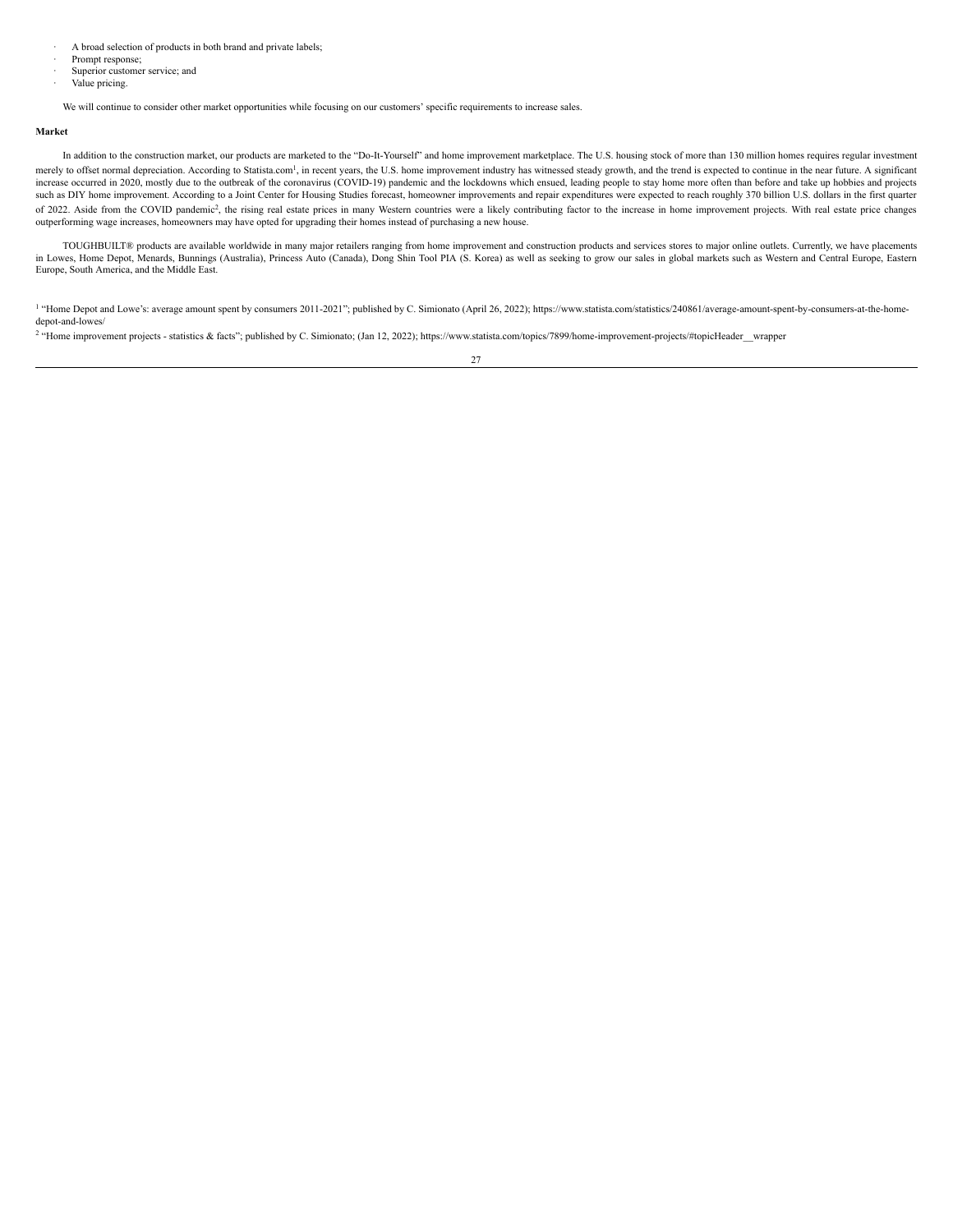#### Retailers by region include:

- United States: Lowe's, Home Depot, Menards, GM products, Fire Safety, Hartville Hardware, ORR, Pooley, YOW, Wesco, Buzzi, and Western Pacific Building Materials.
- Canada: Princess Auto.
- United Kingdom: Toolbank (distribution throughout the UK and online selling for Europe).
- Australia: Kincrome, and Bunnings.<br>Navy Zaaland: Kinggang, and Bunni
- New Zealand: Kincrome, and Bunnings.
- Russia: VSEInstrumenti.ru.
- South Korea: Dong Shin Tool PIA Co., Ltd.

We are actively expanding into markets in Mexico and other Latin American countries, the Middle East, and South Africa.

We are currently in product line reviews and discussions with Home Depot Canada, Do It Best, True Value, and other major retailers both domestically and internationally. A product line review requires the supplier to submit a comprehensive proposal that includes product offerings, prices, competitive market studies, relevant industry trends, and other information. Management anticipates, within the near term, adding to its customer base up to three major retailers, along with several distributors and private retailers within six sectors and among fifty-six targeted countries.

#### **New Products**

#### *Tools*

In 2021, we launched the following product lines:

- Lasers;
- Levels;
- Utility knives; and • Workbench.
- 

#### *Mobile Device Products*

Since 2013, we have been planning, designing, engineering, and sourcing the development of a new line of ToughBuilt mobile devices and accessories to be used in the construction industry and by building enthusiasts. We are planning to have our mobile device products ready to market in 2024 at which time we intend to commence marketing and sell our mobile device products to our current global customer base. We believe that an increasing number of companies in the construction industry are requiring their employees to utilize mobile devices not just to communicate with others but to utilize the special apps that will allow the construction workers to do their job better and more efficiently. All of our mobile devices are designed and built in accordance with IP-68 and to a military standard level of durability.

Our ruggedized mobile line of products was created to place customized technology and wide varieties of data in the palm of building professionals and enthusiasts such as contractors, subcontractors, foremen, general laborers, and others. We are designing the devices, accessories, and custom apps to allow the users to plan with confidence, organize faster, find labor and products faster, estimate accurately, purchase wisely, protect themselves, workers, and their business, create and track invoicing faster and easier.

Commencing in 2024, we intend to launch the following accessories: car charger, QI charger, car mounts, and earbud pack, and we will focus on sales in the following industries: construction, industrial, military, and law enforcement and "dotcoms." In late 2024, we intend to launch our T.55 rugged mobile phones and earbud headphones, as well as a "T-Dock," attachable battery, tri lens camera, and tough shield cover and accessories.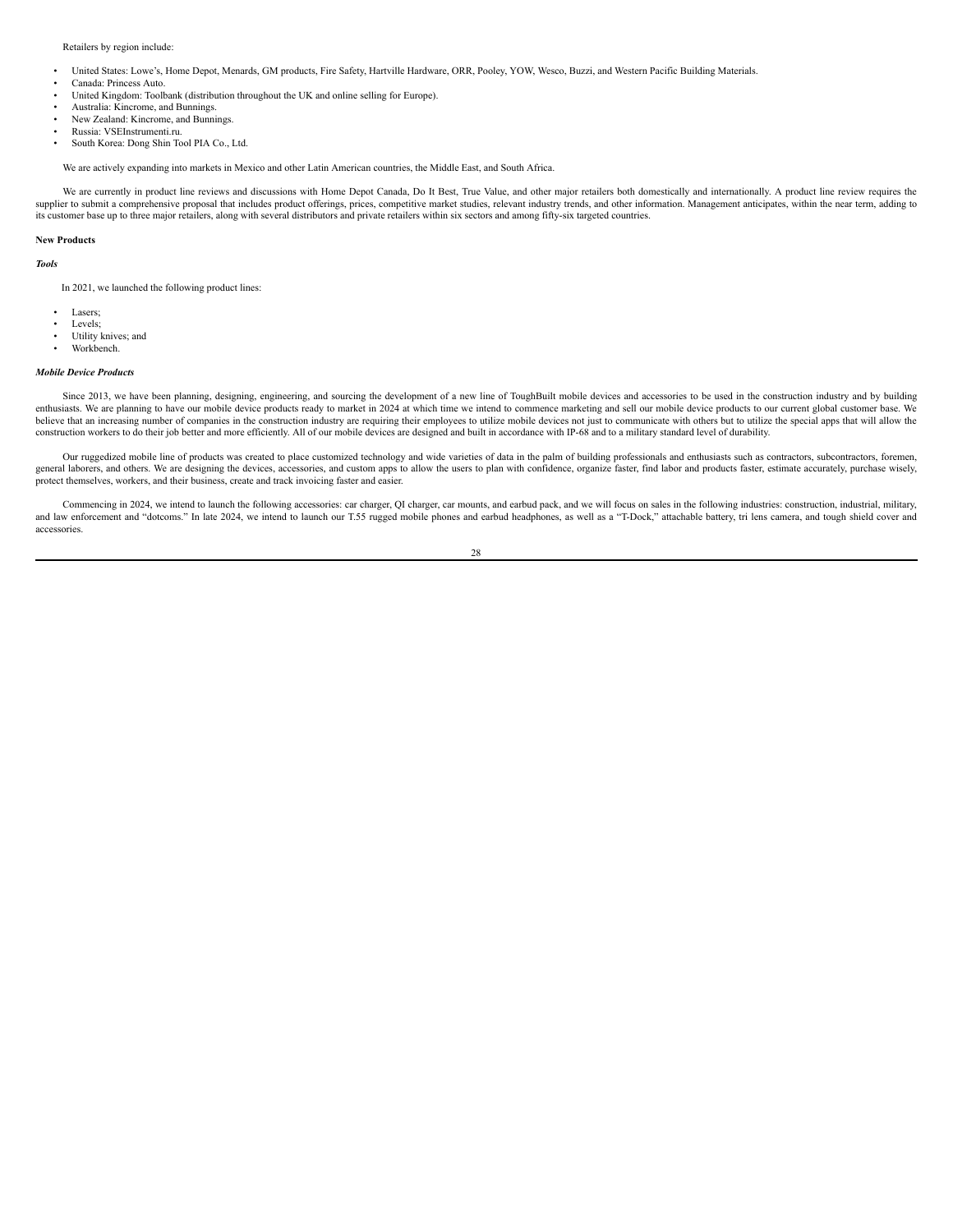In late 2024, we also intend to launch applications for our mobile phones relating to the following topics:

- 1. National building codes<br>2. Inspection booking
- 2. Inspection booking<br>3. Labor ready
- 
- 3. Labor ready<br>4. Estimating a 4. Estimating apps & programs<br>5. Structural engineers
- 5. Structural engineers<br>6. Architects
- 6. Architects<br>7. Building p
- 7. Building plans<br>8. Workers comp
- Workers comp
- 9. Equipment insurance<br>10. Project insurance  $\&$  b
- Project insurance & bonds
- 11. Vehicle insurance
- 12. Liability insurance
- 13. Umbrella insurance<br>14 Collection agencies Collection agencies
- 15. Construction loans
- 16. Small business loans<br>17. Job listings
- Job listings
- 18. Tool exchange

# **Intellectual Property**

We hold several patents and trademarks of various durations and believe that we hold or have applied for, or license all of the patent, trademark, and other intellectual property rights necessary to conduct our business. We utilize trademarks (licensed and owned) on nearly all of our products and believe having distinctive marks that are readily identifiable is an important factor in creating a market for our goods, in identifying our brands and our Company, and in distinguishing our goods from the goods of others. We consider our ToughBuilt®, Cliptech®, and Fearless® trademarks to be among our most valuable intangible assets. Trademarks registered both in and outside the U.S. are generally valid for 10 years, depending on the jurisdiction, and are generally subject to an indefinite number of renewals for a like period on appropriate application.

In 2019, the United States Patent and Trademark Office (USPTO) granted two new design patents (U.S. D840,961 S and US D841,635 S) that cover ToughBuilt's ruggedized mobile devices, which are valid for a period of 15 years.

#### **Competition**

The tool equipment and accessories industry is highly competitive on a worldwide basis. We compete with a significant number of other tool equipment and accessories manufacturers and suppliers to the construction, home improvement and Do-It-Yourself industry, many of which have the following:

● Significantly greater financial resources than we have;

- More comprehensive product lines;
- Longer-standing relationships with suppliers, manufacturers, and retailers;
- Broader distribution capabilities;
- Stronger brand recognition and loyalty; and
- The ability to invest substantially more in product advertising and sales.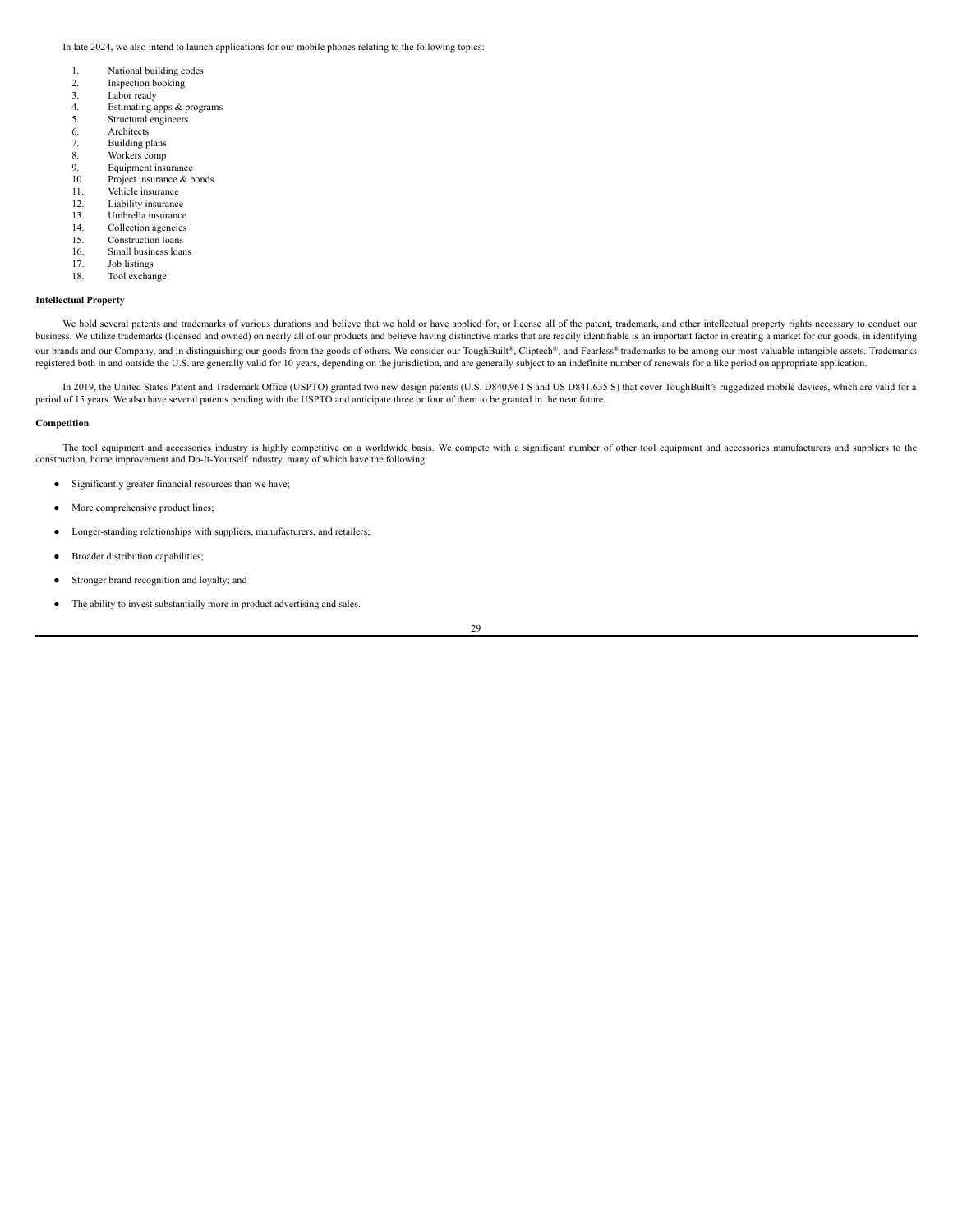Our competitors' greater capabilities in the above areas enable them to better differentiate their products from ours, gain stronger brand loyalty, withstand periodic downturns in the construction and home improvement equipment and product industries, compete effectively on the basis of price and production, and more quickly develop new products. These competitors include DeWalt, Caterpillar, and Samsung Active.

The markets for our mobile products and services are also highly competitive and we are confronted by aggressive competition in all areas of its business. These markets are characterized by frequent product introductions and rapid technological advances that have substantially increased the capabilities and use of mobile communication and media devices, personal computers and other digital electronic devices. Our competitors who sell mobile devices and personal computers based on other operating systems have aggressively cut prices and lowered their product margins to gain or maintain market share. Our financial condition and operating results can be adversely affected by these and other industry-wide downward pressures on gross margins. Principal competitive factors important to us include price, product features, relative price/performance, product quality and reliability, design innovation, a strong third-party software and peripherals ecosystem, marketing and distribution capability, service and support, and corporate reputation.

We are focused on expanding its market opportunities related to mobile communication and media devices. These industries are highly competitive and include several large, well-funded and experienced participants. We expect competition in these industries to intensify significantly as competitors attempt to imitate some of the features of the Company's products and applications within their own products or, alternatively, collaborate with each other to offer solutions that are more competitive than those they currently offer. These industries are characterized by aggressive pricing practices, frequent product introductions, evolving design approaches and technologies, rapid adoption of technological and product advancements by competitors, and price sensitivity on the part of consumers and businesses. Competitors include Apple, Samsung, and Qualcomm, among others.

#### **Key factors affecting our performance**

As a result of a number of factors, our historical results of operations may not be comparable to our results of operations in future periods, and our results of operations may not be directly comparable from period to period. Set forth below is a brief discussion of the key factors impacting our results of operations.

#### Known Trends and Uncertainties

# *Seasonality*

Our business is a seasonal business as a result of our China-based production. For the first calendar quarter, we are not able to ship our products from China due to the hiatus as a result of their New Year holidays. We typically make up the lost sales from the first calendar quarter in the subsequent quarters.

#### *COVID-19*

In March 2020, the World Health Organization declared the outbreak of a novel coronavirus (COVID-19) as a pandemic which continues to spread throughout the United States and the world. We are currently monitoring the outbreak of COVID-19 and the related business and travel restrictions and changes to behavior intended to reduce its spread. All of our Chinese facilities were temporarily closed for a period of time. All of these facilities have been reopened. Depending on the progression of the outbreak, our ability to obtain necessary supplies and ship finished products to customers may be partly or completely disrupted globally. To date we have been able to obtain supplied and products needed. Also, our ability to maintain appropriate labor levels could be disrupted. If the coronavirus continues to progress, it could have a material negative impact on our results of operations and cash flow, in addition to the impact on its employees.

Due to the speed and fluidity with which the COVID-19 pandemic continues to evolve, and the emergence of highly contagious variants, we do not yet know the full extent of the impact of COVID-19 on our business operations. The ultimate extent of the impact of any epidemic, pandemic, outbreak, or other public health crisis on our business, financial condition and results of operations will depend on future developments, which are highly uncertain and cannot be predicted, including new information that may emerge concerning the severity of such epidemic, pandemic, outbreak, or other public health crisis and actions taken to contain or prevent the further spread, including the effectiveness of vaccination and booster vaccination campaigns, among others. Accordingly, we cannot predict the extent to which our business, financial condition and results of operations will be affected. We have concluded that while it is reasonably possible that the virus could have a negative impact on the results of operations, the specific impact is not readily determinable as of the date of these financial statements. The financial statements do not include any adjustments that might result from the outcome of this uncertainty.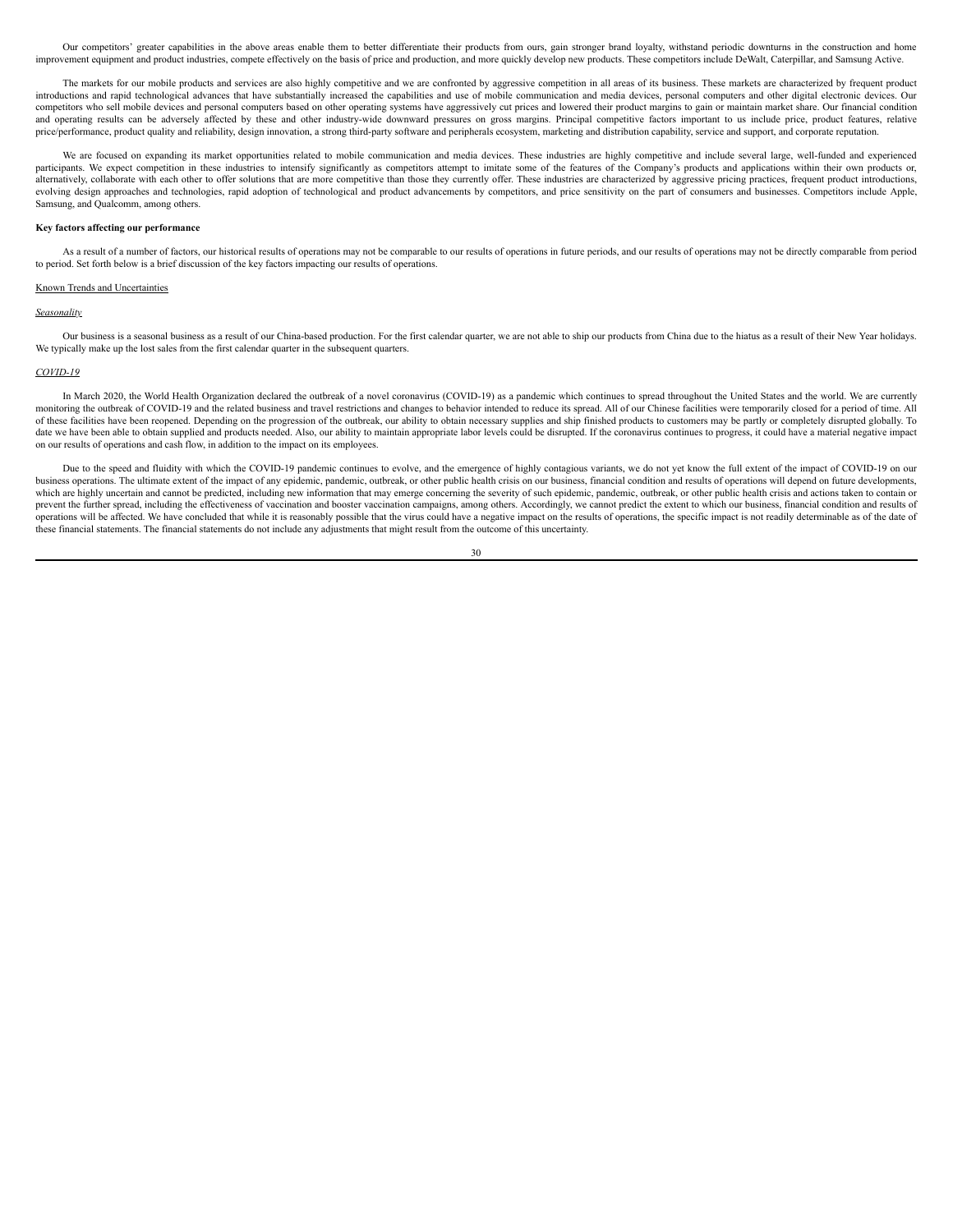#### *Inflation*

Prices of certain commodity products, including raw materials, are historically volatile and are subject to fluctuations arising from changes in domestic and international supply and demand, labor costs, competition, market speculation, government regulations, trade restrictions and tariffs. Increasing prices in the component materials for the parts of our goods may impact the availability, the quality and the price of our products, as suppliers search for alternatives to existing materials and increase the prices they charge. Our suppliers may also fail to provide consistent quality of product as they may substitute lower cost materials to maintain pricing levels. Rapid and significant changes in commodity prices may negatively affect our profit margins if the Company is unable to mitigate any inflationary increases through various customer pricing actions and cost reduction initiatives. To offset increased prices charged by our manufacturers and increased shipping rates, we increased the prices of our products in 2021.

#### *Supply Chain*

We acquire a majority of our products from manufacturers and distributors located in China, India and the Philippines. We do not have any long-term contracts or exclusive agreements with our foreign suppliers that would ensure our ability to acquire the types and quantities of products we desire at acceptable prices and in a timely manner. We utilize a number of techniques to address potential disruption in and other risks relating to our supply chain, including in certain cases the use of other qualified suppliers. We increased our inventory from \$38,432,012 at December 31, 2021 to \$41,342,689 at March 31, 2022. Due to our increased inventory levels in 2021 and the quarter ended March 31, 2022, the ongoing supply chain disruptions have not had a material adverse effect on our operations and we do not currently anticipate that any continued supply chain disruptions will have a material adverse effect on our operations for fiscal year 2022.

#### **Reverse Stock Split**

On April 25, 2022, we effected a 1-for-150 reverse stock split of our issued and outstanding common stock as part of our plan to regain compliance with Nasdaq Listing Rule 5550(a)(2) (the "Minimum Bid Price Requirement"). On May 9, 2022, we were notified by Nasdaq that we regained compliance with Nasdaq's Minimum Bid Price Requirement and that the matter was closed.

#### **Results of Operations**

# *The three months ended March 31, 2022 compared to the three months ended March 31, 2021.*

#### **Revenues**

Revenues for the three months ended March 31, 2022 and 2021 were \$17,220,744 and \$12,282,255, respectively, which consisted of metal goods, soft goods and electronic goods sold to customers. Revenues increased in 2022 over 2021 by \$4,938,489, or 40.21%, primarily due to wide acceptance of our products in the tools industry and receipt of recurring sales orders for metal goods and soft goods from our existing and new customers, and introduction and sale of new soft goods products to our customers.

#### **Cost of Goods Sold**

Cost of goods sold for the three months ended March 31, 2022 and 2021 was \$14,217,617 and \$8,819,127, respectively. Cost of goods sold increased in 2022 over 2021 by \$5,398,490, or 61.21%, primarily due to our increased sales as well as increases in materials (e.g., steel and plastics polyester) to manufacture metal goods and soft goods and increase in labor cost in China. Cost of goods sold as a percentage of revenues in 2022 was 82.56% as compared to cost of goods sold as a percentage of revenues in 2021 of 71.80%.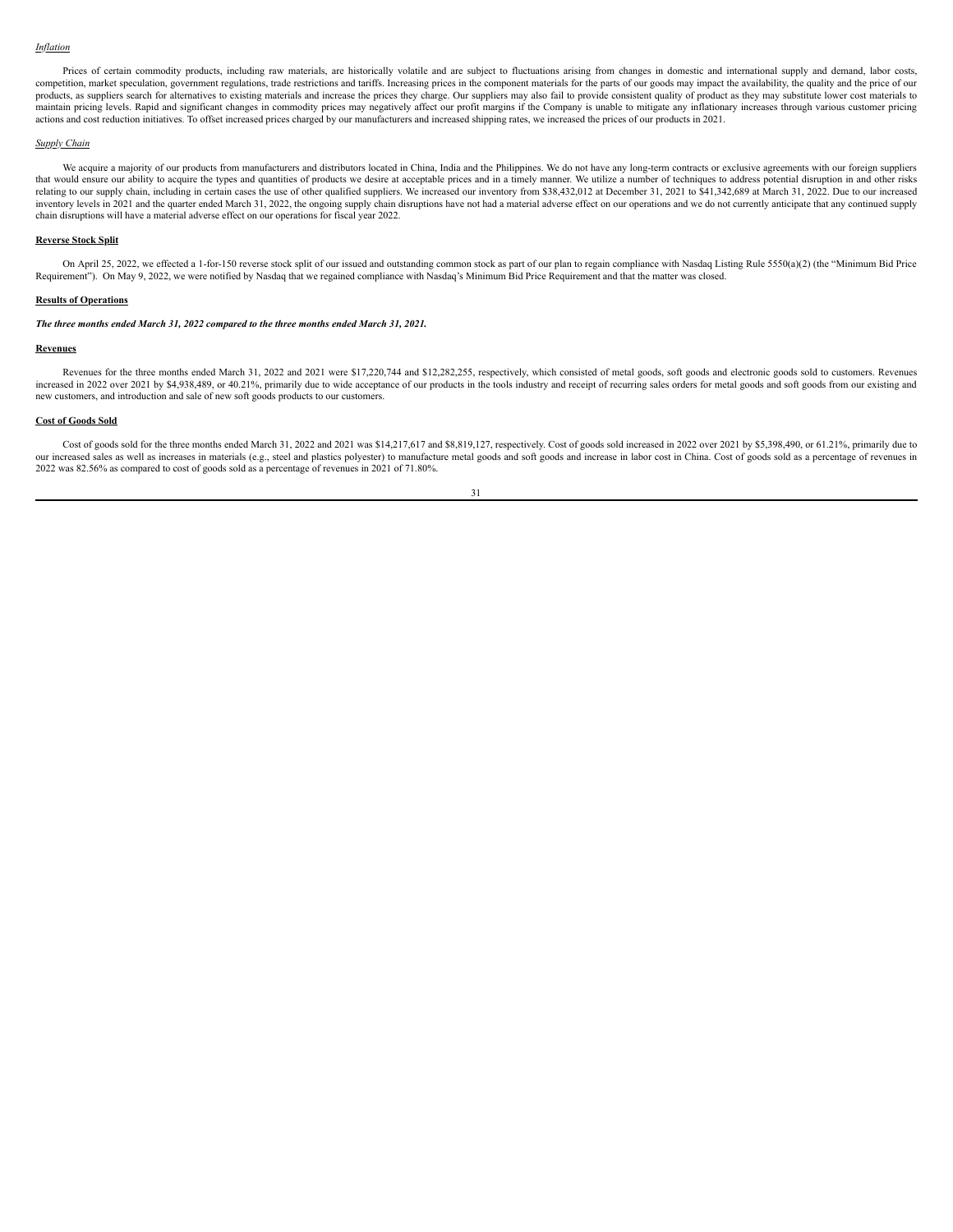#### **Operating Expenses**

Operating expenses consist of selling, general and administrative expenses and research and development costs. Selling, general and administrative expenses (the "SG&A Expenses") for the three months ended March 31, 2022 and 2021 were \$15,934,045 and \$7,949,783, respectively. SG&A Expenses increased in 2022 over 2021 by \$7,984,262, or 100.43%, primarily due to an increase in shipping costs, marketing and advertising expenses for product launches and the hiring of additional employees. SG&A Expense for the quarter ended March 31, 2022 as a percentage of revenues was 92.53% compared to 64.73% for the quarter ended March 31, 2021. We expect our SG&A Expenses will start to increase at a lower rate as our business matures, and we develop economies of scale.

Research and development costs ("R&D") for the three months ended March 31, 2022 and 2021 were \$2,514,050 and \$1,406,385, respectively. R&D costs increased by \$1,107,665, or 78.76%. This increase was primarily due to the Company developing new tools for the construction industry.

#### **Other Expense**

Other expense for the three months ended March 31, 2022 consisted of warrant issuance costs in the amount of \$275,130 and change in fair value of warrant liabilities in the amount of \$3,616,160. Other expense for the three months ended March 31, 2021 consisted of interest expense of \$160,619.

#### **Net Income (Loss)**

Due to factors set forth above, we recorded a net loss of \$12,103,938 for the three months ended March 31, 2022 as compared to a net loss of \$6,053,659 for the three months ended March 31, 2021.

#### **Liquidity and Capital Resources; Going Concern**

We had \$936,000 in cash at March 31, 2022 compared to \$7.5 million at December 31, 2021. The Company has incurred substantial operating losses since its inception. As reflected in the consolidated financial statements, the Company had an accumulated deficit of approximately \$110.3 million at March 31, 2022, a net loss of approximately \$12.1 million, and approximately \$10 million of net cash used in operating activities for the three months ended March 31, 2022. The accompanying consolidated financial statements have been prepared on a going concern basis, which contemplates the realization of assets and satisfaction of liabilities in the normal course of business. The financial statements do not include any adjustments relating to the recoverability and classification of recorded asset amounts or the amounts and classification of liabilities that might result from the outcome of this uncertainty. The Company anticipates incurring additional losses until such time, if ever, that it can obtain marketing approval to sell, and then generate significant sales, of its technology that is currently in development. As such it is likely that additional financing will be needed by the Company to fund its operations and to develop and commercialize its technology. These factors raise substantial doubt about the Company's ability to continue as a going concern for the next twelve months from issuance of this Quarterly Report on Form 10-Q.

We will seek to obtain additional capital through the sale of debt or equity financings or other arrangements to fund operations; however, there can be no assurance that the Company will be able to raise needed capital under acceptable terms, if at all. The sale of additional equity may dilute existing stockholders and newly issued shares may contain senior rights and preferences compared to currently outstanding shares of common stock. Issued debt securities may contain covenants and limit the Company's ability to pay dividends or make other distributions to stockholders. If the Company is unable to obtain such additional financing, future operations would need to be scaled back or discontinued. Due to the uncertainty in the Company's ability to raise capital, management believes that there is substantial doubt in the Company's ability to continue as a going concern for the next twelve months from the issuance of these consolidated financial statements.

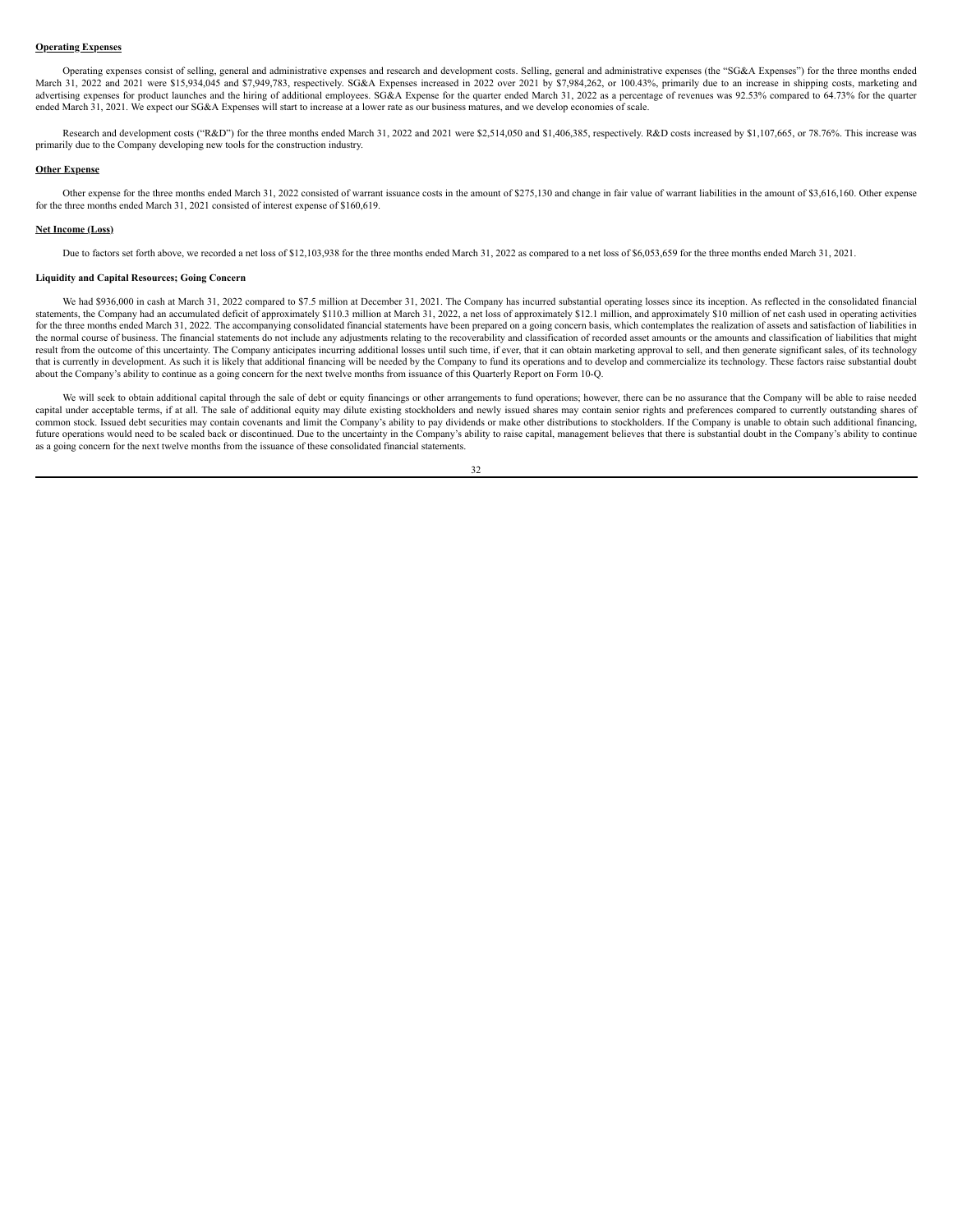On January 19, 2021, the Company filed a prospectus supplement dated January 15, 2021 to the Company's shelf registration statement on Form S-3 (File No. 333-251185) (the "First Form S-3") declared effective by the SEC on December 13, 2020 for the offer and sale of shares of common stock having an aggregate value of \$8,721,746 through H.C. Wainwright & Co., LLC, as sales agent ("Wainwright"), pursuant to that certain At The Market Offering Agreement, dated December 7, 2020 (the "ATM Agreement"), between the Company and Wainwright. Pursuant to the prospectus supplement, the Company sold an aggregate of 99,748 shares of common stock for net proceeds of \$16,242,904 after deducting underwriting discounts and expenses.

On February 2, 2021, the Company filed a second registration statement on Form S-3 (File No. 333-252630) (the "Second Form S-3") containing a base prospectus covering the offering, issuance and sale by the Company of up to \$100,000,000 of the Company's common stock, preferred stock, warrants and units; and a sales agreement prospectus covering the offering, issuance and sale by the Company of up to a maximum aggregate offering price of \$100,000,000 (which amount was included in the aggregate offering price set forth in the base prospectus) of the Company's common stock that may be issued and sold under that certain At The Market Offering Agreement, dated February 1, 2021, between the Company and Wainwright, as sales agent. The Second S-3 was declared effective by the SEC on February 8, 2021. The Company terminated the First S-3 simultaneously with the filing of the Second S-3. From February 2021 to July 2021, the Company sold an aggregate of 125,508 shares of common stock through Wainwright with net proceeds of \$24,602,110, after deducting underwriting discounts and expenses.

On July 14, 2021, the Company sold an aggregate of 306,855 shares of common stock to several institutional and accredited investors in a registered direct offering pursuant to the Second Form S-3 for net proceeds of \$36,259,050, after deducting underwriting discounts and expenses.

On February 15, 2022, the Company entered into a Securities Purchase Agreement (the "Purchase Agreement") with certain institutional investors, pursuant to which the Company issued, in a registered direct offering, an aggregate of \$5,000,000 of Preferred Stock (split evenly among 2,500 shares Series F Convertible Preferred Stock, par value \$0.0001 per share ("Series F Preferred Stock"), and 2,500 shares of Series G Convertible Preferred Stock, par value \$0.0001 per share ("Series G Preferred Stock"). The Series F Preferred Stock and Series G Preferred Stock have a stated value of \$1,000 per share and are convertible into common stock at any time after the date of issuance. The conversion rate, subject to adjustment as set forth in the Certificate of Designation, is determined by dividing the stated value of the Series F Preferred Stock and Series Preferred Stock by \$30 (the "Conversion Price"). The Conversion Price can be adjusted as set forth in the Certificate of Designation for stock dividends and stock splits or the occurrence of a fundamental transaction. The 2,500 shares of Series F Preferred Stock and 2,500 shares of Series G Preferred Stock are each convertible into 83,334 shares of common stock. The Series F Preferred Stock and Series G Preferred Stock and the underlying shares of common stock were offered pursuant to the Second Form S-3 (as defined above).

In a concurrent private placement, the Company also issued to such investors unregistered warrants to purchase up to an aggregate of 125,000 shares of the Company's common stock for \$37.65 per share from April 15, 2022 until the fifth year from the date of issuance.

The Company paid the placement agent a cash fee of 7% of the aggregate gross proceeds raised in the offering, plus a management fee equal to 0.5% of the gross proceeds raised in the offering and reimbursement of certain expenses and legal fees. The Company also issued to designees of the placement agent warrants to purchase up to 10,000 shares of Common Stock for \$7.50 per share, subject to adjustment, from April 15, 2022 until February 15, 2027.

The Company plans to use its cash within the twelve months from March 31, 2022 and beyond for working capital and research and development.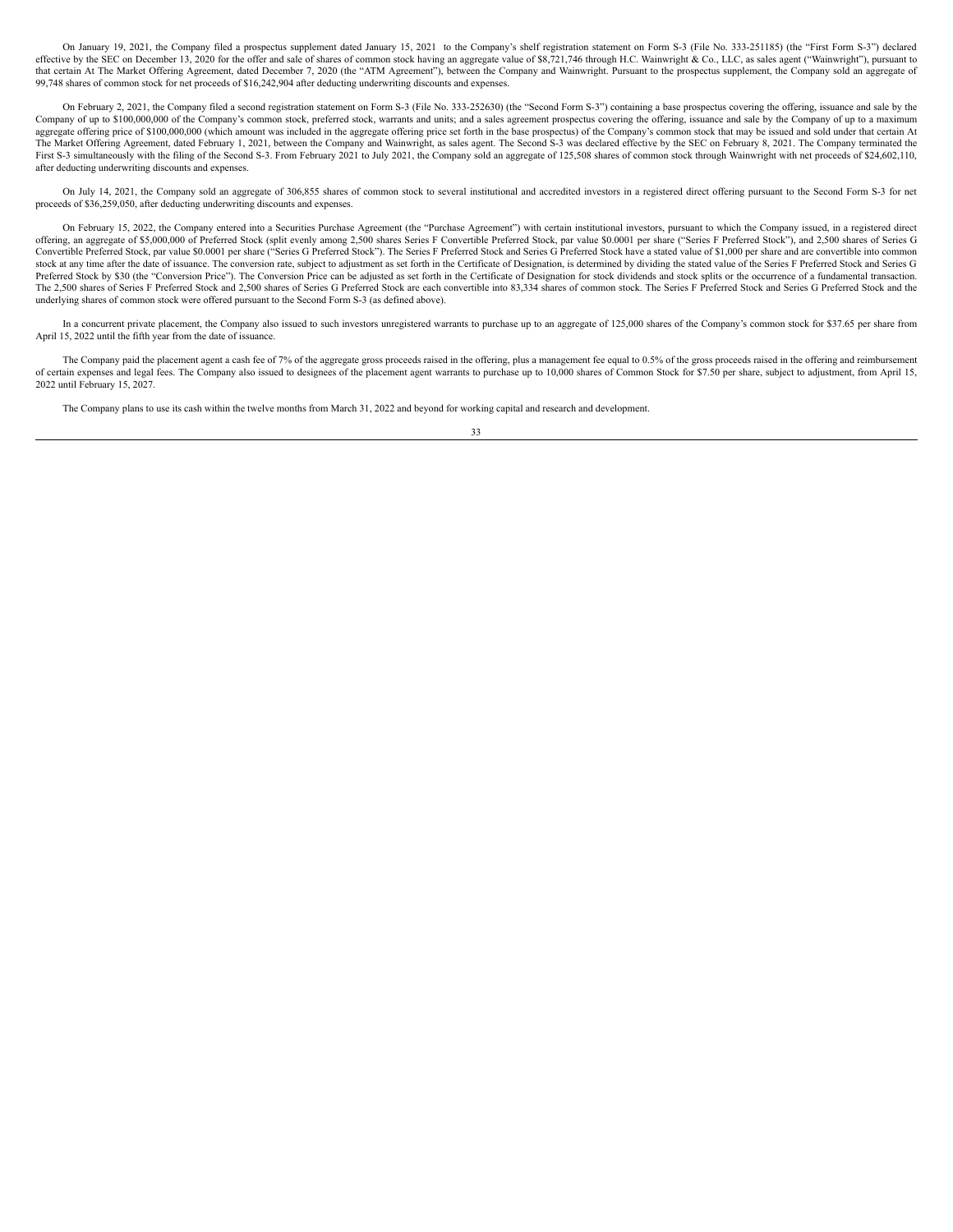|                                               | Three Months Ended March 31. |  |              |
|-----------------------------------------------|------------------------------|--|--------------|
|                                               | 2022                         |  | 2021         |
| Cash flows used in operating activities       | (10,062,099)                 |  | (13,994,475) |
| Cash flows used in investing activities       | (678, 303)                   |  | (968, 306)   |
| Cash flows from financing activities          | 4.205.000                    |  | 45.265.863   |
| Net (decrease) increase in cash during period | (6, 535, 402)                |  | 30.303.082   |

# **Cash Flows Used in Operating Activities**

Net cash flows used in operating activities for the three months ended March 31, 2022 was \$10,062,099, attributable to a net loss of \$12,103,938, offset by depreciation expense of \$933,725, amortization of right of use asset of \$72,829, change in fair value of warrant liabilities of \$3,616,160, warrant issue costs of \$275,130, loss on sale of property equipment of \$15,806, stock-based compensation expense of \$13,101, a net increase in operating assets of \$735,425 and a net increase of operating liabilities of \$5,082,833. Net cash flows used in operating activities for the three months ended March 31, 2021 was \$13,994,475, attributable to a net loss of \$6,053,659, offset by depreciation expense of \$296,016, amortization of capitalized contract costs of \$213,353, stock-based compensation expense of \$81,537, common stock issued for services of \$189,000 and net change in operating assets and liabilities of \$8,720,722.

#### **Cash Flows from (Used in) Investing Activities**

Net cash provided by investing activities for the three months ended March 31, 2022 was \$678,303 attributed to the sale of property and equipment and the purchase of property and equipment. Net cash provided by investing activities for the three months ended March 31, 2021 was \$968,306 attributed to the purchase of property and equipment.

## **Cash Flows from Financing Activities**

Net cash provided by financing activities for the three months ended March 31, 2022 was \$4,205,000, attributable to the net cash proceeds received from the issuance of preferred stock and warrants Net cash provided by financing activities for the three months ended March 31, 2021 was \$45,265,863, primarily attributable to the net cash proceeds of \$5,408,540 received from exercise of warrants, cash proceeds of \$39,911,415 received from issuance of common stock under the First S-3 and Second S-3, and repayments of \$54,092 from loans payable to factor.

34

#### **Net (Decrease) Increase in Cash During Period**

As a result of the activities described above, we recorded a net decrease and net increase in cash of \$6,535,402 and \$30,303,082 for the three months ended March 31, 2022 and 2021, respectively.

# **Material Cash Requirements from Known Contractual and Other Obligations**

The following table summarizes our contractual obligations as of March 31, 2022 and as for the 12 months thereafter:

|                                      |                         |  | For the<br>fiscal quarter<br>ended<br>March 31, 2023 |  |
|--------------------------------------|-------------------------|--|------------------------------------------------------|--|
| <b>Contractual Obligations</b>       | As of<br>March 31, 2022 |  |                                                      |  |
| Operating lease obligations          | 2,106,058               |  | \$429,515                                            |  |
| <b>Total Contractual Obligations</b> | 2,106,058               |  | 429,515                                              |  |

# **Off Balance Sheet Arrangements**

None.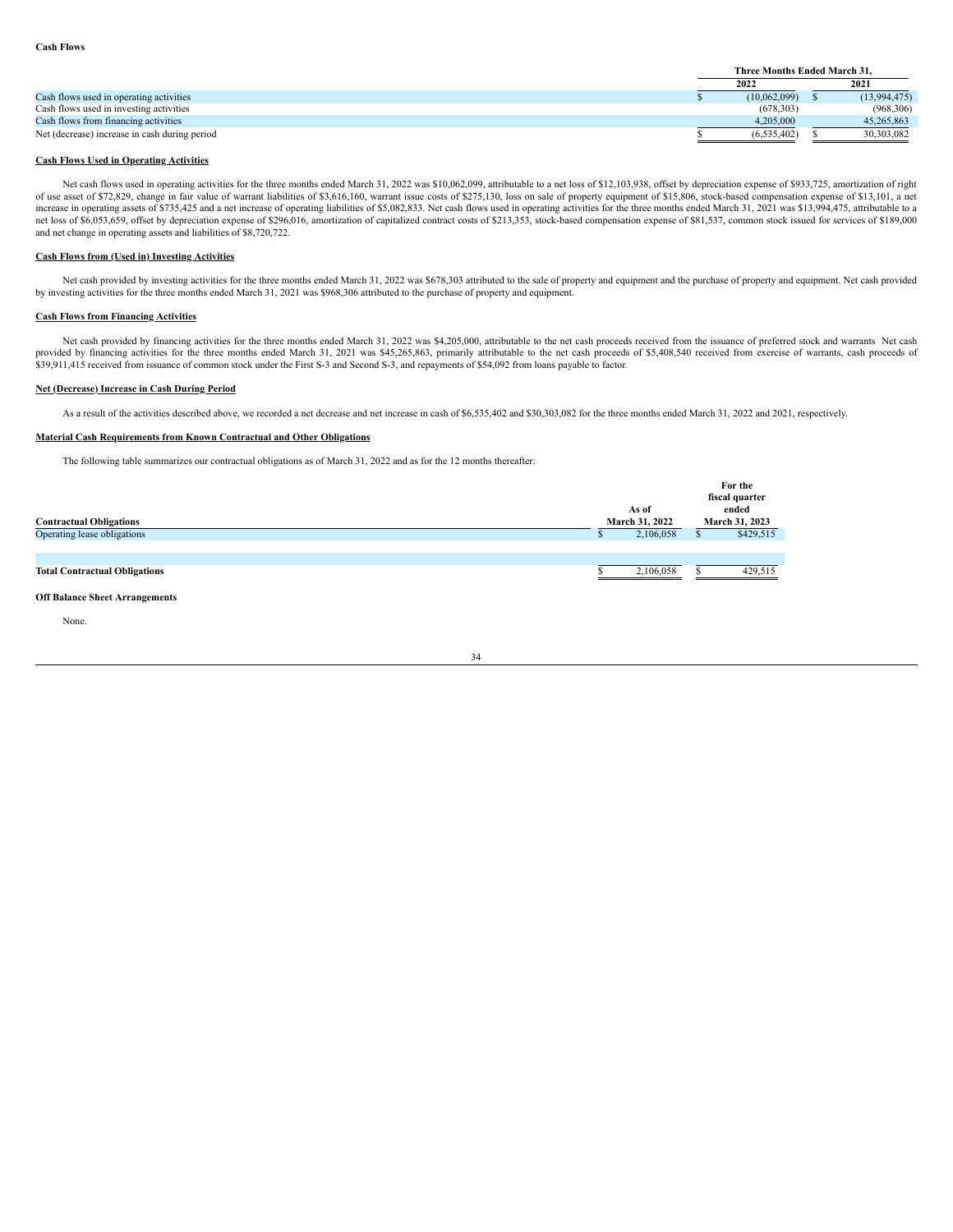#### **Significant Accounting Policies**

See the footnotes to our unaudited financial statements for the quarter ended March 31, 2022 and 2021, included with this Quarterly Report on Form 10-Q.

# <span id="page-34-0"></span>**ITEM 3. QUANTITATIVE AND QUALITATIVE DISCLOSURES ABOUT MARKET RISK.**

As a smaller reporting company as defined by Rule 12b-2 of the Exchange Act and in Item 10(f)(1) of Regulation S-K, we are electing scaled disclosure reporting obligations and therefore are not required to provide the information requested by this item.

#### <span id="page-34-1"></span>**ITEM 4. CONTROLS AND PROCEDURES.**

#### **Evaluation of Disclosure Controls and Procedures**

We maintain disclosure controls and procedures, as defined in Rules 13a-15(e) and 15d-15(e) under the Exchange Act. Disclosure controls and procedures are controls and other procedures designed to ensure that the information required to be disclosed by us in the reports that we file or submit under the Exchange Act is recorded, processed, summarized and reported within the time periods specified in the SEC's rules and forms. Disclosure controls and procedures include, without limitation, controls and procedures designed to ensure that information required to be disclosed by us in the reports that we file or submit under the Exchange Act is accumulated and communicated to our management, including our principal executive officer and our principal financial officer, as appropriate, to allow timely decisions regarding required disclosure. In designing and evaluating the disclosure controls and procedures, management recognizes that any controls and procedures, no matter how well designed and operated, can provide only reasonable and not absolute assurance of achieving the desired control objectives, and management necessarily applies its judgment in evaluating the cost-benefit relationship of possible controls and procedures.

Based on our management's evaluation (with the participation of the individuals serving as our principal executive officer and principal financial officer) of our disclosure controls and procedures as required by Rules 13a-15 and 15d-15 under the Exchange Act, each of the individuals serving as our principal executive officer and principal financial officer has concluded that our disclosure controls and procedures were not effective at the reasonable assurance level as of March 31, 2022, the end of the period covered by this report.

#### **Material Weakness in Internal Control over Financial Reporting**

The Company did not design policies and procedures at a sufficient level of precision to support the operating effectiveness of the controls to prevent and detect potential errors. The Company did not maintain adequate documentation to evidence the operating effectiveness of certain control activities, and did not maintain proper levels of supervision and review of complex accounting matters. The Company did not maintain appropriate access to certain systems and did not maintain appropriate segregation of duties related to processes associated within those systems including those used to cost inventory.

These control deficiencies create a reasonable possibility that a material misstatement to the financial statements will not be prevented or detected on a timely basis, and there we concluded that the deficiencies represent material weaknesses in our internal control over financial reporting and our internal control over financial reporting was not effective as of March 31, 2022.

#### **Remediation Plan**

During the three months ended March 31, 2022, we have continued to enhance our internal control over financial reporting in an effort to remediate the material weaknesses described above. We are committed to ensuring that our internal control over financial reporting is designed and operating effectively.

Our remediation process includes, but not limited to: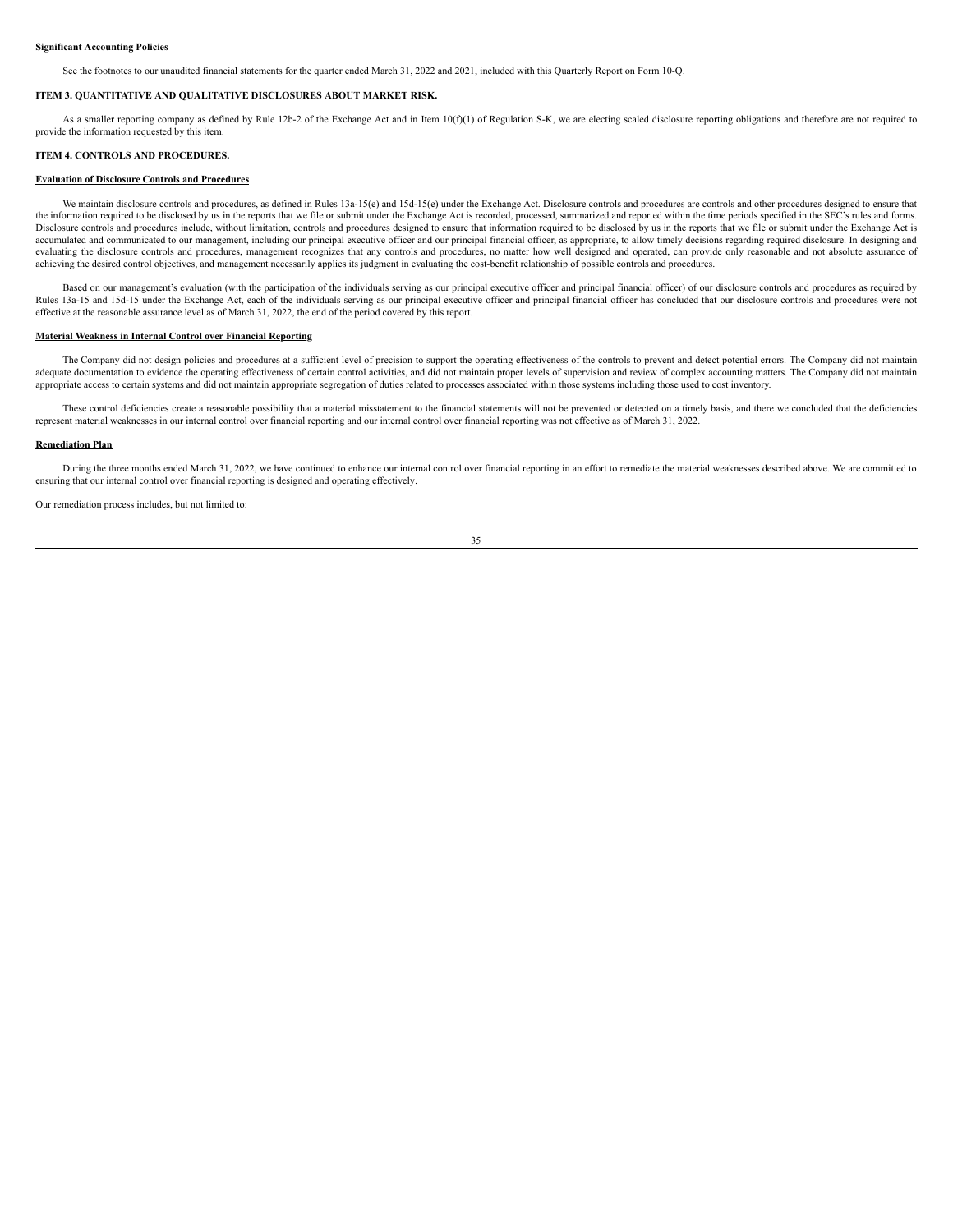- Investing in IT systems to enhance our operational and financial reporting and internal controls.
- Enhancing the organizational structure to support financial reporting processes and internal controls.
- Providing guidance, education and training to employees relating to our accounting policies and procedures.
- Further developing and documenting detailed policies and procedures regarding business processes for significant accounts, critical accounting policies and critical accounting estimates.
- Establishing effective general controls over IT systems to ensure that information produced can be relied upon by process level controls is relevant and reliable.

We expect to remediate these material weaknesses in the second half of 2022. However, we may discover additional material weaknesses that may require additional time and resources to remediate.

# **Changes in Internal Control over Financial Reporting**

There was no change in our internal control over financial reporting that occurred during the quarter ended March 31, 2022 that has materially affected, or is reasonably likely to materially affect, our internal control over financial reporting.

# <span id="page-35-0"></span>**PART II. OTHER INFORMATION**

#### <span id="page-35-1"></span>**ITEM 1. LEGAL PROCEEDINGS**

From time to time, claims are made against us in the ordinary course of business, which could result in litigation. Claims and associated litigation are subject to inherent uncertainties and unfavorable outcomes could occur, such as monetary damages, fines, penalties or injunctions prohibiting us from selling one or more products or engaging in other activities.

The occurrence of an unfavorable outcome in any specific period could have a material adverse effect on our results of operations for that period or future periods. Other than as described in our Annual Report on Form 10-K for the fiscal year ended December 31, 2021 filed with the SEC on April 18, 2022, we are not presently a party to any pending or threatened legal proceedings.

#### <span id="page-35-2"></span>**ITEM 1A. RISK FACTORS.**

As a smaller reporting company as defined by Rule 12b-2 of the Exchange Act and in Item 10(f)(1) of Regulation S-K, we are electing scaled disclosure reporting obligations and therefore are not required to provide the information requested by this item.

# <span id="page-35-3"></span>**ITEM 2. UNREGISTERED SALES OF EQUITY SECURITIES AND USE OF PROCEEDS.**

In connection with a registered direct offering of Series F Preferred Stock and Series G Preferred Stock on February 15, 2022 and disclosed elsewhere in this Quarterly Report on Form 10-Q, on February 15, 2022, the Company issued the same investors warrants to purchase up to an aggregate of 125,000 shares of common stock for \$37.65 per share from April 15, 2022 until the fifth anniversary of the initial exercise date. The warrants were issued pursuant to Section 4(a)(2) and/or Rule 506(b) under Regulation D promulgated under the Securities Act.

# <span id="page-35-4"></span>**ITEM 3. DEFAULTS UPON SENIOR SECURITIES.**

None.

# <span id="page-35-5"></span>**ITEM 4. MINE SAFETY DISCLOSURES.**

Not applicable.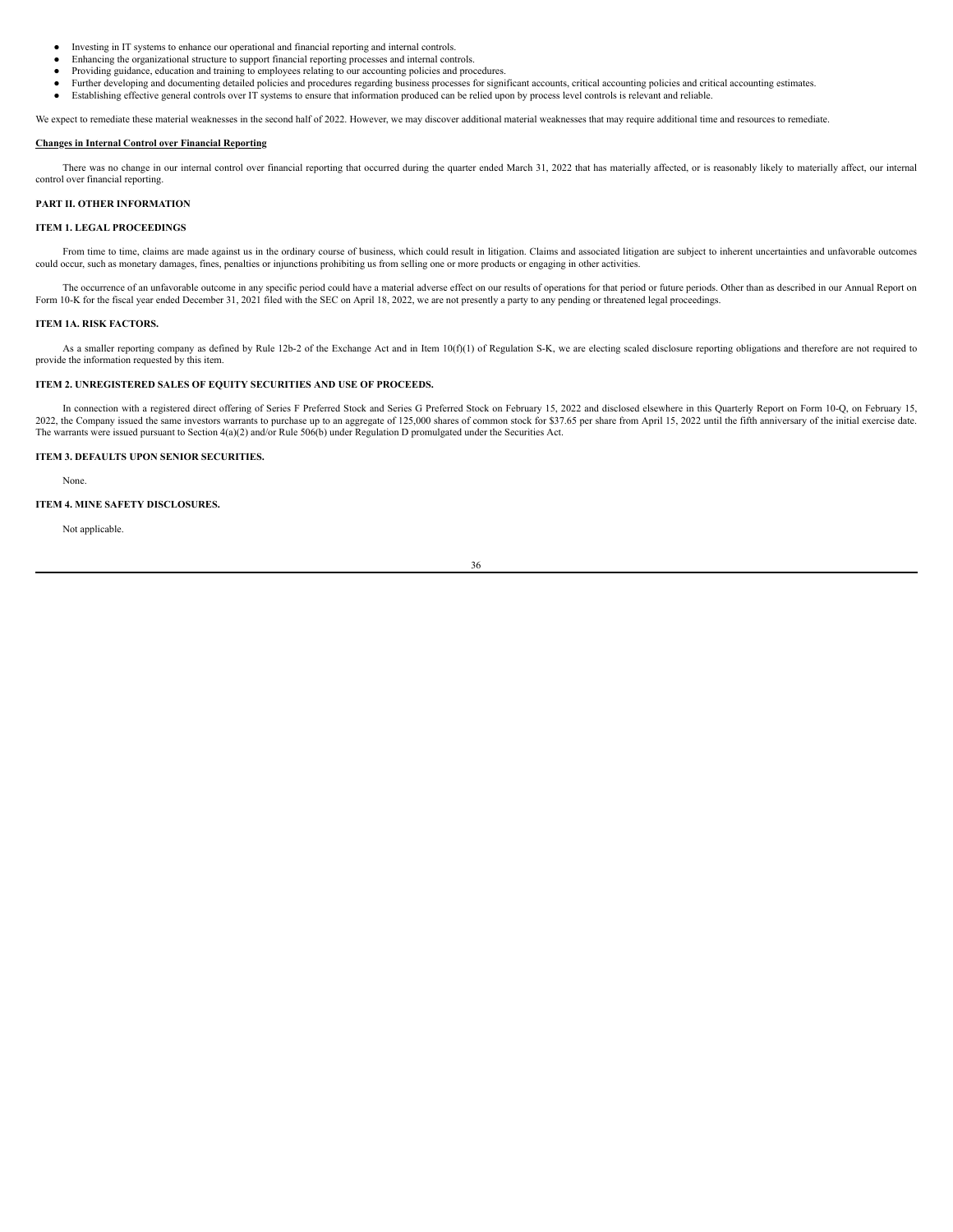#### <span id="page-36-0"></span>**Subsequent Events**

On April 22, 2022, the Company effected a 1-for-150 reverse stock split of its issued and outstanding common stock.

On May 9, 2022, the Company received a letter from Nasdaq notifying the Company that the Company had regained compliance with the Minimum Bid Requirement (as defined below) due to the fact that the closing bid price of the Company's common stock was \$1.00 per share or greater for ten consecutive trading days (from April 25, 2022 to May 6, 2022). As disclosed by the Company on that certain Current Report on Form 8-K filed on May 19, 2021 with SEC, the Company had received a written notice on May 19, 2021 (the "Initial Notice") from the Listing Qualifications department of The Nasdaq Stock Market LLC ("Nasdaq") indicating that the Company was not in compliance with Nasdaq Listing Rule 5550(a)(2), which requires a minimum closing bid price of \$1.00 per share of the Company's common stock (the "Minimum Bid Price Requirement"). The Initial Notice provided the Company 180 calendar days, or until November 16, 2021, to regain compliance with Nasdaq's Minimum Bid Requirement. On November 16, 2021, Nasdaq extended the deadline by another 180 days, or until May 16, 2022, for the Company to regain compliance with the Minimum Bid Price Requirement.

On May 13, 2022, the Company filed a registration statement on Form S-1 (File No: 333-264930) with the SEC therein registering \$10 million of units, each unit consisting of one share of common stock and one warrant to purchase one share of common stock, and pre-funded units available, in lieu of units, for those purchasers, if any, whose purchase of units in the offering would otherwise result in such purchaser, together with offering. Each pre-funded unit consists of one pre-funded warrant to purchase one share of common stock and one warrant to purchase one share of common stock. The purchase price of each pre-funded unit will be equal to the price per unit being sold to the public in this offering, minus \$0.0001, and the exercise price of each pre-funded warrant included in the pre-funded units will be \$0.0001 per share. The pre-funded warrants included in the pre-funded units will be immediately exercisable and may be exercised at any time until all of the pre-funded warrants are exercised in full. The warrant included in the pre-funded unit is in the same form as the warrant included in the unit. For each pre-funded unit sold in the offering, the number of units offered will be decreased on a one-for-one basis. The Company also registered \$750,000 of placement agent warrants to be issued to H.C. Wainwright & Co. as part of its compensation for acting as the placement agent of the offering on a best efforts basis. The registration statement has not been declared effective by the SEC as of the date this 10-Q has been filed with the SEC.

# <span id="page-36-1"></span>**ITEM 6. EXHIBITS.**

(a) Exhibits. The following documents are filed as part of this report:

| Exhibit<br>No. | Description:                                                                                                                                                                        |
|----------------|-------------------------------------------------------------------------------------------------------------------------------------------------------------------------------------|
| 31.1           | Certification of Principal Executive Officer pursuant to Securities Exchange Act Rules 13a-14(a) and 15d-14(a) as adopted pursuant to Section 302 of the Sarbanes-Oxley Act of 2002 |
| 31.2           | Certification of Principal Financial Officer pursuant to Securities Exchange Act Rules 13a-14(a) and 15d-14(a) as adopted pursuant to Section 302 of the Sarbanes-Oxley Act of 2002 |
| 32.1           | Certification of Principal Executive Officer pursuant to 18 U.S.C. Section 1350, as adopted pursuant to Section 906 of the Sarbanes-Oxley Act of 2002                               |
| 32.2           | Certification of Principal Financial Officer pursuant to 18 U.S.C. Section 1350, as adopted pursuant to Section 906 of the Sarbanes-Oxley Act of 2002                               |
| 101.INS        | Inline XBRL Instance Document                                                                                                                                                       |
| 101.SCH        | Inline XBRL Schema Document                                                                                                                                                         |
| 101.CAL        | Inline XBRL Calculation Linkbase Document                                                                                                                                           |
| 101.DEF        | Inline XBRL Definition Linkbase Document                                                                                                                                            |
| $101$ .LAB     | Inline XBRL Label Linkbase Document                                                                                                                                                 |
| 101.PRE        | Inline XBRL Presentation Linkbase Document                                                                                                                                          |
| 104            | Cover Page Interactive Data File (embedded within the Inline XBRL document filed as Exhibit 101)                                                                                    |
|                | 37                                                                                                                                                                                  |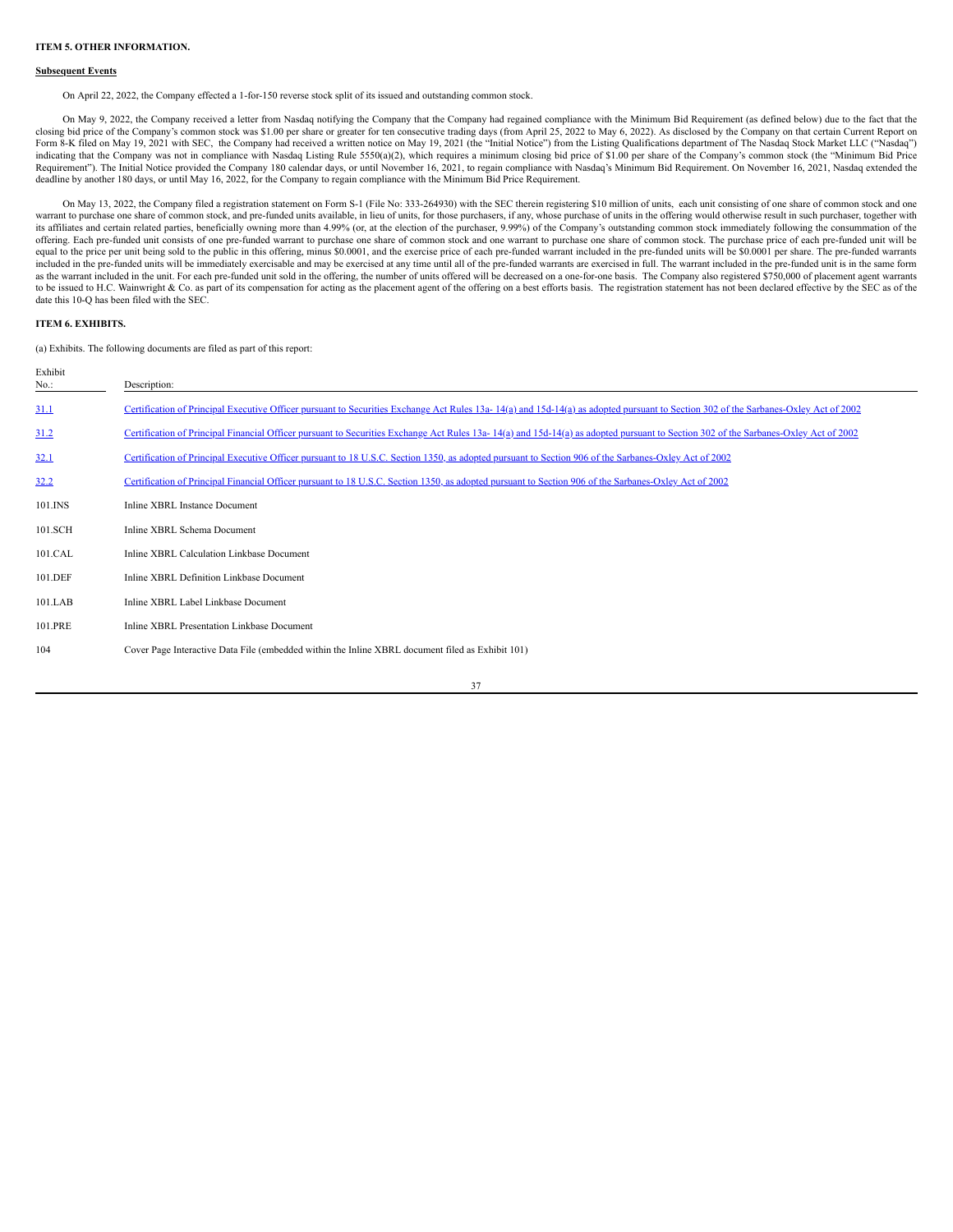# <span id="page-37-0"></span>**SIGNATURES**

Pursuant to the requirements of the Securities Exchange Act of 1934, the registrant has duly caused this report to be signed on its behalf by the undersigned thereunto duly authorized.

# **TOUGHBUILT INDUSTRIES, INC.** Date: May 23, 2022 By: */s/ Michael Panosian* Name: Michael Panosian Title: Chief Executive Officer and Chairman (Principal Executive Officer) Date: May 23, 2022<br>
Date: May 23, 2022<br>
Martin Galstyan<br>
Mame: Martin Galstyan<br>
Title: Chief Financial Officer<br>
(Principal Financial Officer)<br>
(Principal Accounting Officer) 38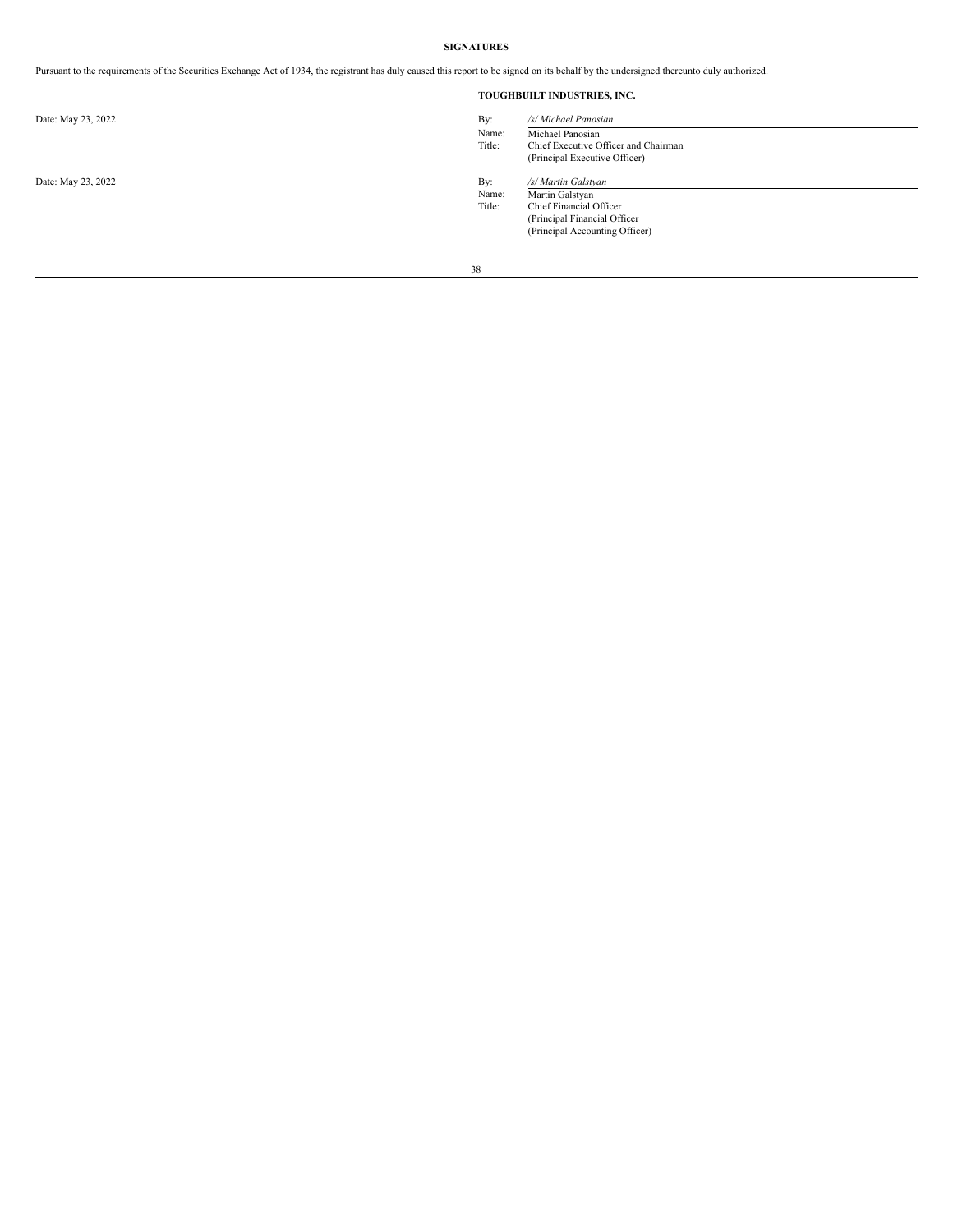# **CERTIFICATION OF PRINCIPAL EXECTUIVE OFFICER PURSUANT TO RULE 13a-14(a)/15d-14(a), AS ADOPTED PURSUANT TO SECTION 302 OF THE SARBANES-OXLEY ACT OF 2002**

I, Michael Panosian, certify that:

1. I have reviewed this Quarterly Report on Form 10-Q of ToughBuilt Industries, Inc.;

2. Based on my knowledge, this report does not contain any untrue statement of a material fact or omit to state a material fact necessary to make the statements made, in light of the circumstances under which such statements were made, not misleading with respect to the period covered by this report;

3. Based on my knowledge, the financial statements, and other financial information included in this report, fairly present in all material respects the financial condition, results of operations and cash flows of the registrant as of, and for, the periods presented in this report;

4. The registrant's other certifying officer and I are responsible for establishing and maintaining disclosure controls and procedures (as defined in Exchange Act Rules 13a-15(e) and 15d-15(e)) and internal control over financial reporting (as defined in Exchange Act Rules 13a-15(f) and 15d-15(f)) for the registrant and have:

- (a) Designed such disclosure controls and procedures, or caused such disclosure controls and procedures to be designed under our supervision, to ensure that material information relating to the registrant, including its consolidated subsidiaries, is made known to us by others within those entities, particularly during the period in which this report is being prepared;
- (b) Designed such internal control over financial reporting, or caused such internal control over financial reporting to be designed under our supervision, to provide reasonable assurance regarding the reliability of financial reporting and the preparation of financial statements for external purposes in accordance with generally accepted accounting principles;
- (c) Evaluated the effectiveness of the registrant's disclosure controls and procedures and presented in this report our conclusions about the effectiveness of the disclosure controls and procedures, as of the end of the period covered by this report based on such evaluation; and
- (d) Disclosed in this report any change in the registrant's internal control over financial reporting that occurred during the registrant's most recent fiscal quarter that has materially affected, or is reasonably likely to materially affect, the registrant's internal control over financial reporting; and

5. The registrant's other certifying officer and I have disclosed, based on our most recent evaluation of internal control over financial reporting, to the registrant's auditors and the audit committee of the registrant's board of directors (or persons performing the equivalent functions):

- (a) All significant deficiencies and material weaknesses in the design or operation of internal control over financial reporting which are reasonably likely to adversely affect the registrant's ability to record, process, summarize and report financial information; and
- (b) Any fraud, whether or not material, that involves management or other employees who have a significant role in the registrant's internal control over financial reporting.

Date: May 23, 2022

*/s/ Michael Panosian*

Name: Michael Panosian Title: Chief Executive Officer and Chairman (Principal Executive Officer)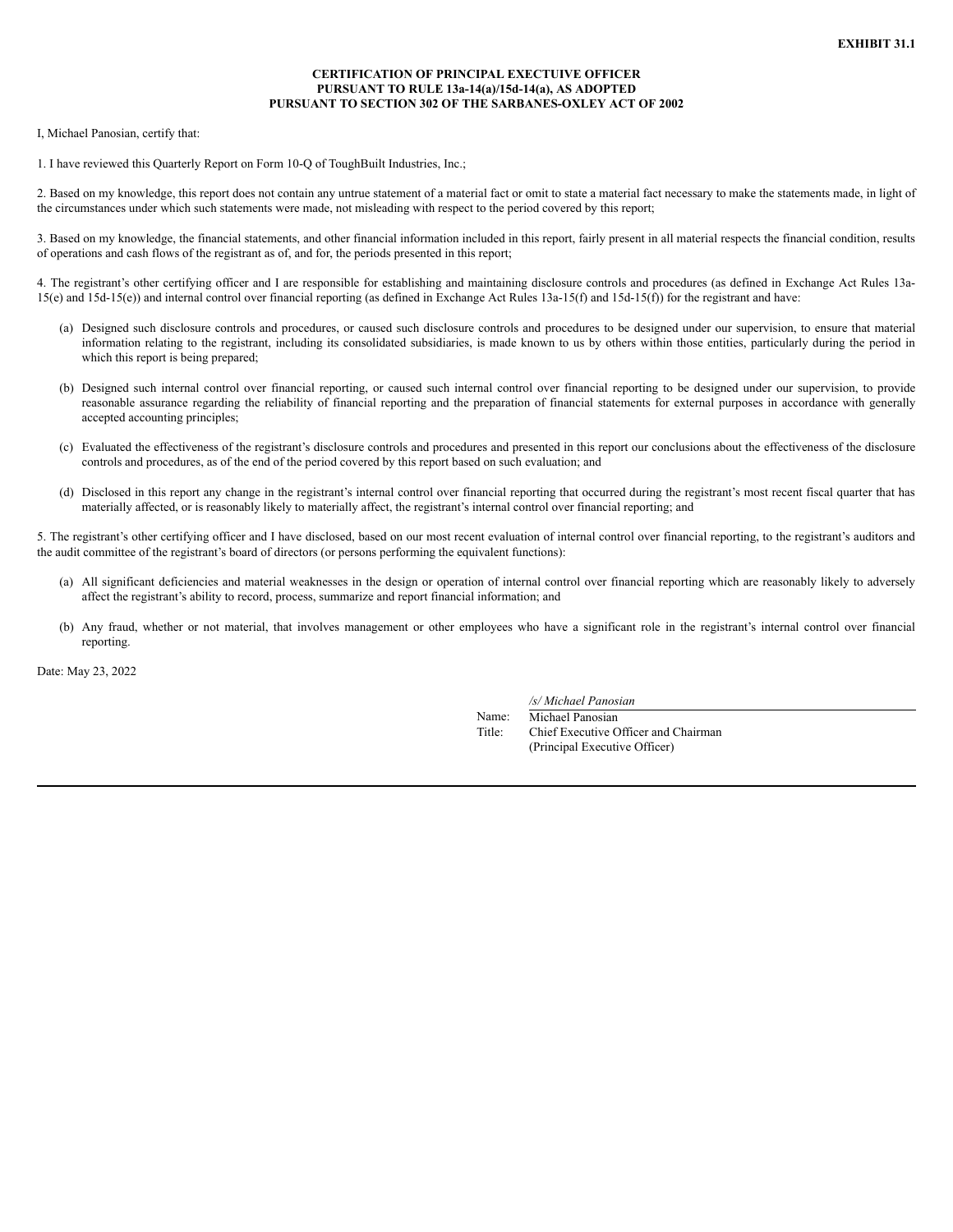# **CERTIFICATION OF PRINCIPAL FINANCIAL OFFICER PURSUANT TO RULE 13a-14(a)/15d-14(a), AS ADOPTED PURSUANT TO SECTION 302 OF THE SARBANES-OXLEY ACT OF 2002**

I, Martin Galstyan, certify that:

1. I have reviewed this Quarterly Report on Form 10-Q of ToughBuilt Industries, Inc.;

2. Based on my knowledge, this report does not contain any untrue statement of a material fact or omit to state a material fact necessary to make the statements made, in light of the circumstances under which such statements were made, not misleading with respect to the period covered by this report;

3. Based on my knowledge, the financial statements, and other financial information included in this report, fairly present in all material respects the financial condition, results of operations and cash flows of the registrant as of, and for, the periods presented in this report;

4. The registrant's other certifying officer and I are responsible for establishing and maintaining disclosure controls and procedures (as defined in Exchange Act Rules 13a-15(e) and 15d-15(e)) and internal control over financial reporting (as defined in Exchange Act Rules 13a-15(f) and 15d-15(f)) for the registrant and have:

- (a) Designed such disclosure controls and procedures, or caused such disclosure controls and procedures to be designed under our supervision, to ensure that material information relating to the registrant, including its consolidated subsidiaries, is made known to us by others within those entities, particularly during the period in which this report is being prepared;
- (b) Designed such internal control over financial reporting, or caused such internal control over financial reporting to be designed under our supervision, to provide reasonable assurance regarding the reliability of financial reporting and the preparation of financial statements for external purposes in accordance with generally accepted accounting principles;
- (c) Evaluated the effectiveness of the registrant's disclosure controls and procedures and presented in this report our conclusions about the effectiveness of the disclosure controls and procedures, as of the end of the period covered by this report based on such evaluation; and
- (d) Disclosed in this report any change in the registrant's internal control over financial reporting that occurred during the registrant's most recent fiscal quarter that has materially affected, or is reasonably likely to materially affect, the registrant's internal control over financial reporting; and

5. The registrant's other certifying officer and I have disclosed, based on our most recent evaluation of internal control over financial reporting, to the registrant's auditors and the audit committee of the registrant's board of directors (or persons performing the equivalent functions):

- (a) All significant deficiencies and material weaknesses in the design or operation of internal control over financial reporting which are reasonably likely to adversely affect the registrant's ability to record, process, summarize and report financial information; and
- (b) Any fraud, whether or not material, that involves management or other employees who have a significant role in the registrant's internal control over financial reporting.

Date: May 23, 2022

*/s/ Martin Galstyan*

Name: Martin Galstyan Title: Chief Financial Officer (Principal Financial and Accounting Officer)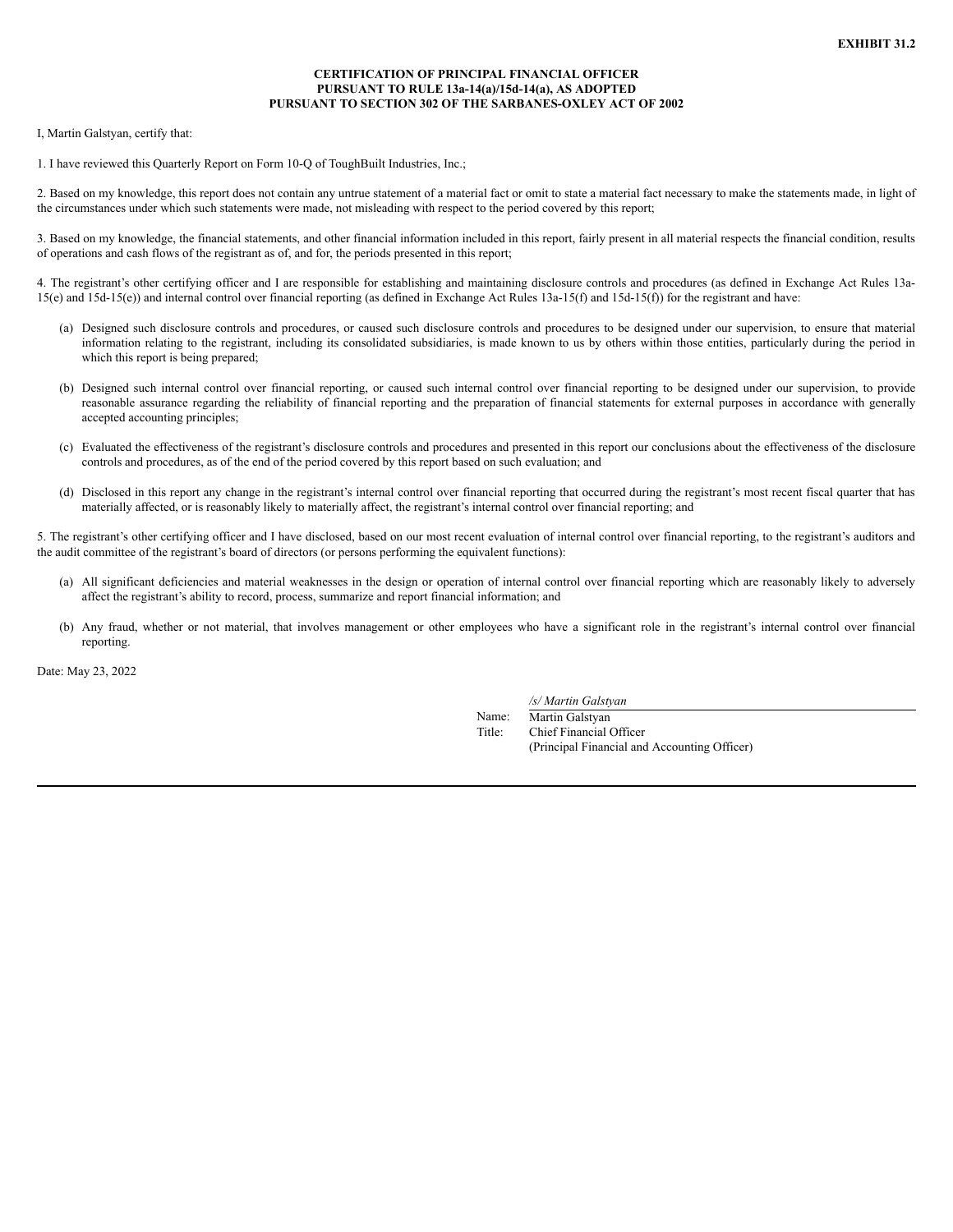# **CERTIFICATION OF PRINCIPAL EXECUTIVE OFFICER PURSUANT TO 18 U.S.C. SECTION 1350, AS ADOPTED PURSUANT TO SECTION 906 OF THE SARBANES-OXLEY ACT OF 2002**

Pursuant to 18 U.S.C. Section 1350, as adopted pursuant to Section 906 of the Sarbanes-Oxley Act of 2002, I, Michael Panosian, the Chief Executive Officer of ToughBuilt Industries, Inc. (the "Company"), hereby certify, that, to my knowledge:

1. The Quarterly Report on Form 10-Q for the period ended September 30, 2021 (the "Report") of the Company fully complies with the requirements of Section 13(a) and 15(d) of the Securities Exchange Act of 1934; and

2. The information contained in the Report fairly presents, in all material respects, the financial condition and results of operations of the Company.

Dated: May 23, 2022

*/s/ Michael Panosian*

Name: Michael Panosian Title: Chief Executive Officer (Principal Executive Officer)